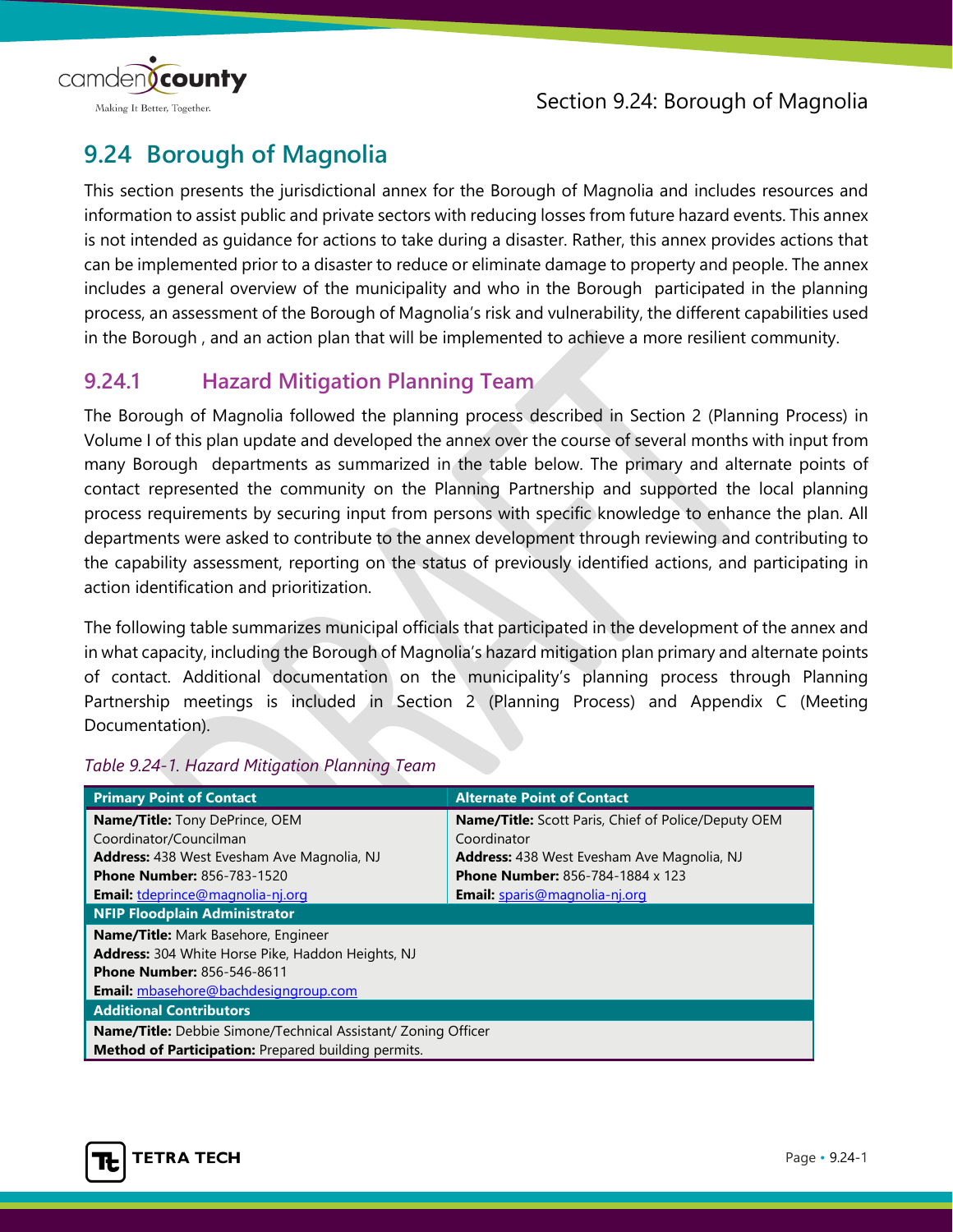

## **9.24.2 Municipal Profile**

According to the U.S. Census, the 2010 population for the Borough of Magnolia was 4,341. The estimated 2019 population was 4,272, a 1.6 percent decrease from the 2010 Census. Data from the 2019 U.S. Census American Community Survey indicate that 7.3 percent of the population is 5 years of age or younger and 13.7 percent is 65 years of age or older. Communities must deploy a support system that enables all populations to safely reach shelters or to quickly evacuate a hazard area.

## **9.24.3 Jurisdictional Capability Assessment and Integration**

The Borough of Magnolia performed an inventory and analysis of existing capabilities, plans, programs, and policies that enhance its ability to implement mitigation strategies. Section 5 (Capability Assessment) describes the components included in the capability assessment and their significance for hazard mitigation planning. This section summarizes the following findings of the assessment:

- **An assessment of planning, legal and regulatory capabilities.**
- Development and permitting capabilities.
- **An assessment of administrative and technical capabilities**
- **An assessment of fiscal capabilities.**
- An assessment of education and outreach capabilities.
- **Classification under various community mitigation programs.**
- **The community's adaptive capacity to withstand hazard events.**

For a community to succeed in reducing long-term risk, hazard mitigation must be integrated into the day-to-day local government operations. Annex development included reviewing planning and policy documents and surveying each jurisdiction to obtain a better understanding of their progress in plan integration and how risk reduction is supported. Areas with current mitigation integration are summarized in this jurisdictional Capability Assessment (Section 9.1.3). The updated mitigation strategy includes opportunities the Borough of Magnolia identified for integration of mitigation concepts to be incorporated into municipal procedures.

## **9.24.3.1 Planning, Legal, and Regulatory Capability**

Section 5 (Capability Assessment) provides an overview of the planning, legal, and regulatory capabilities. The table below summarizes the regulatory tools that are available to the Borough of Magnolia, what is present in the jurisdiction, and code citation and date.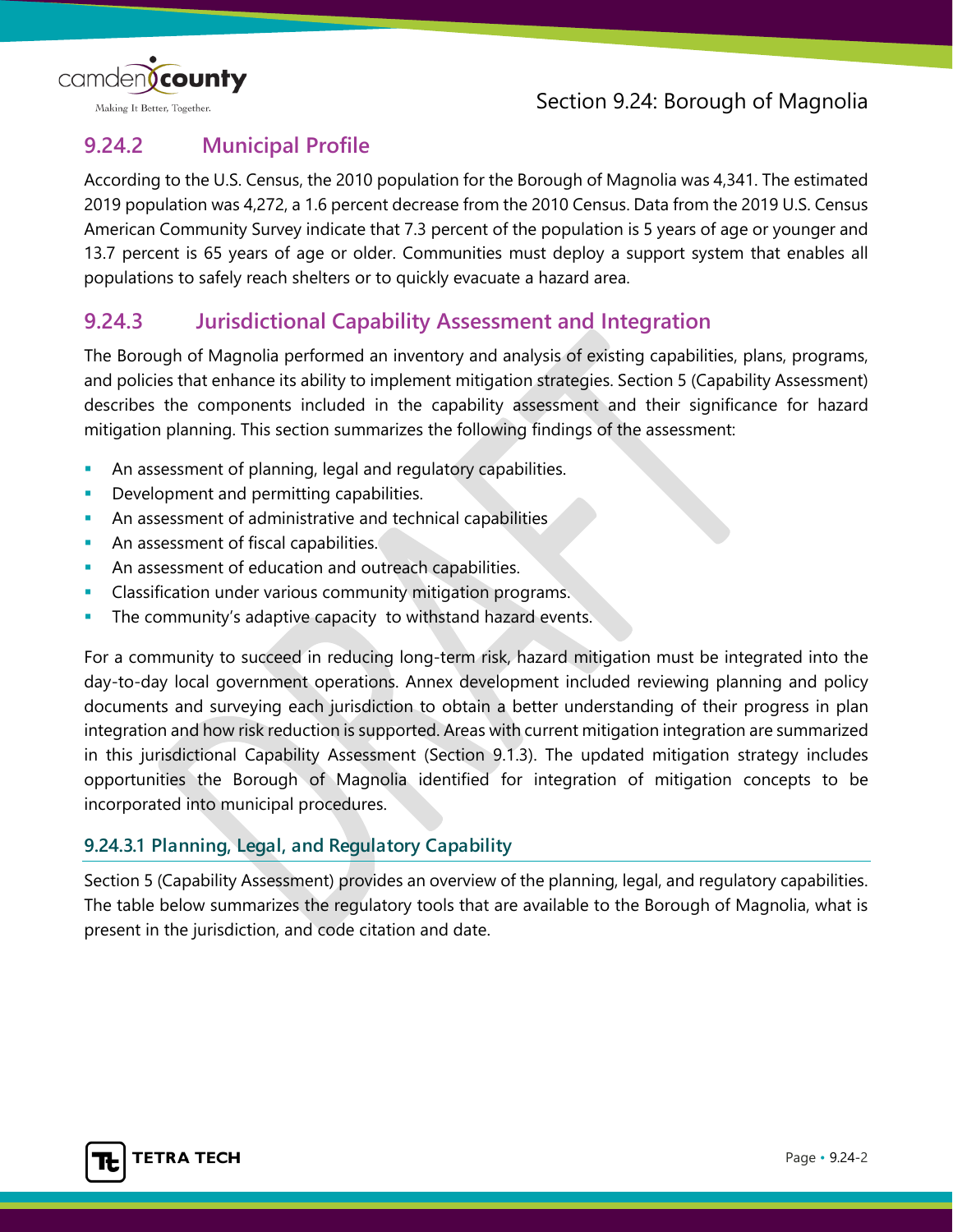

## *Table 9.24-2. Planning, Legal, and Regulatory Capability*

|                                             |           |                                                           | <b>Citation and</b> |                    |                                         |
|---------------------------------------------|-----------|-----------------------------------------------------------|---------------------|--------------------|-----------------------------------------|
|                                             |           |                                                           | <b>Date</b>         |                    |                                         |
|                                             |           |                                                           | (code chapter       | <b>Authority</b>   |                                         |
|                                             | Do you    |                                                           | and enaction        | (local,            |                                         |
|                                             | have      | <b>Required by</b>                                        | date or name        | Borough,           |                                         |
|                                             | this?     | <b>State?</b>                                             | of plan and         | state,             | <b>Individual / Department / Agency</b> |
|                                             | (Yes/No)  | (Yes/No)                                                  | date of plan)       | federal)           | <b>Responsible</b>                      |
| <b>Codes, Ordinances, &amp; Regulations</b> |           |                                                           |                     |                    |                                         |
| <b>Building Code</b>                        | Yes       | Yes                                                       | Chapter 208         | State and<br>Local | Chris Mecca-Building Inspector          |
| Zoning/Land<br><b>Use Code</b>              | Yes       | Yes, if the<br>jurisdiction<br>has a<br>planning<br>board | Chapter 270         | Local              | Peter Simone-Code Enforcement           |
| <b>Subdivision</b>                          | Yes       | Yes, if the                                               | Chapter 170         | Local              | Debbie Simone- Construction Official    |
| <b>Ordinance</b>                            |           | jurisdiction                                              |                     |                    |                                         |
|                                             |           | has a                                                     | Article VII         |                    |                                         |
|                                             |           | planning                                                  |                     |                    |                                         |
| <b>Stormwater</b>                           | Yes       | board<br>Yes                                              | Chapter 16          | Local              | <b>DPW</b>                              |
| <b>Management</b>                           |           |                                                           |                     |                    |                                         |
| <b>Ordinance</b>                            |           |                                                           |                     |                    |                                         |
| <b>Post-Disaster</b>                        | No        | <b>No</b>                                                 |                     |                    |                                         |
| Recovery/                                   |           |                                                           |                     |                    |                                         |
| <b>Reconstruction</b>                       |           |                                                           |                     |                    |                                         |
| <b>Ordinance</b>                            |           |                                                           |                     |                    |                                         |
| <b>Real Estate</b>                          | <b>No</b> | Yes                                                       | $\overline{a}$      | State              | $\overline{\phantom{a}}$                |
| <b>Disclosure</b>                           |           |                                                           |                     |                    |                                         |
| Growth                                      | Yes       | Yes, if the                                               | Chapter 270         | Local              | Debbie Simone                           |
| <b>Management</b>                           |           | jurisdiction                                              |                     |                    |                                         |
|                                             |           | has a                                                     |                     |                    |                                         |
|                                             |           | planning<br>board                                         |                     |                    |                                         |
| <b>Site Plan</b>                            | Yes       | Yes, if the                                               | Title 16            | Local and          | Debbie Simone                           |
| <b>Ordinance</b>                            |           | jurisdiction                                              |                     | County             |                                         |
|                                             |           | has a                                                     |                     |                    |                                         |
|                                             |           | planning                                                  |                     |                    |                                         |
|                                             |           | board                                                     |                     |                    |                                         |
| Environmental                               | Yes       | Yes, depends                                              | Chapter 220         | Local              | <b>DPW</b>                              |
| <b>Protection</b>                           |           | on type of                                                |                     |                    |                                         |
| <b>Ordinance</b>                            |           | environmental                                             | Sewer               |                    |                                         |
|                                             |           | areas                                                     |                     |                    |                                         |
| <b>Flood Damage</b>                         | Yes       | Yes                                                       | Chapter 145         | Federal,           | <b>DPW</b>                              |
| <b>Prevention</b>                           |           |                                                           |                     | State,             |                                         |
| <b>Ordinance</b>                            |           |                                                           |                     | County             |                                         |
| Wellhead                                    | Yes       | No                                                        | Chapter 226         | and Local<br>Local | <b>DPW</b>                              |
| <b>Protection</b>                           |           |                                                           | Title 16            |                    |                                         |
|                                             |           |                                                           |                     |                    |                                         |

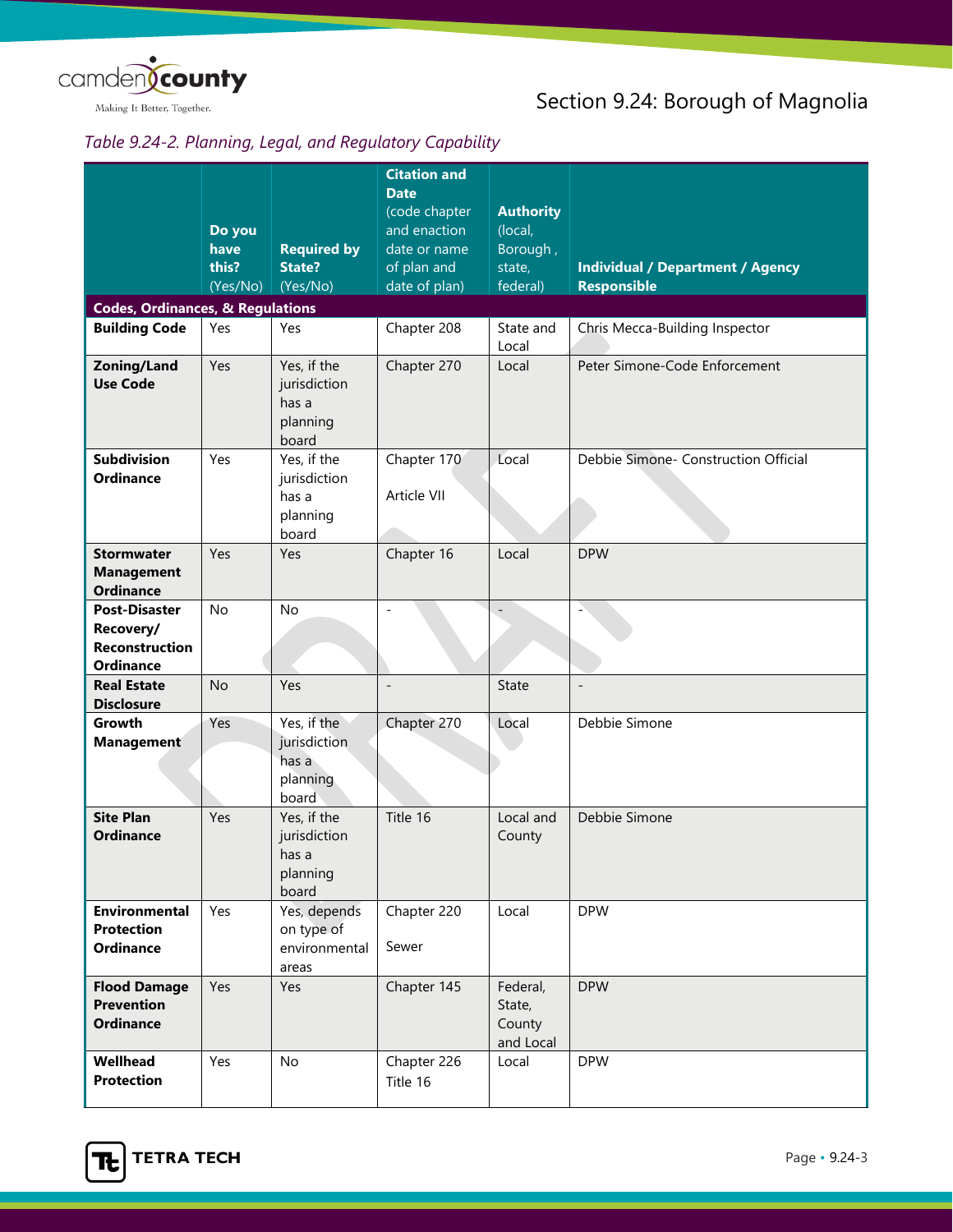

## Section 9.24: Borough of Magnolia

|                                                              | Do you<br>have<br>this?<br>(Yes/No) | <b>Required by</b><br>State?<br>(Yes/No) | <b>Citation and</b><br><b>Date</b><br>(code chapter<br>and enaction<br>date or name<br>of plan and<br>date of plan) | <b>Authority</b><br>(local,<br>Borough,<br>state,<br>federal) | <b>Individual / Department / Agency</b><br><b>Responsible</b> |
|--------------------------------------------------------------|-------------------------------------|------------------------------------------|---------------------------------------------------------------------------------------------------------------------|---------------------------------------------------------------|---------------------------------------------------------------|
| <b>Emergency</b><br><b>Management</b><br><b>Ordinance</b>    | <b>No</b>                           | <b>No</b>                                |                                                                                                                     |                                                               |                                                               |
| <b>Climate</b><br>Change<br><b>Ordinance</b>                 | <b>No</b>                           | <b>No</b>                                |                                                                                                                     |                                                               |                                                               |
| <b>Disaster</b><br><b>Recovery</b><br><b>Ordinance</b>       | <b>No</b>                           | <b>No</b>                                |                                                                                                                     |                                                               |                                                               |
| <b>Disaster</b><br><b>Reconstruction</b><br><b>Ordinance</b> | <b>No</b>                           | <b>No</b>                                |                                                                                                                     |                                                               |                                                               |
| <b>Other</b>                                                 | <b>No</b>                           | $\overline{\phantom{a}}$                 |                                                                                                                     |                                                               |                                                               |
|                                                              |                                     |                                          | Codes, Ordinances, & Regulations Connection to Mitigation and Safe Growth                                           |                                                               |                                                               |
|                                                              |                                     |                                          | How are codes, ordinances and regulations contributing to risk reduction in your community?                         |                                                               |                                                               |

#### **Building Code:**

- o The State of New Jersey has adopted the 2018 International Building Code (IBC). Flood design provisions are found in the Building Subcode (Section 1612), Residential Subcode, Rehabilitation Subcode, and Plumbing, Mechanical, and Fuel Gas subcodes. The flood provisions are deemed by FEMA to meet or exceed NFIP requirements for buildings and structures.
- o The IBC includes design requirements for structural wind resistance. Design wind speeds in New Jersey vary based on structure type and location, with higher wind design speeds required in coastal areas.

#### • Flood Damage Prevention Ordinance:

- o A local flood damage prevention ordinance sets design standards for reducing flood losses and is required for participation in the National Flood Insurance Program.
- o The local flood damage prevention ordinance requires permits for floodplain development, adopts and enforces flood maps, requires new and substantially improved structures be elevated above the base flood elevation, among other standards.
- o In the State of New Jersey, all new and substantially improved structures are required to be elevated at least one foot above the base flood elevation.

#### Stormwater Ordinance

- o New Jersey municipalities enact stormwater management ordinances to regulate runoff quantity and quality, groundwater recharge, and erosion control. Municipalities are required to update their municipal stormwater control ordinance to reflect amendments to the Stormwater Management rules at N.J.A.C. 7:8, adopted March 2, 2020 and should use [NJ DEP's Model Stormwater Control Ordinance for Municipalities.](https://www.njstormwater.org/bmp_manual/NJ_SWBMP_D.pdf)
- Stormwater ordinances for major development require mitigating runoff by requiring that peak runoff rates for the 2, 10, and 100-year storms be below pre-construction conditions and not increase flood damage downstream of the site.

*Prior to zoning changes or development approvals, does the jurisdiction review the hazard mitigation plan and other hazard analyses to ensure consistent and compatible land use?* Yes

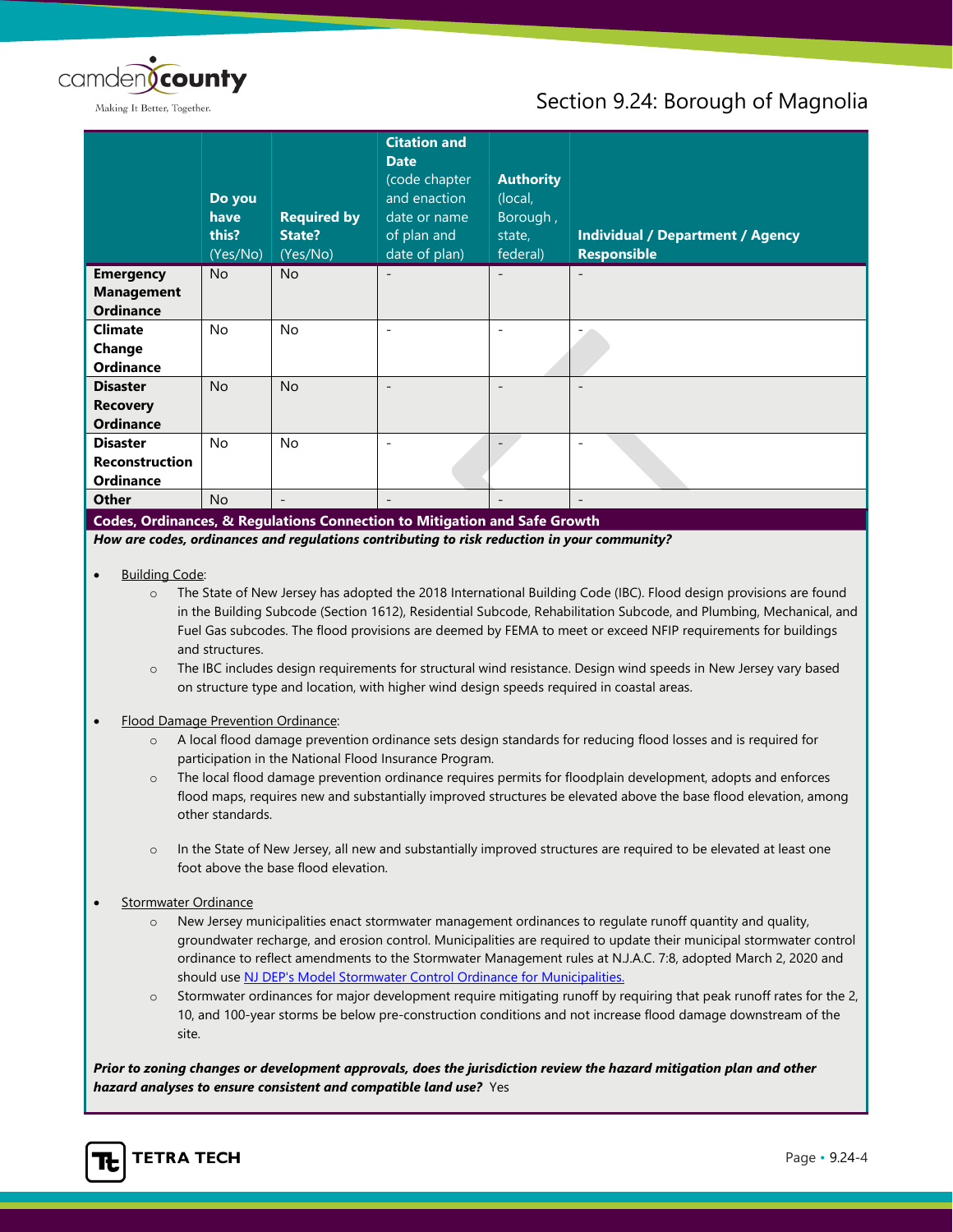

## Section 9.24: Borough of Magnolia

|          |                    | <b>Citation and</b><br><b>Date</b> |                  |                                         |
|----------|--------------------|------------------------------------|------------------|-----------------------------------------|
|          |                    | (code chapter                      | <b>Authority</b> |                                         |
| Do you   |                    | and enaction                       | (local,          |                                         |
| have     | <b>Required by</b> | date or name                       | Borough,         |                                         |
| this?    | State?             | of plan and                        | state,           | <b>Individual / Department / Agency</b> |
| (Yes/No) | (Yes/No)           | date of plan)                      | federal)         | <b>Responsible</b>                      |

*Does the zoning ordinance discourage development or redevelopment within natural areas including wetlands, floodways, and floodplains?* No

*Does the ordinance require developers to take additional actions to mitigate natural hazard risk?* No

*Do rezoning procedures recognize natural hazard areas as limits on zoning changes that allow greater intensity or density of use?* N/A

*Do the subdivision regulations restrict the subdivision of land within or adjacent to natural hazard areas?* N/A

*Do the regulations provide for conservation subdivisions or cluster subdivisions in order to conserve environmental resources?* No

*Do the regulations allow density/development transfers where hazard areas exist?* N/A

|                                                                    | <b>Planning Documents</b> |                                                               |                          |                          |                          |  |
|--------------------------------------------------------------------|---------------------------|---------------------------------------------------------------|--------------------------|--------------------------|--------------------------|--|
| <b>Master Plan</b>                                                 | <b>No</b>                 | Yes                                                           | $\overline{\phantom{a}}$ | $\overline{\phantom{0}}$ | $\overline{\phantom{a}}$ |  |
| <b>Capital</b><br>Improvement<br>Plan                              | Yes                       | Allowed                                                       | Chapter 170<br>Title 16  | Local                    | Debbie Simone            |  |
| <b>Disaster Debris</b><br><b>Management</b><br>Plan                | <b>No</b>                 | <b>No</b>                                                     | $\overline{\phantom{a}}$ |                          | $\overline{\phantom{a}}$ |  |
| Floodplain<br><b>Management</b><br>or Watershed<br>Plan            | Yes                       | No                                                            | Chapter 145              | Local                    | <b>DPW</b>               |  |
| <b>Stormwater</b><br><b>Management</b><br>Plan                     | Yes                       | All but<br>Boroughs of<br>Pine Valley<br>and Tavistock        | Chapter 170<br>Title 16  | Local                    | <b>DPW</b>               |  |
| <b>Stormwater</b><br><b>Pollution</b><br><b>Prevention</b><br>Plan | Yes                       | All but<br>Boroughs of<br><b>Pine Valley</b><br>and Tavistock | Chapter 170<br>Title 16  | Local                    | <b>DPW</b>               |  |
| <b>Urban Water</b><br><b>Management</b><br>Plan                    | <b>No</b>                 | <b>No</b>                                                     | $\overline{\phantom{0}}$ | $\qquad \qquad -$        | $\overline{\phantom{a}}$ |  |
| <b>Habitat</b><br><b>Conservation</b><br>Plan                      | No                        | No                                                            | $\overline{a}$           | $\overline{a}$           | $\overline{a}$           |  |
| <b>Economic</b><br><b>Development</b><br>Plan                      | Yes                       | <b>No</b>                                                     | $\overline{\phantom{m}}$ | $\overline{a}$           | Debbie Simone            |  |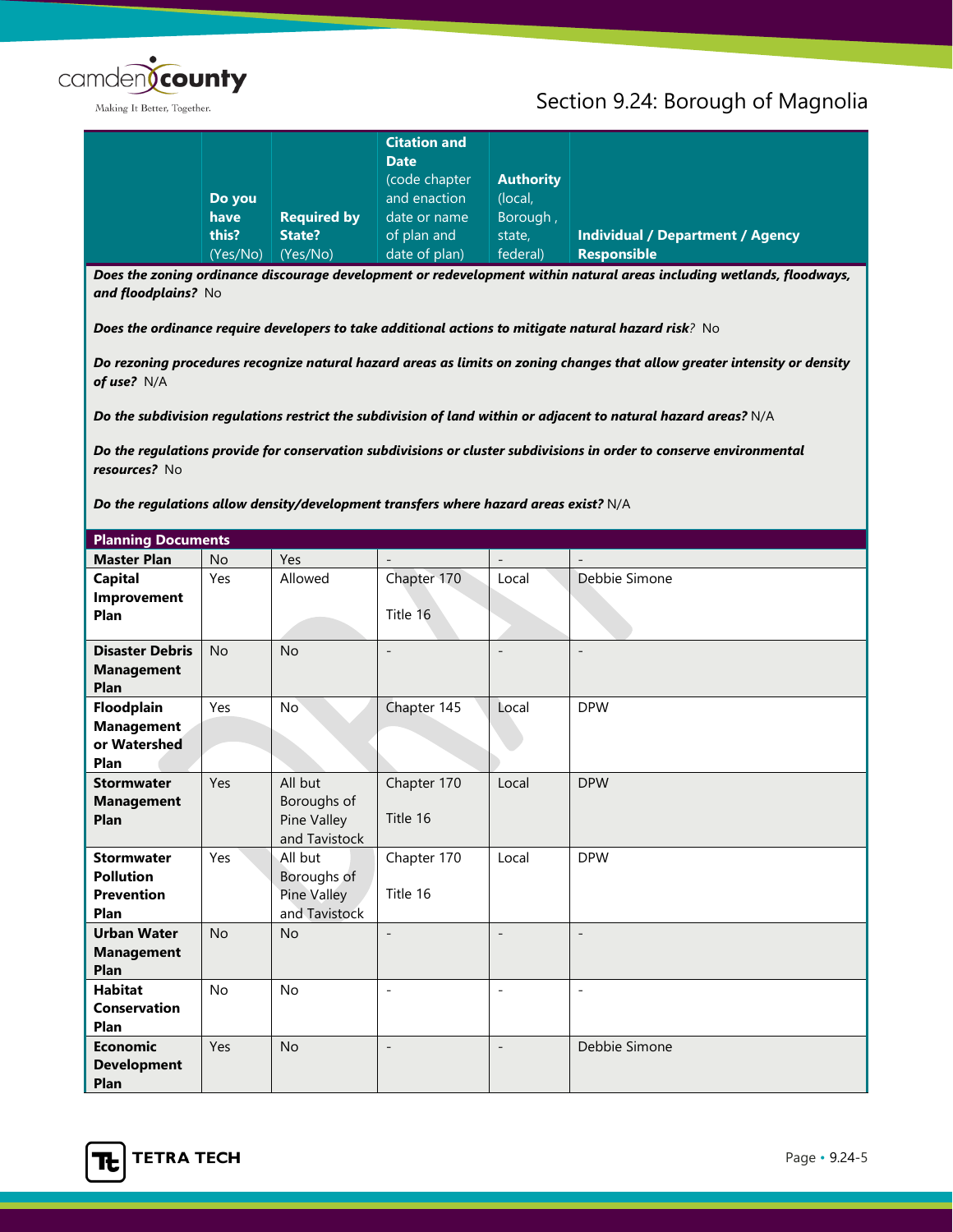

## Section 9.24: Borough of Magnolia

|                                                                                                                         |           |                    | <b>Citation and</b><br><b>Date</b>                                           |                  |                                                                                                   |
|-------------------------------------------------------------------------------------------------------------------------|-----------|--------------------|------------------------------------------------------------------------------|------------------|---------------------------------------------------------------------------------------------------|
|                                                                                                                         |           |                    | (code chapter                                                                | <b>Authority</b> |                                                                                                   |
|                                                                                                                         | Do you    |                    | and enaction                                                                 | (local,          |                                                                                                   |
|                                                                                                                         | have      | <b>Required by</b> | date or name                                                                 | Borough,         |                                                                                                   |
|                                                                                                                         | this?     | <b>State?</b>      | of plan and                                                                  | state,           | <b>Individual / Department / Agency</b>                                                           |
|                                                                                                                         | (Yes/No)  | (Yes/No)           | date of plan)                                                                | federal)         | <b>Responsible</b>                                                                                |
| <b>Shoreline</b>                                                                                                        | <b>No</b> | No                 |                                                                              |                  | $\overline{\phantom{a}}$                                                                          |
| <b>Management</b>                                                                                                       |           |                    |                                                                              |                  |                                                                                                   |
| Plan                                                                                                                    |           |                    |                                                                              |                  |                                                                                                   |
| <b>Community</b>                                                                                                        | <b>No</b> | <b>No</b>          |                                                                              | $\overline{a}$   | $\overline{\phantom{a}}$                                                                          |
| <b>Wildfire</b>                                                                                                         |           |                    |                                                                              |                  |                                                                                                   |
| <b>Protection</b>                                                                                                       |           |                    |                                                                              |                  |                                                                                                   |
| Plan                                                                                                                    |           |                    |                                                                              |                  |                                                                                                   |
| Community                                                                                                               | <b>No</b> | <b>No</b>          | $\overline{\phantom{a}}$                                                     |                  |                                                                                                   |
| <b>Forestry</b>                                                                                                         |           |                    |                                                                              |                  |                                                                                                   |
| <b>Management</b>                                                                                                       |           |                    |                                                                              |                  |                                                                                                   |
| Plan                                                                                                                    |           |                    |                                                                              |                  |                                                                                                   |
| <b>Transportation</b><br>Plan                                                                                           | <b>No</b> | <b>No</b>          | $\overline{a}$                                                               |                  | $\overline{a}$                                                                                    |
|                                                                                                                         | <b>No</b> | <b>No</b>          | $\frac{1}{2}$                                                                |                  |                                                                                                   |
| <b>Agriculture</b><br>Plan                                                                                              |           |                    |                                                                              |                  | $\overline{a}$                                                                                    |
| <b>Climate</b>                                                                                                          | <b>No</b> | <b>No</b>          |                                                                              |                  |                                                                                                   |
| Action/                                                                                                                 |           |                    |                                                                              |                  |                                                                                                   |
| <b>Resiliency Plan</b>                                                                                                  |           |                    |                                                                              |                  |                                                                                                   |
| <b>Tourism Plan</b>                                                                                                     | <b>No</b> | No                 |                                                                              |                  | $\overline{a}$                                                                                    |
| <b>Business/</b>                                                                                                        | <b>No</b> | <b>No</b>          |                                                                              |                  |                                                                                                   |
| <b>Downtown</b>                                                                                                         |           |                    |                                                                              |                  |                                                                                                   |
| <b>Development</b>                                                                                                      |           |                    |                                                                              |                  |                                                                                                   |
| Plan                                                                                                                    |           |                    |                                                                              |                  |                                                                                                   |
| Other                                                                                                                   | <b>No</b> | <b>No</b>          |                                                                              | $\rightarrow$    | $\Box$                                                                                            |
| <b>Planning Connection to Mitigation and Safe Growth</b>                                                                |           |                    |                                                                              |                  |                                                                                                   |
|                                                                                                                         |           |                    | How are your plans contributing to risk reduction in your community? Ongoing |                  |                                                                                                   |
| Does the future land use map clearly identify natural hazard areas? N/A                                                 |           |                    |                                                                              |                  |                                                                                                   |
|                                                                                                                         |           |                    |                                                                              |                  | Do the land use policies discourage development or redevelopment within natural hazard areas? N/A |
| Does the land use plan provide adequate space for expected future growth in areas located outside natural hazard areas? |           |                    |                                                                              |                  |                                                                                                   |

N/A

*Is transportation policy used to guide growth to safe locations?* N/A

*Are transportation systems designed to function under disaster conditions (e.g. evacuation)?* N/A

*Are environmental systems that protect development from hazards identified and mapped (i.e., dunes, rip rap, defensible space, wetlands/natural shoreline)?* N/A

*Do environmental policies maintain and restore protective ecosystems?* N/A

| <b>Response/Recovery Planning</b> |     |     |            |       |                                |
|-----------------------------------|-----|-----|------------|-------|--------------------------------|
| Emergency                         | Yes | Yes | Emergency  | Local | Office of Emergency Management |
| <b>Operations</b>                 |     |     | Management |       |                                |
| Plan                              |     |     |            |       |                                |

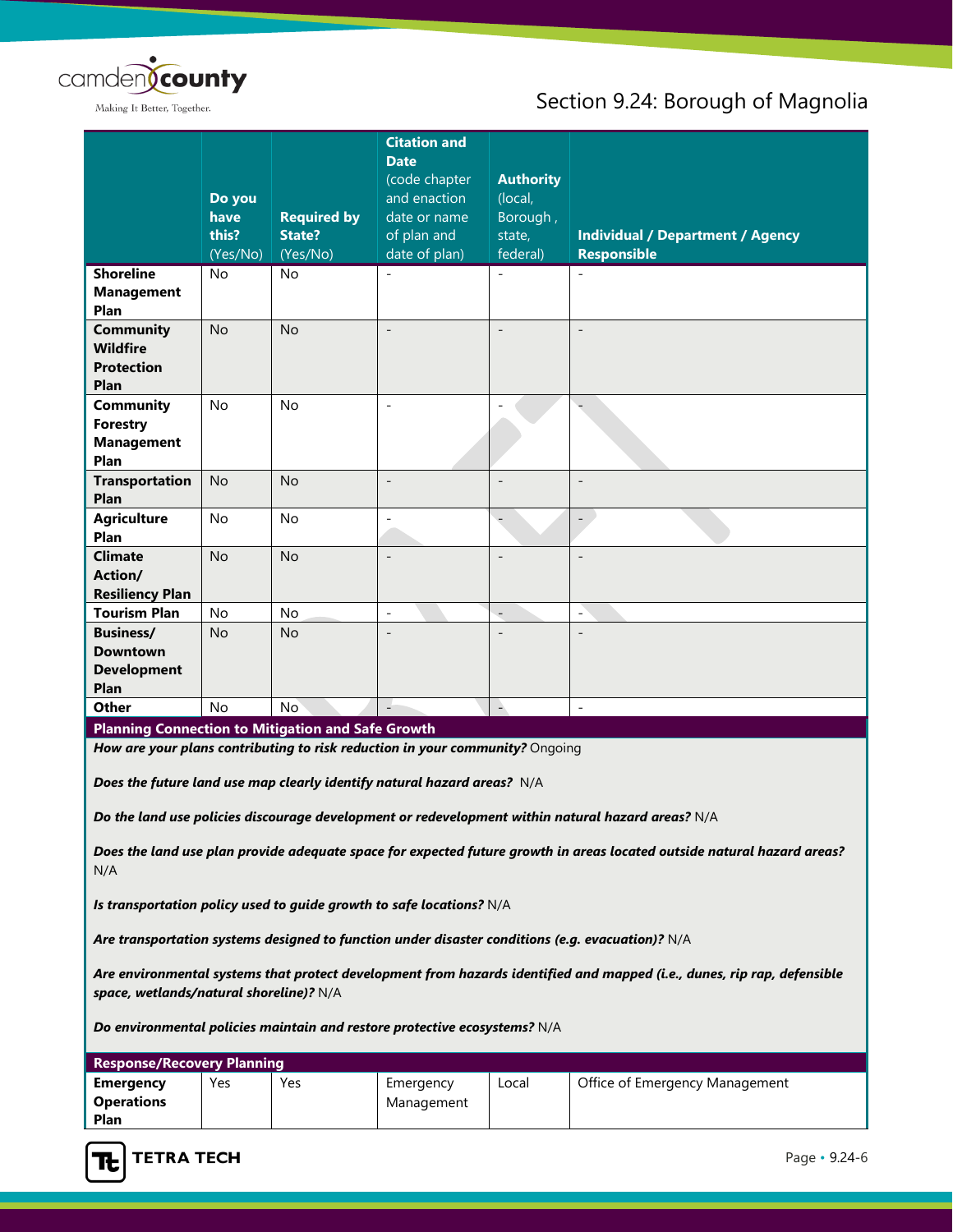

## Section 9.24: Borough of Magnolia

|                                                                                              | Do you<br>have<br>this?<br>(Yes/No) | <b>Required by</b><br><b>State?</b><br>(Yes/No) | <b>Citation and</b><br><b>Date</b><br>(code chapter<br>and enaction<br>date or name<br>of plan and<br>date of plan) | <b>Authority</b><br>(local,<br>Borough,<br>state,<br>federal) | <b>Individual / Department / Agency</b><br><b>Responsible</b> |
|----------------------------------------------------------------------------------------------|-------------------------------------|-------------------------------------------------|---------------------------------------------------------------------------------------------------------------------|---------------------------------------------------------------|---------------------------------------------------------------|
|                                                                                              |                                     |                                                 | Resource book<br>6/11/2002                                                                                          |                                                               |                                                               |
| <b>Strategic</b><br><b>Recovery</b><br><b>Planning</b><br><b>Report</b>                      | <b>No</b>                           | <b>No</b>                                       |                                                                                                                     | $\overline{\phantom{a}}$                                      | $\overline{\phantom{a}}$                                      |
| Threat &<br><b>Hazard</b><br><b>Identification</b><br>& Risk<br><b>Assessment</b><br>(THIRA) | <b>No</b>                           | <b>No</b>                                       | $\overline{a}$                                                                                                      |                                                               |                                                               |
| <b>Post-Disaster</b><br><b>Recovery Plan</b>                                                 | <b>No</b>                           | <b>No</b>                                       | $\blacksquare$                                                                                                      | $\overline{\phantom{a}}$                                      | $\overline{\phantom{a}}$                                      |
| <b>Continuity of</b><br><b>Operations</b><br>Plan                                            | No                                  | <b>No</b>                                       |                                                                                                                     | $\overline{\phantom{a}}$                                      | L.                                                            |
| <b>Public Health</b><br>Plan                                                                 | Yes                                 | <b>No</b>                                       | Emergency<br>Management<br>Resource book<br>6/11/2002                                                               | Local                                                         | Office of Emergency Management                                |
| Other                                                                                        | No                                  | $\overline{a}$                                  |                                                                                                                     |                                                               | s.                                                            |

#### **Response/Recovery Planning Connection to Mitigation and Safe Growth**

#### *How do your response/recovery plans contribute to risk reduction in your community?*

- Emergency Operations Plan (EOP): YES
	- o NJ Rev Stat § App.A:9-43.2 (2013) requires a written Emergency Operations Plan (EOP) for each Borough and municipality in the State that coordinates with neighboring jurisdictions.
	- o EOPs must address the needs of animals and individuals with animals; evacuation procedures for hospitals and health care facilities; and addressing evacuation of families and dependents of emergency responders.
	- o EOPs must include a basic plan as well as Emergency Support Functions (ESF) annexes that address public information, hazardous materials, emergency warnings, and related subjects.
	- o Emergency operations plans must be certified for approval by the New Jersey Office for Emergency Management.

*Does your EOP cover short-term response and long-term recovery to address communications, evacuation, and housing necessary for identified hazards?* Yes

#### **9.24.3.2 Development and Permitting Capability**

The table below summarizes the capabilities of the Borough of Magnolia to oversee and track development.

#### *Table 9.24-3. Development and Permitting Capability*

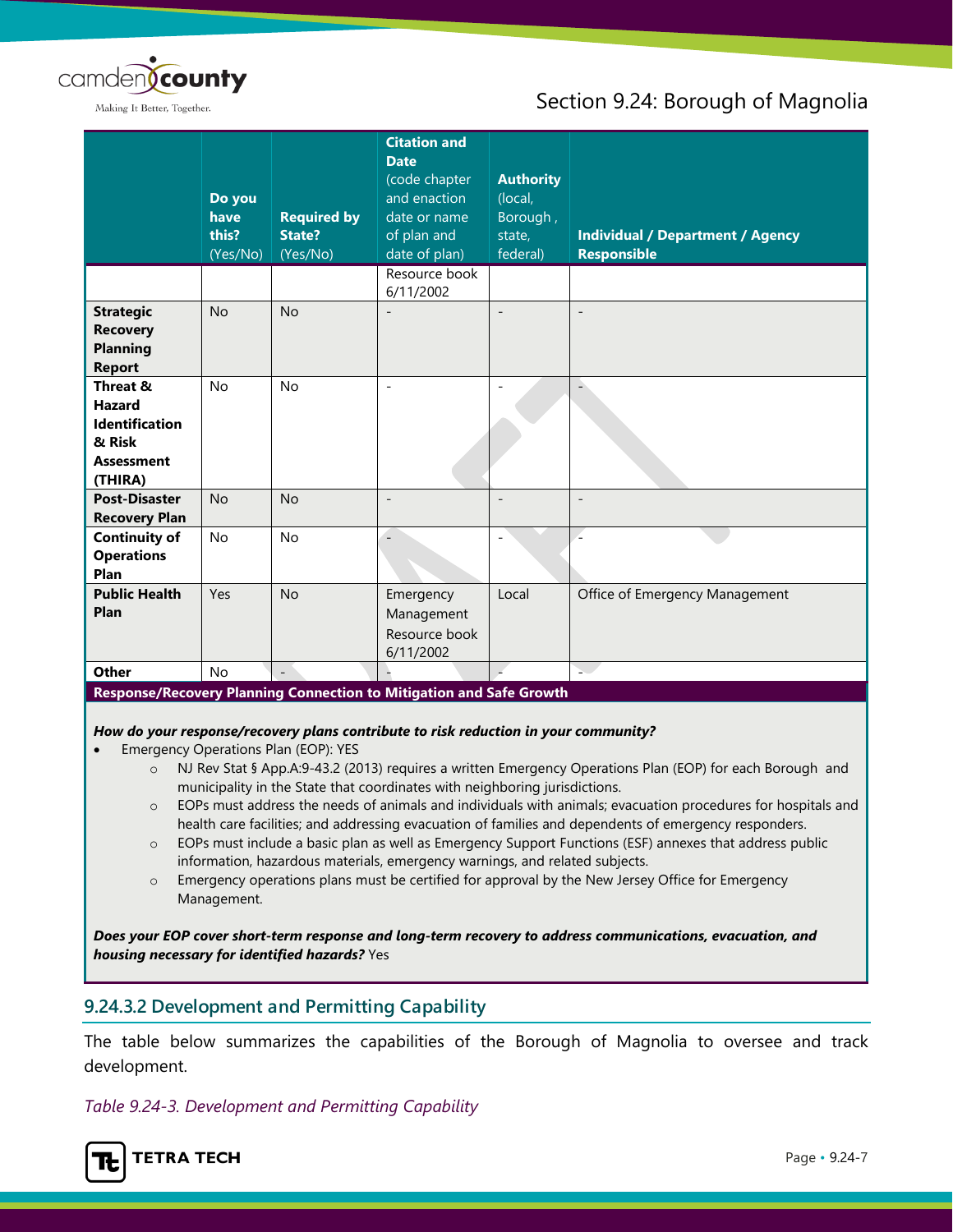

## Section 9.24: Borough of Magnolia

| Indicate if your jurisdiction implements the following                                                                                       | Yes/No    | <b>Comment</b>                                      |
|----------------------------------------------------------------------------------------------------------------------------------------------|-----------|-----------------------------------------------------|
| Do you issue development permits?<br>If yes, what department is responsible?<br>If no, what is your process for development?                 | Yes       | <b>Construction Office</b>                          |
| Are permits tracked by hazard area? (For example,<br>floodplain development permits.)                                                        | Yes       |                                                     |
| Do you have a buildable land inventory?<br>If yes, describe.<br>If no, quantitatively describe the level of buildout<br>in the jurisdiction. | <b>No</b> | All areas are fully built out and no area to expand |

## **9.24.3.3 Administrative and Technical Capability**

The table below summarizes potential staff and personnel resources available to the Borough of Magnolia and their current responsibilities which contribute to hazard mitigation.

#### *Table 9.1-4. Administrative and Technical Capabilities*

|                                                                                                                                                                                | <b>Available?</b> | <b>Comments</b><br>(available staff, responsibilities, support of hazard                                                                                 |
|--------------------------------------------------------------------------------------------------------------------------------------------------------------------------------|-------------------|----------------------------------------------------------------------------------------------------------------------------------------------------------|
| <b>Resources</b>                                                                                                                                                               | (Yes/No)          | mitigation)                                                                                                                                              |
| <b>Administrative Capability</b>                                                                                                                                               |                   |                                                                                                                                                          |
| Planning Board                                                                                                                                                                 | Yes               | The planning board is tasked with the various review<br>and analysis of development that is occurring in the<br>area including issues related to zoning. |
| Zoning Board of Adjustments                                                                                                                                                    | Yes               | The planning board is tasked with the various review<br>and analysis of development that is occurring in the<br>area including issues related to zoning. |
| <b>Planning Department</b>                                                                                                                                                     | No                |                                                                                                                                                          |
| Mitigation Planning Committee                                                                                                                                                  | <b>No</b>         | $\overline{a}$                                                                                                                                           |
| Environmental Board/Commission                                                                                                                                                 | <b>No</b>         | $\overline{a}$                                                                                                                                           |
| Open Space Board/Committee                                                                                                                                                     | <b>No</b>         | $\overline{a}$                                                                                                                                           |
| Economic Development Commission/Committee                                                                                                                                      | <b>No</b>         | $\overline{\phantom{a}}$                                                                                                                                 |
| Public Works/Highway Department                                                                                                                                                | Yes               | Public works conducts various tasks related to<br>infrastructure maintenance and development.                                                            |
| Construction/Building/Code Enforcement<br>Department                                                                                                                           | Yes               | The code enforcement officer is tasked to conduct<br>reviews and make sure development within the<br>municipality is aligned with regulations as well as |
| Emergency Management/Public Safety Department                                                                                                                                  | Yes               | Chief Scott Paris/tony DePrince                                                                                                                          |
| Warning Systems / Services<br>(mass notification system, outdoor warning signals)                                                                                              | Yes               | Police                                                                                                                                                   |
| Maintenance programs to reduce risk (stormwater<br>maintenance, tree trimming, etc.)                                                                                           | Yes               | <b>DPW</b>                                                                                                                                               |
| Mutual aid agreements                                                                                                                                                          | Yes               | Borough clerk                                                                                                                                            |
| Human Resources Manual - Do any job<br>descriptions specifically include identifying or<br>implementing mitigation projects or other efforts<br>to reduce natural hazard risk? | <b>No</b>         |                                                                                                                                                          |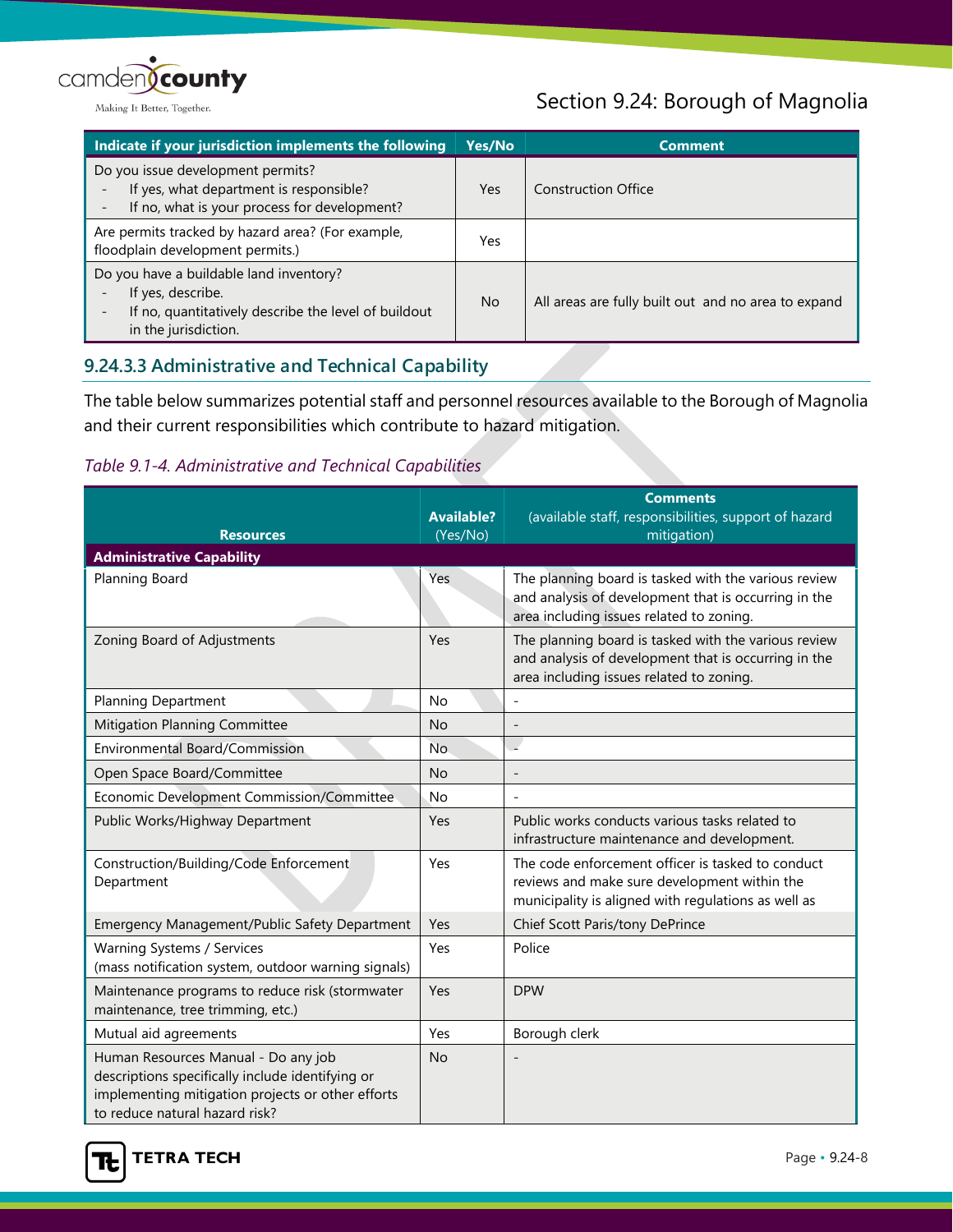

## Section 9.24: Borough of Magnolia

| <b>Resources</b>                                                                                                 | <b>Available?</b><br>(Yes/No) | <b>Comments</b><br>(available staff, responsibilities, support of hazard<br>mitigation) |
|------------------------------------------------------------------------------------------------------------------|-------------------------------|-----------------------------------------------------------------------------------------|
| Other                                                                                                            | <b>No</b>                     |                                                                                         |
| <b>Technical/Staffing Capability</b>                                                                             |                               |                                                                                         |
| Planners or engineers with knowledge of land<br>development and land management practices                        | Yes                           | <b>Bach Associates</b>                                                                  |
| Engineers or professionals trained in building or<br>infrastructure construction practices                       | Yes                           | Bach                                                                                    |
| Planners or engineers with an understanding of<br>natural hazards                                                | Yes                           | Bach                                                                                    |
| Staff with expertise or training in benefit/cost<br>analysis                                                     | Yes                           | Parker/McCay                                                                            |
| Professionals trained in conducting damage<br>assessments                                                        | Yes                           | Parker/McCay                                                                            |
| Personnel skilled or trained in GIS and/or Hazards<br>United States (HAZUS) - Multi-Hazards (MH)<br>applications | Yes                           | <b>Construction Officer</b>                                                             |
| Scientist familiar with natural hazards                                                                          | <b>No</b>                     |                                                                                         |
| Surveyor(s)                                                                                                      | Yes                           | <b>Bach Associates</b>                                                                  |
| <b>Emergency Manager</b>                                                                                         | Yes                           | Chief Scott Paris/Tony DePrince                                                         |
| Grant writer(s)                                                                                                  | <b>No</b>                     |                                                                                         |
| <b>Resilience Officer</b>                                                                                        | Yes                           | SGT. HUSTON/DET. SWAN                                                                   |
| Other (this could include stormwater engineer,<br>environmental specialist, etc.)                                | Yes                           | <b>Environmental Solutions</b>                                                          |

*How do your administrative/technical capabilities contribute to risk reduction in your community?* N/A

## **9.24.3.4 Fiscal Capability**

The table below summarizes financial resources available to the Borough of Magnolia.

## *Table 9.24-5. Fiscal Capabilities*

| <b>Financial Resources</b>                                           | Are these accessible or eligible to use for<br>mitigation? (Yes/No) If yes, please describe.<br>If no, can this be used to support in the<br>future? |
|----------------------------------------------------------------------|------------------------------------------------------------------------------------------------------------------------------------------------------|
| Community development Block Grants (CDBG, CDBG-DR)                   | Yes                                                                                                                                                  |
| Capital improvements project funding                                 | Yes                                                                                                                                                  |
| Authority to levy taxes for specific purposes                        | Yes                                                                                                                                                  |
| User fees for water, sewer, gas, or electric service                 | Yes                                                                                                                                                  |
| Impact fees for homebuyers or developers of new<br>development/homes | No                                                                                                                                                   |
| Stormwater utility fee                                               | No                                                                                                                                                   |
| Incur debt through general obligation bonds                          | <b>Yes</b>                                                                                                                                           |
| Incur debt through special tax bonds                                 | Yes                                                                                                                                                  |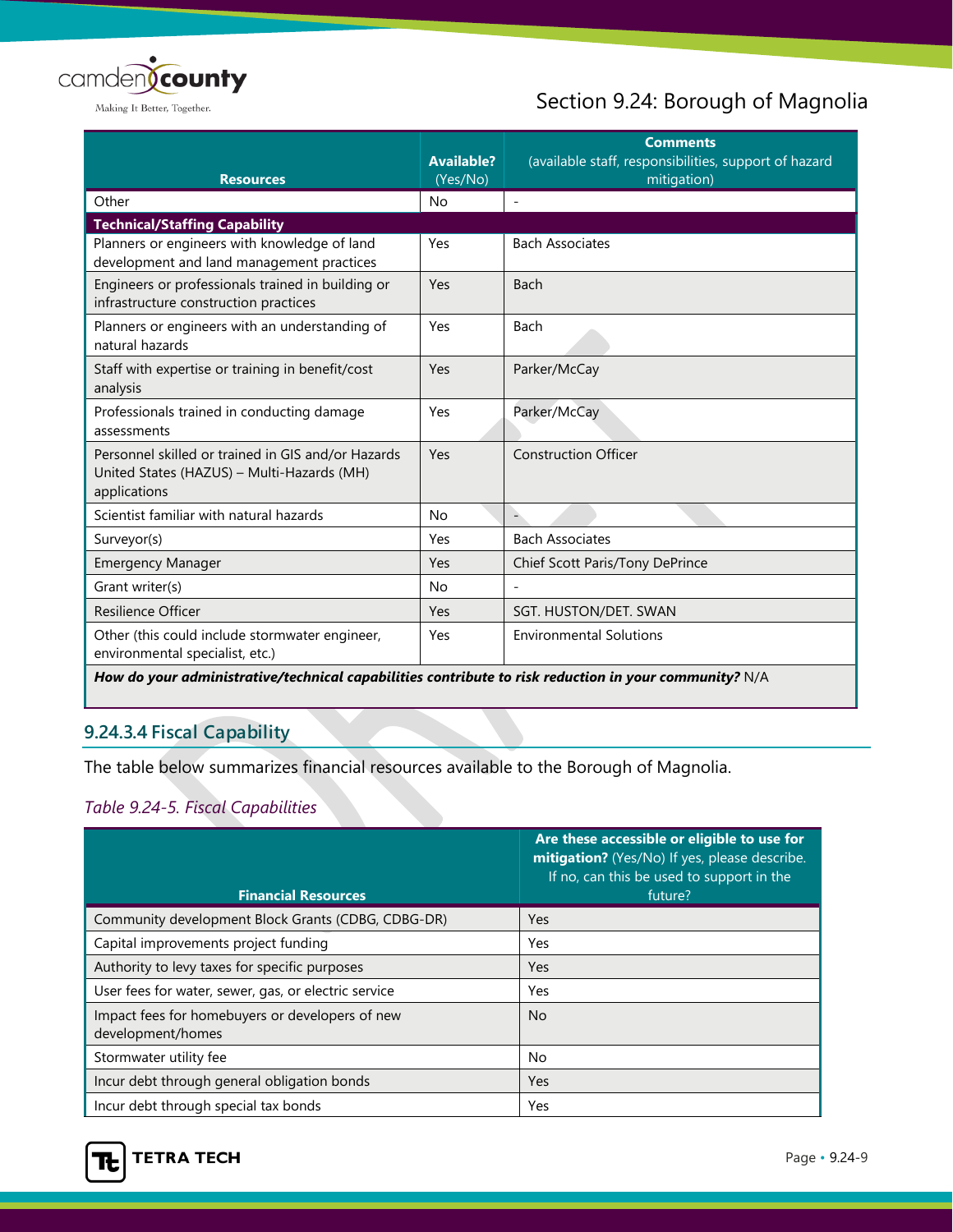

## Section 9.24: Borough of Magnolia

| <b>Financial Resources</b>                                                     | Are these accessible or eligible to use for<br>mitigation? (Yes/No) If yes, please describe.<br>If no, can this be used to support in the<br>future? |
|--------------------------------------------------------------------------------|------------------------------------------------------------------------------------------------------------------------------------------------------|
| Incur debt through private activity bonds                                      | <b>No</b>                                                                                                                                            |
| Withhold public expenditures in hazard-prone areas                             | No                                                                                                                                                   |
| Other federal or state funding programs                                        | <b>Yes</b>                                                                                                                                           |
| Open Space Acquisition funding programs                                        | Yes                                                                                                                                                  |
| Other (for example, Clean Water Act 319 Grants [Nonpoint Source<br>Pollution]) | <b>Clean Community Grant</b>                                                                                                                         |

**Fiscal Connection to Mitigation and Safe Growth**

*How do your fiscal capabilities contribute to risk reduction in your community?* N/A

*When constructing upcoming budgets, hazard mitigation actions will be funded as budget allows. Construction projects will be evaluated to see if they meet the hazard mitigation goals.* No

*Annually, the jurisdiction will review mitigation actions when allocating funding.* Yes

*Do budgets limit expenditures on projects that would encourage development in areas vulnerable to natural hazards?* No

*Do infrastructure policies limit extension of existing facilities and services that would encourage development in areas vulnerable to natural hazards?* No

*Do budgets provide funding for hazard mitigation projects identified in the County HMP?* N/A

#### **9.24.3.5 Education and Outreach Capability**

The table below summarizes the education and outreach resources available to the Borough of Magnolia.

#### *Table 9.24-6. Education and Outreach Capabilities*

| <b>Outreach Resources</b>                                                                           | <b>Available?</b><br>(Yes/No) | Does the jurisdiction have any public outreach mechanisms /<br>programs in place to inform citizens on natural hazards, risk,<br>and ways to protect themselves during such events?<br>If yes, please describe. |
|-----------------------------------------------------------------------------------------------------|-------------------------------|-----------------------------------------------------------------------------------------------------------------------------------------------------------------------------------------------------------------|
| Public information officer or<br>communications office                                              | <b>Yes</b>                    | Police chief                                                                                                                                                                                                    |
| Personnel skilled or trained in website<br>development                                              | <b>Yes</b>                    | Borough Clerk                                                                                                                                                                                                   |
| Hazard mitigation information<br>available on your website                                          | Yes                           | Borough Clerk                                                                                                                                                                                                   |
| Social media for hazard mitigation<br>education and outreach                                        | Yes                           | Borough Clerk                                                                                                                                                                                                   |
| Citizen boards or commissions that<br>address issues related to hazard<br>mitigation                | <b>No</b>                     |                                                                                                                                                                                                                 |
| Other programs already in place that<br>could be used to communicate hazard-<br>related information | Yes                           | Web Page, Facebook, NIXLE                                                                                                                                                                                       |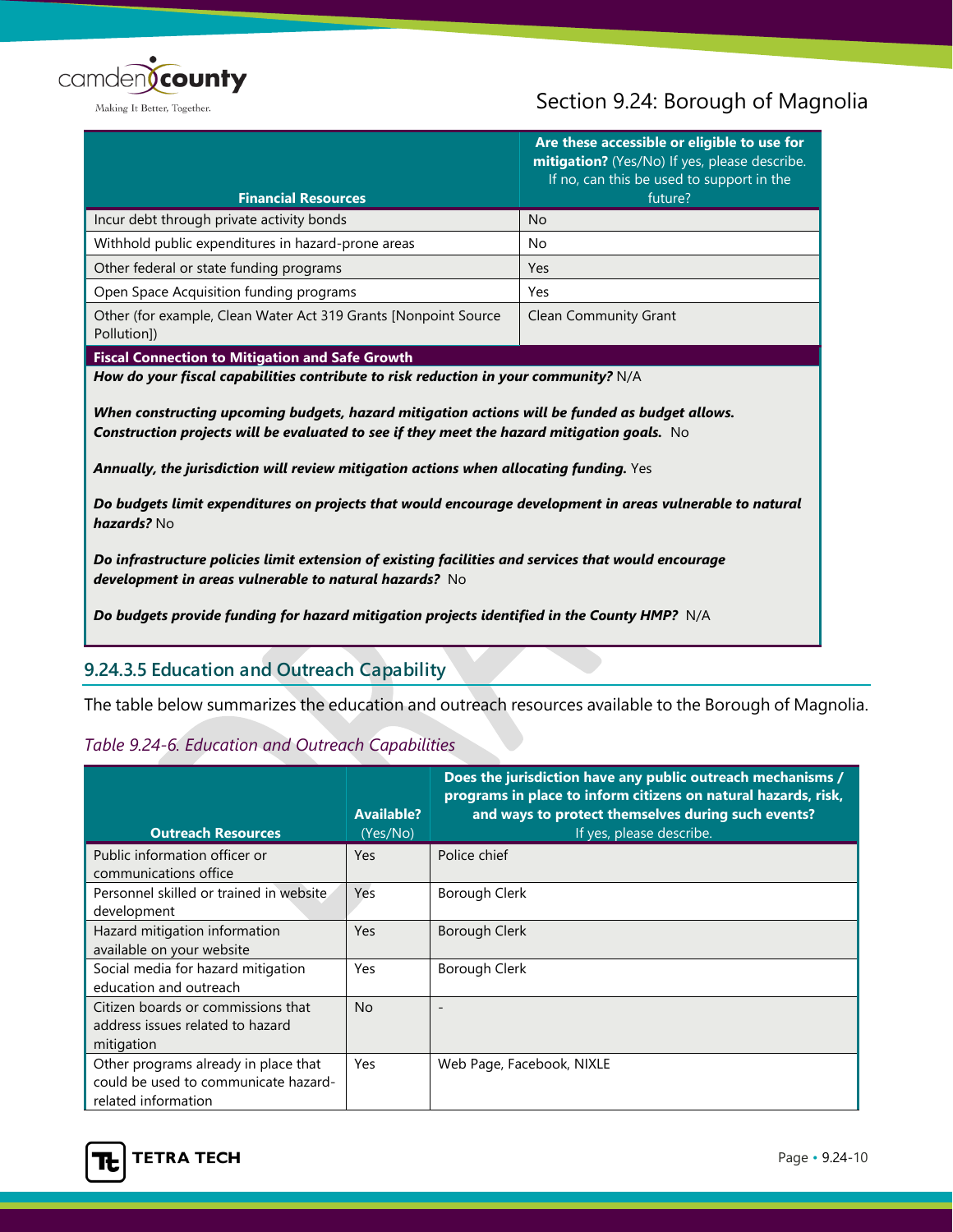

## Section 9.24: Borough of Magnolia

| <b>Outreach Resources</b>                                | <b>Available?</b><br>(Yes/No) | Does the jurisdiction have any public outreach mechanisms /<br>programs in place to inform citizens on natural hazards, risk,<br>and ways to protect themselves during such events?<br>If yes, please describe. |
|----------------------------------------------------------|-------------------------------|-----------------------------------------------------------------------------------------------------------------------------------------------------------------------------------------------------------------|
| Warning systems for hazard events                        | Yes                           | <b>NIXLE</b>                                                                                                                                                                                                    |
| Natural disaster/safety programs in<br>place for schools | Yes                           | NJ State Police Office Emergency Management Manual                                                                                                                                                              |
| Other                                                    | <b>No</b>                     |                                                                                                                                                                                                                 |

#### **9.24.3.6 Community Classifications**

The table below summarizes classifications for community programs available to the Borough of Magnolia.

#### *Table 9.24-7. Community Classifications*

| Program                                                       | <b>Participating?</b><br>(Yes/No) | <b>Classification</b><br>(if applicable) | <b>Date Classified</b><br>(if applicable) |
|---------------------------------------------------------------|-----------------------------------|------------------------------------------|-------------------------------------------|
| Community Rating System (CRS)                                 | <b>No</b>                         | N/A                                      | N/A                                       |
| Building Code Effectiveness Grading Schedule<br>(BCEGS)       | No.                               |                                          |                                           |
| Public Protection (ISO Fire Protection Classes 1<br>to $10$ ) | <b>Yes</b>                        | Class 6                                  | 2019                                      |
| Sustainable Jersey                                            | N/A                               | N/A                                      | N/A                                       |
| <b>StormReady Certification</b>                               | N/A                               | N/A                                      | N/A                                       |
| Firewise Communities classification                           | N/A                               | N/A                                      | N/A                                       |

*Note:*

*N/A Not applicable*

*NP Not participating*

*- Unavailable*

#### **9.24.3.7 Adaptive Capacity**

Adaptive capacity is defined as "the ability of systems, institutions, humans and other organisms to adjust to potential damage, to take advantage of opportunities, or respond to consequences" (IPCC 2014). In other words, it describes a jurisdiction's current capabilities to adjust to, protect from, or withstand a future hazard event, future conditions, and changing risk. The table below summarizes the adaptive capacity for each hazard of concern and the jurisdiction's rating.

#### *Table 9.24-8. Adaptive Capacity*

| <b>Hazard</b>                  | Adaptive Capacity - Strong/Moderate/Weak* |  |  |
|--------------------------------|-------------------------------------------|--|--|
| Coastal Erosion/Sea Level Rise | Weak                                      |  |  |
| Dam Failure/Levee Failure      | Weak                                      |  |  |
| Disease Outbreak/Pandemic      | Weak                                      |  |  |
| Drought                        | Moderate                                  |  |  |
| Earthquake                     | Weak                                      |  |  |
| <b>Extreme Temperatures</b>    | Strong                                    |  |  |

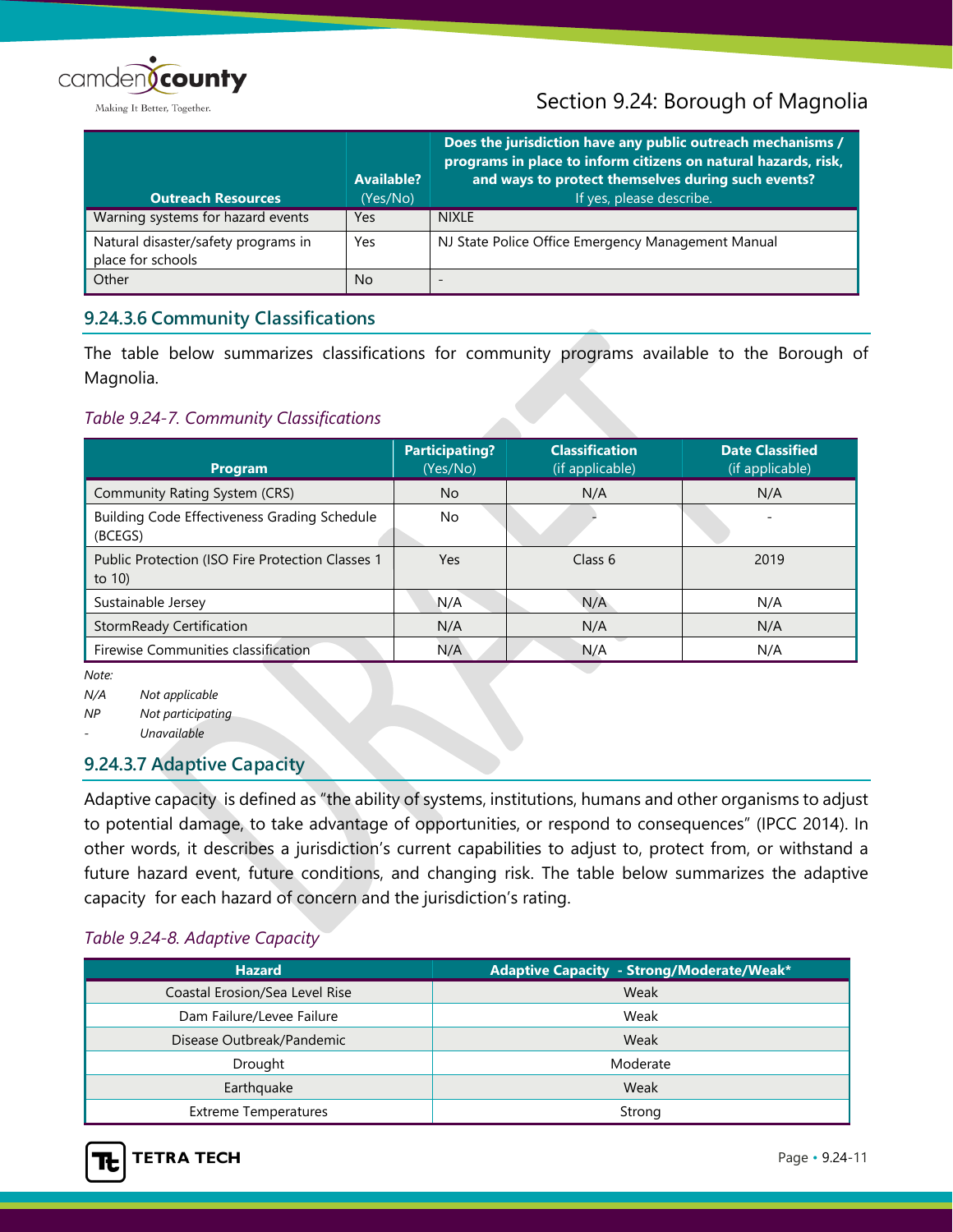

## Section 9.24: Borough of Magnolia

| <b>Hazard</b>                        | Adaptive Capacity - Strong/Moderate/Weak* |  |  |
|--------------------------------------|-------------------------------------------|--|--|
| Flood                                | Moderate                                  |  |  |
| Geological Hazards                   | Moderate                                  |  |  |
| High Wind                            | Moderate                                  |  |  |
| Invasive Species/Harmful Algal Bloom | Weak                                      |  |  |
| Severe Summer Weather                | Strong                                    |  |  |
| Severe Winter Weather                | Strong                                    |  |  |
| Wildfire                             | Moderate                                  |  |  |

*\*Strong = Capacity exists and is in use, Moderate = Capacity may exist; but is not used or could use some improvement, Weak = Capacity does not exist or could use substantial improvement.*

## **9.24.4 National Flood Insurance Program (NFIP) Compliance**

Th table below provides specific information on the management and regulation of the regulatory floodplain, including current and future compliance with the NFIP.

#### *Table 9.24-9. NFIP Summary*

| <b>NFIP Topic</b>                                                                                                                                                             | <b>Comments</b>                                                                               |
|-------------------------------------------------------------------------------------------------------------------------------------------------------------------------------|-----------------------------------------------------------------------------------------------|
| <b>Flood Vulnerability Summary</b>                                                                                                                                            |                                                                                               |
| # NFIP Policies: 1<br># RL properties: 0<br># SRL properties: 0<br># RL/SRL mitigated: 0                                                                                      | Total premium in force: \$467<br>$\bullet$<br># claims filed: 4<br>Total loss payments: \$717 |
| Describe areas prone to flooding in your jurisdiction.                                                                                                                        | East Monroe Ave                                                                               |
| Do you maintain a list of properties that have been damaged<br>by flooding?                                                                                                   | Yes, But no damage                                                                            |
| Do you maintain a list of property owners interested in flood<br>mitigation, and if so, how many are interested in (elevation or<br>acquisition)?                             | <b>No</b>                                                                                     |
| How do you make Substantial Damage determinations?<br>How many were declared for recent flood events in your<br>jurisdiction?                                                 | None                                                                                          |
| Detail any RiskMAP projects currently underway in your<br>jurisdiction.                                                                                                       | None                                                                                          |
| Do your flood hazard maps adequately address the flood risk<br>within your jurisdiction?<br>If not, state why.                                                                | Yes                                                                                           |
| <b>NFIP Administration</b>                                                                                                                                                    |                                                                                               |
| What local department is responsible for floodplain<br>management?                                                                                                            | <b>Construction Department</b>                                                                |
| Are any staff certified floodplain managers (CFMs) or is a<br>consultant retained?                                                                                            | <b>No</b>                                                                                     |
| Provide an explanation of who in your municipality provides<br>NFIP administration services (permit review, GIS,<br>education/outreach, inspections, engineering capability). | <b>Construction Office</b>                                                                    |
| What specific training or support does your floodplain<br>management staff need to support its floodplain management<br>program?                                              | None                                                                                          |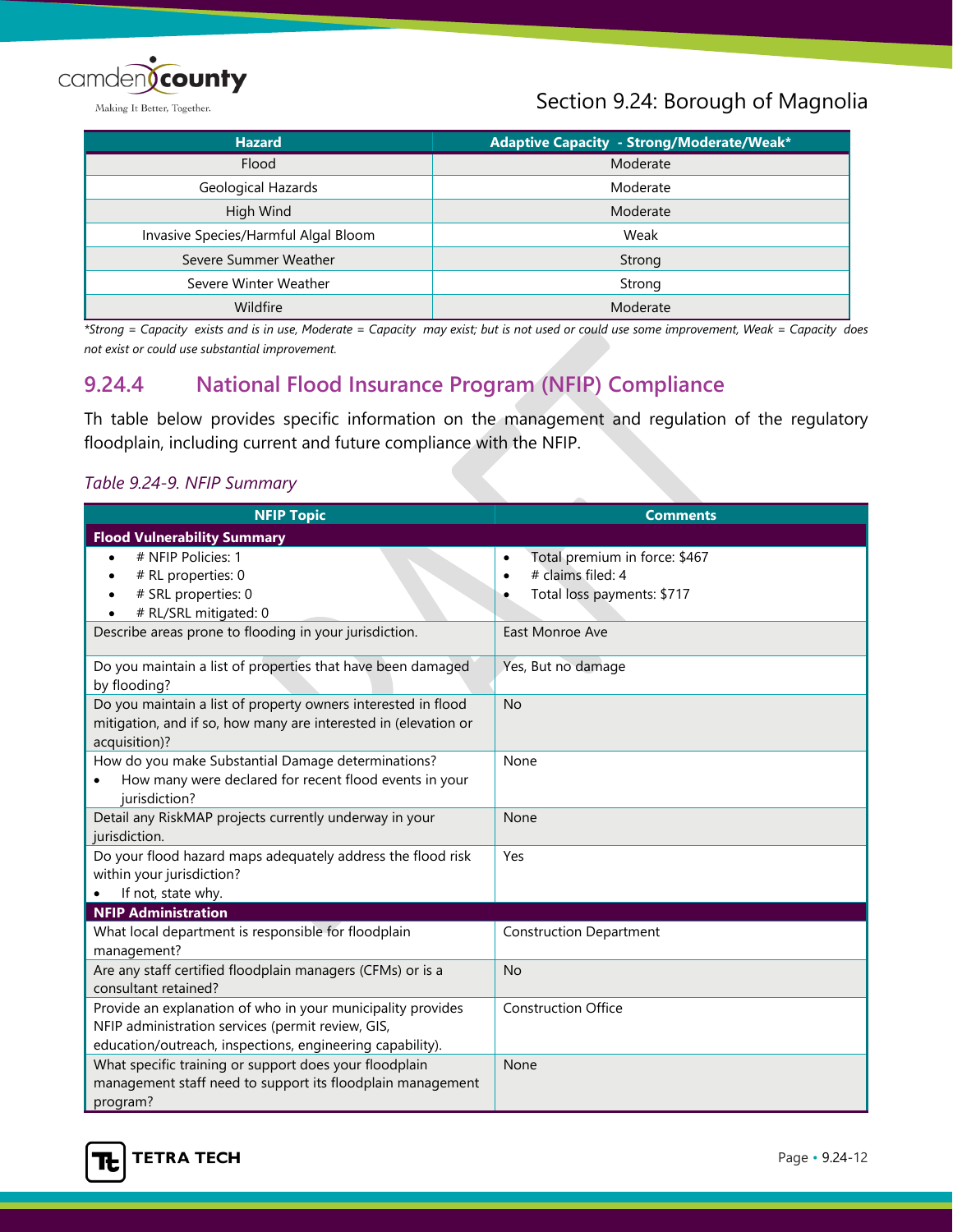

## Section 9.24: Borough of Magnolia

| <b>NFIP Topic</b>                                               | <b>Comments</b>     |
|-----------------------------------------------------------------|---------------------|
| How do you determine if proposed development on an existing     | Borough Engineer    |
| structure would qualify as a substantial improvement?           |                     |
| Do you have access to resources to determine possible future    | <b>No</b>           |
| flooding conditions from climate change?                        |                     |
| <b>NFIP Compliance</b>                                          |                     |
| List any outstanding NFIP compliance violations.                | None                |
| When was the most recent Community Assistance Visit (CAV)       | Unknown             |
| or Community Assistance Contact (CAC)?                          |                     |
| What is the local law number or municipal code of your flood    | Chap 145 Title 8:27 |
| damage prevention ordinance?                                    |                     |
| What is the date that your flood damage prevention ordinance    | 1986                |
| was last amended?                                               |                     |
| Does your floodplain management program meet or exceed          | Unknown             |
| minimum requirements?                                           |                     |
| If exceeds, in what ways?                                       |                     |
| Are there other local ordinances, plans, or programs (site plan | None                |
| review, consideration of flood risk reduction when granting     |                     |
| height variances) that support floodplain management and        |                     |
| meeting the NFIP requirements?                                  |                     |
| Does your jurisdiction participate in CRS?                      | <b>No</b>           |
| If yes, is your jurisdiction interested in improving its CRS    |                     |
| Classification?                                                 |                     |
| If no, is your jurisdiction interested in joining the CRS       |                     |
| program?                                                        |                     |
| Source:                                                         |                     |

*Notes:*

*RL—Repetitive Loss; SRL—Severe Repetitive Loss; NA—Not applicable*

## **9.24.5 Growth/Development Trends**

Understanding how past, current, and projected development patterns have or are likely to increase or decrease risk in hazard areas is a key component to understanding a jurisdiction's overall risk to its hazards of concern. The table below summarizes recent and expected future development trends, including major residential/commercial development and major infrastructure development.

*Table 9.24-10. Recent and Expected Future Development*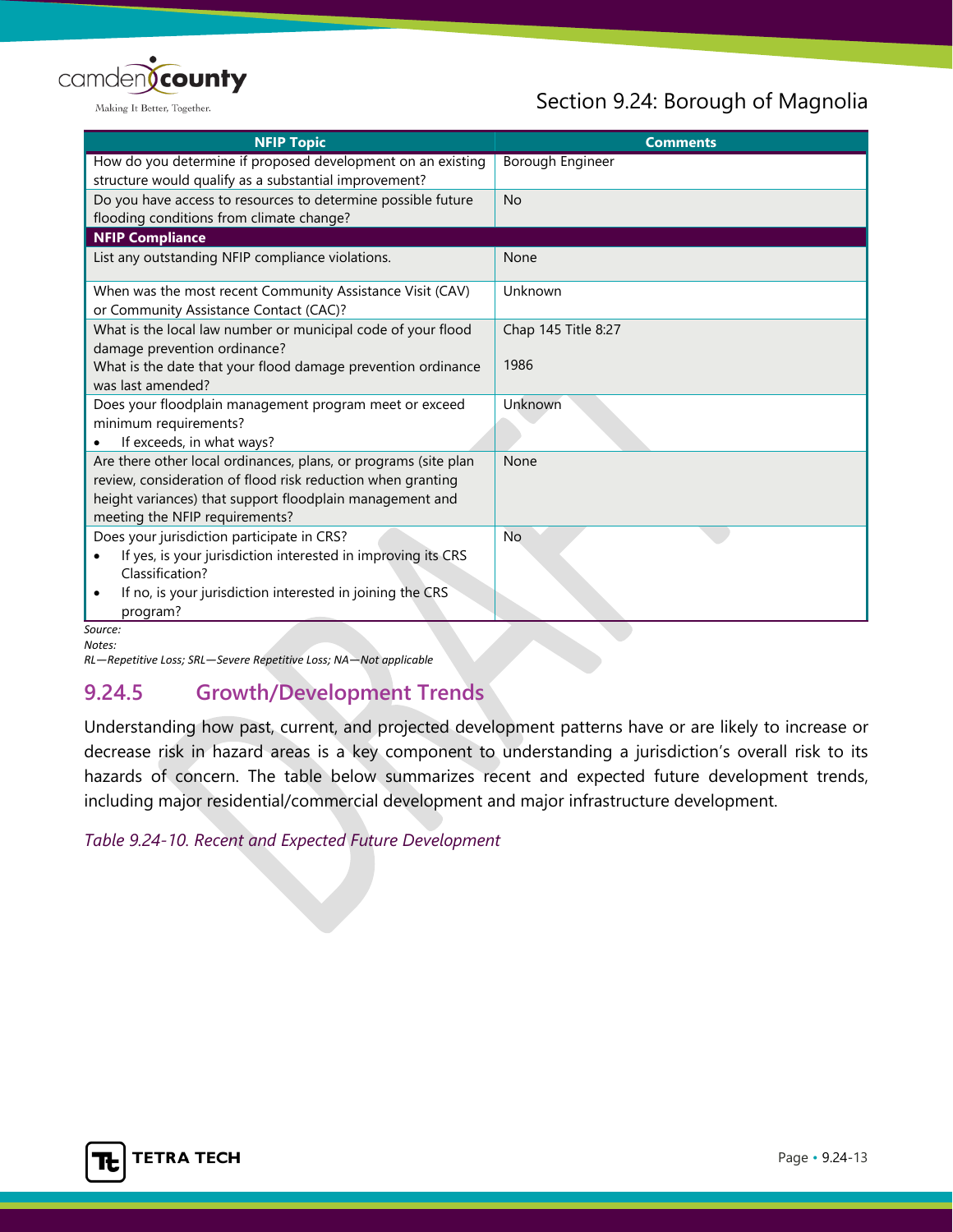

## Section 9.24: Borough of Magnolia

| <b>Type of</b>                                                                                                |                                                                                                                                                                     |                          |                                              |                                                     |          |                                                                                      |   |                    |                |                                |   |             |
|---------------------------------------------------------------------------------------------------------------|---------------------------------------------------------------------------------------------------------------------------------------------------------------------|--------------------------|----------------------------------------------|-----------------------------------------------------|----------|--------------------------------------------------------------------------------------|---|--------------------|----------------|--------------------------------|---|-------------|
| <b>Development</b>                                                                                            |                                                                                                                                                                     | 2016                     |                                              | 2017                                                |          | 2018                                                                                 |   | 2019               |                | 2020                           |   | 2021        |
| Number of Building Permits for New Construction Issued Since the Previous HMP* (within regulatory floodplain/ |                                                                                                                                                                     |                          |                                              |                                                     |          |                                                                                      |   |                    |                |                                |   |             |
|                                                                                                               | outside regulatory floodplain)                                                                                                                                      |                          |                                              |                                                     |          |                                                                                      |   |                    |                |                                |   |             |
|                                                                                                               | <b>Within</b><br>Within<br>Within<br><b>Within</b><br><b>Within</b><br><b>Total</b><br><b>Total</b><br><b>Total</b><br><b>Total</b><br><b>Total</b><br><b>Total</b> |                          |                                              |                                                     |          |                                                                                      |   |                    |                | <b>Within</b>                  |   |             |
|                                                                                                               |                                                                                                                                                                     | <b>SFHA</b>              |                                              | <b>SFHA</b>                                         |          | <b>SFHA</b>                                                                          |   | <b>SFHA</b>        |                | <b>SFHA</b>                    |   | <b>SFHA</b> |
| <b>Single Family</b>                                                                                          | 1                                                                                                                                                                   | 0                        | $\Omega$                                     |                                                     | $\Omega$ |                                                                                      | 1 | $\Omega$           | $\mathcal{P}$  | 0                              | 1 | $\Omega$    |
| Multi-Family                                                                                                  | $\Omega$                                                                                                                                                            | $\overline{\phantom{a}}$ | $\Omega$                                     | $\overline{\phantom{a}}$                            | $\Omega$ | ۰                                                                                    | 0 | Ξ.                 | 0              | $\overline{\phantom{0}}$       | 0 |             |
| <b>Other</b>                                                                                                  | $\Omega$                                                                                                                                                            |                          | 1                                            | $\Omega$                                            | $\Omega$ | $\overline{a}$                                                                       | 1 | $\Omega$           | $\overline{0}$ | $\overline{\phantom{a}}$       | 0 |             |
| <b>Total Permits</b><br><b>Issued</b>                                                                         |                                                                                                                                                                     | 0                        | 1                                            | 0                                                   | 0        | $\bf{0}$                                                                             | 2 | 0                  | 2              | 0                              | 1 | 0           |
|                                                                                                               |                                                                                                                                                                     |                          |                                              |                                                     |          | <b>Location</b>                                                                      |   |                    |                |                                |   |             |
| <b>Property or</b>                                                                                            |                                                                                                                                                                     | <b>Type</b>              |                                              |                                                     |          | (address                                                                             |   |                    |                |                                |   |             |
| <b>Development</b>                                                                                            |                                                                                                                                                                     | of                       |                                              | and/or block<br># of Units /<br><b>Known Hazard</b> |          |                                                                                      |   |                    |                | <b>Description / Status of</b> |   |             |
| <b>Name</b>                                                                                                   |                                                                                                                                                                     | <b>Development</b>       | and lot)<br><b>Structures</b><br>Zone(s) $*$ |                                                     |          |                                                                                      |   | <b>Development</b> |                |                                |   |             |
|                                                                                                               |                                                                                                                                                                     |                          |                                              |                                                     |          | Recent Major Development and Infrastructure from 2015 to Present                     |   |                    |                |                                |   |             |
|                                                                                                               |                                                                                                                                                                     |                          |                                              |                                                     |          | None identified                                                                      |   |                    |                |                                |   |             |
|                                                                                                               |                                                                                                                                                                     |                          |                                              |                                                     |          |                                                                                      |   |                    |                |                                |   |             |
|                                                                                                               |                                                                                                                                                                     |                          |                                              |                                                     |          | Known or Anticipated Major Development and Infrastructure in the Next Five (5) Years |   |                    |                |                                |   |             |
|                                                                                                               |                                                                                                                                                                     |                          |                                              |                                                     |          | None identified                                                                      |   |                    |                |                                |   |             |
|                                                                                                               |                                                                                                                                                                     |                          |                                              |                                                     |          |                                                                                      |   |                    |                |                                |   |             |

*SFHA Special Flood Hazard Area (1% annual chance flood event)*

*\* Only location-specific hazard zones or vulnerabilities identified.*

## **9.24.6 Jurisdictional Risk Assessment**

The hazard profiles in Section 4 (Risk Assessment) provide detailed information regarding each plan participant's vulnerability to the identified hazards. Section 4.2 (Methodology and Tools), Section 4.3 (Hazards of Concern), and Section 4.4 (Hazard Ranking) provide a detailed summary for the Borough of Magnolia's risk assessment results, and data used to determine the hazard ranking are discussed later in this section.

Hazard area extent and location maps provided below illustrate the probable areas impacted within the jurisdiction. These maps are based on the best available data at the time of the preparation of this plan and are adequate for planning purposes. Maps were only generated for those hazards that can be clearly identified using mapping techniques and technologies and for which the Borough of Magnolia has significant exposure. The maps also show the location of potential new development, where available.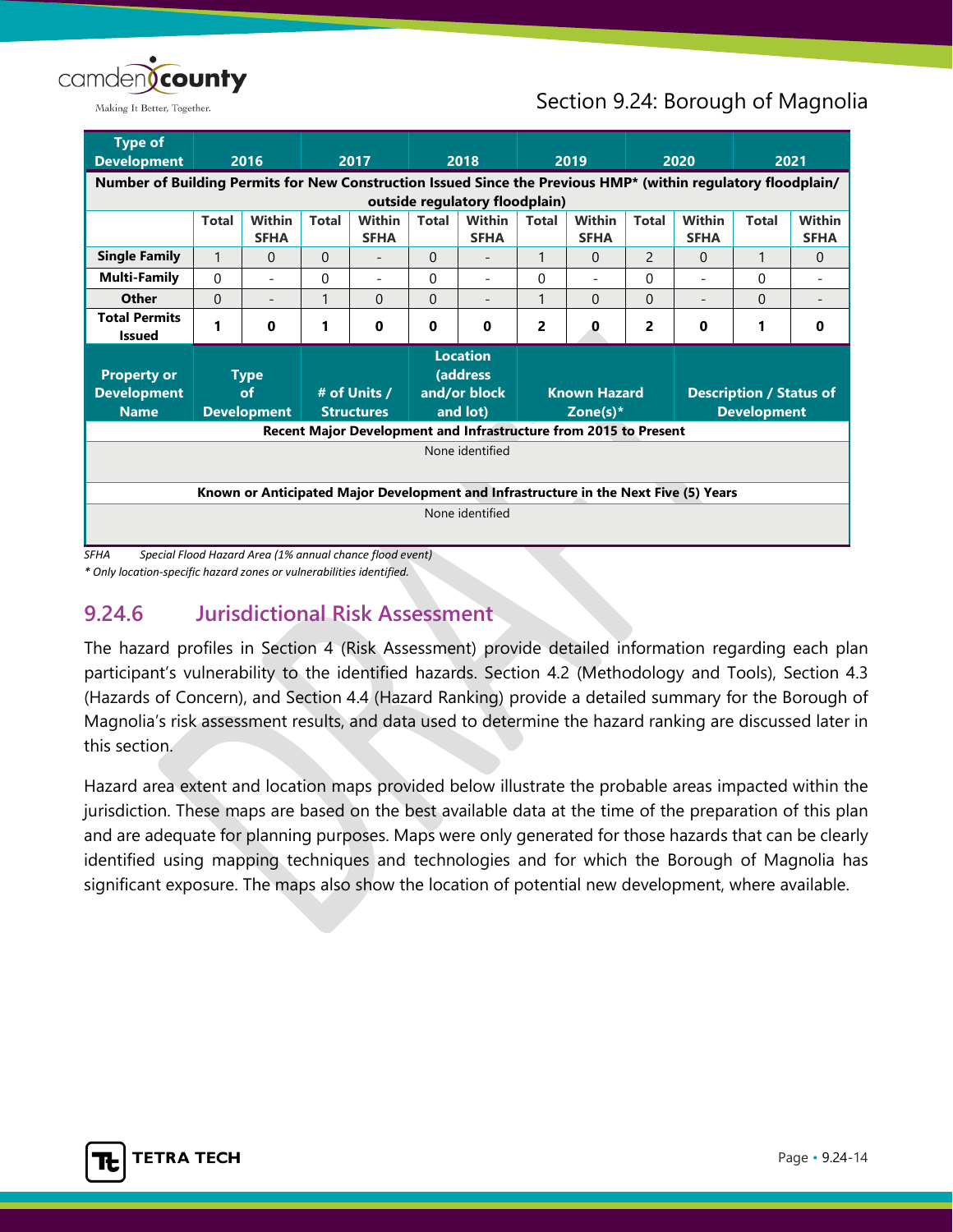

Section 9.24: Borough of Magnolia

*Figure 9.24-1. Borough of Magnolia Hazard Area Extent and Location Map 1*

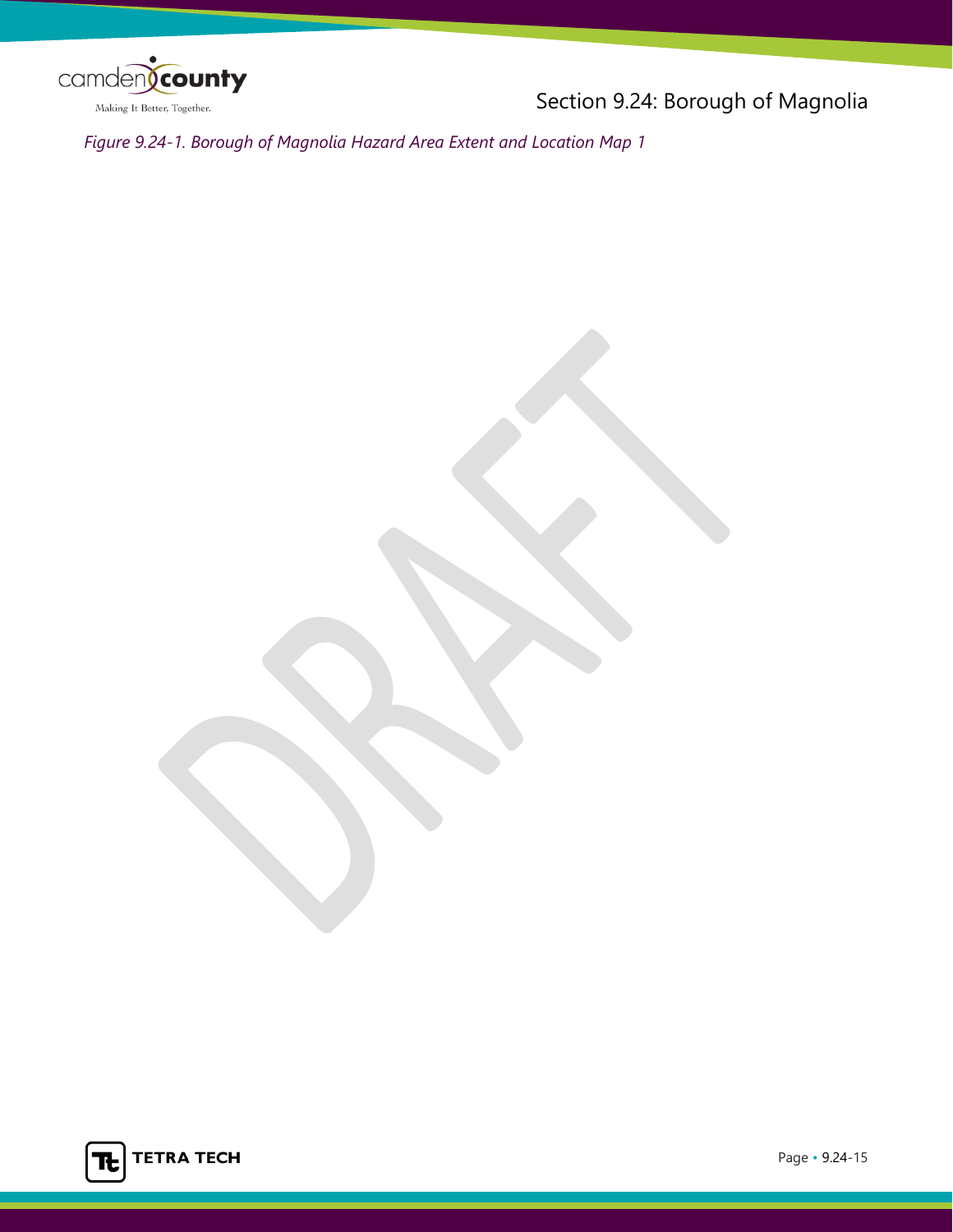

Section 9.24: Borough of Magnolia

*Figure 9.24-2. Borough of Magnolia Hazard Area Extent and Location Map 2*

**TETRA TECH** Tt I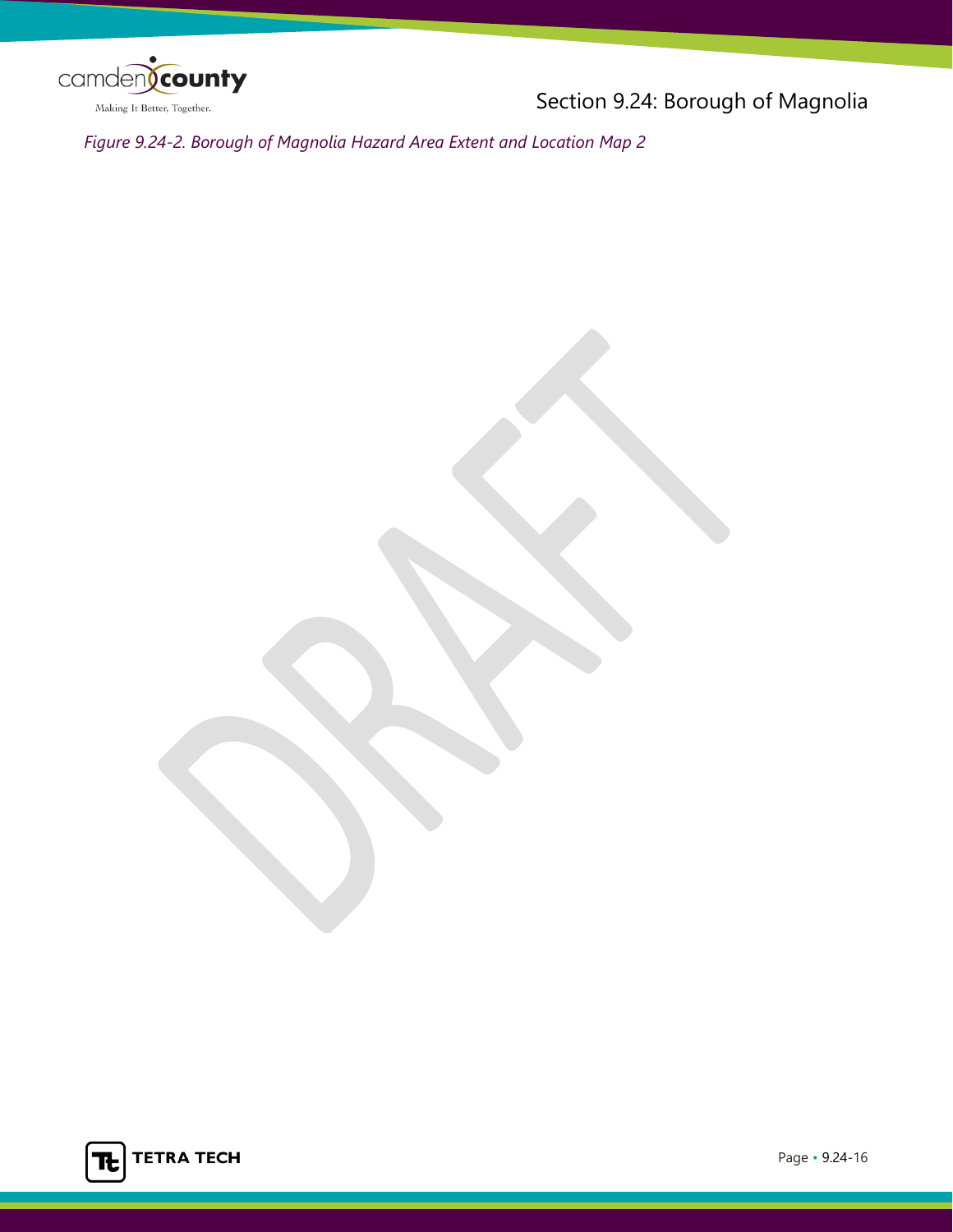

## **9.24.6.1 Hazard Event History**

Borough of Magnolia has a history of natural hazard events as detailed in Section 4 (Risk Assessment) of this plan. A summary of historical events is provided in each of the hazard profiles and includes a chronology of events that have affected the Borough and its municipalities.

The Borough of Magnolia's history of federal declarations (as presented by FEMA) and significant hazard events (as presented in NOAA-NCEI) is consistent with that of Borough of Magnolia. The table below provides details regarding municipal-specific loss and damages the Borough experienced during hazard events since the last hazard mitigation plan update. Information provided in the table below is based on reference material or local sources.

#### *Table 9.24-11. Hazard Event History*

| <b>Dates of</b><br><b>Event</b> | <b>Event Type</b><br>(Disaster<br><b>Declaration if</b><br>applicable) | <b>Borough</b><br><b>Designated?</b> | <b>Summary of Event</b>                                                                                                                                                                                                                                                                                                                                                   | <b>Municipal Summary of</b><br><b>Damages and Losses</b>                                                                                                                                                                                                                                                                                                                                                                    |
|---------------------------------|------------------------------------------------------------------------|--------------------------------------|---------------------------------------------------------------------------------------------------------------------------------------------------------------------------------------------------------------------------------------------------------------------------------------------------------------------------------------------------------------------------|-----------------------------------------------------------------------------------------------------------------------------------------------------------------------------------------------------------------------------------------------------------------------------------------------------------------------------------------------------------------------------------------------------------------------------|
| February<br>15, 2015            | Cold/Wind<br>Chill                                                     | <b>No</b>                            | The center of an arctic air mass<br>brought some of the lowest wind<br>chills and temperatures of the winter<br>season to New Jersey. Wind chill<br>factors were recorded as low as 22<br>degrees below zero, with actual<br>temperatures reaching -2°F.                                                                                                                  | Several residents<br>experienced power loss<br>causing response with<br>emergency shelter at<br>Municipal Building.                                                                                                                                                                                                                                                                                                         |
| June 23,<br>2015                | Severe Storm<br>(DR-4231-NJ)                                           | Yes                                  | Hot and humid air combined with an<br>approaching cold mass, resulting in a<br>squall line of severe thunderstorms<br>to move through southern new<br>Jersey on the afternoon of June 23.<br>Estimated wind gusts reached 85<br>mph and knocked down thousands<br>of trees and caused extensive<br>damages and power losses to over<br>410,000 homes throughout the area. | The Camden County<br>Public Safety Office<br>fielded over 3,500 calls<br>for assistance during the<br>event. Damages included<br>crop losses, and structural<br>damages to buildings and<br>facilities throughout the<br>County, an estimated<br>total over \$3.35 million.<br>The borough had many<br>streets affected by down<br>power lines and fallen<br>trees. The fire company<br>responded to many calls<br>for aid. |
| January 22<br>$-24, 2016$       | Severe Winter<br>Storm and<br>Snowstorm<br>(DR-4264-NJ)                | Yes                                  | A low-pressure system moved up<br>along the Carolina Coast intensifying<br>into a major nor'easter, producing<br>record snowfall in New Jersey on<br>January 23. Wind gusts reached<br>upwards of 60 mph and visibility was                                                                                                                                               | Up to 22 inches of snow<br>was reported in Camden<br>County. The borough<br>incurred overtime for<br>public works personnel<br>attempting to keep roads                                                                                                                                                                                                                                                                     |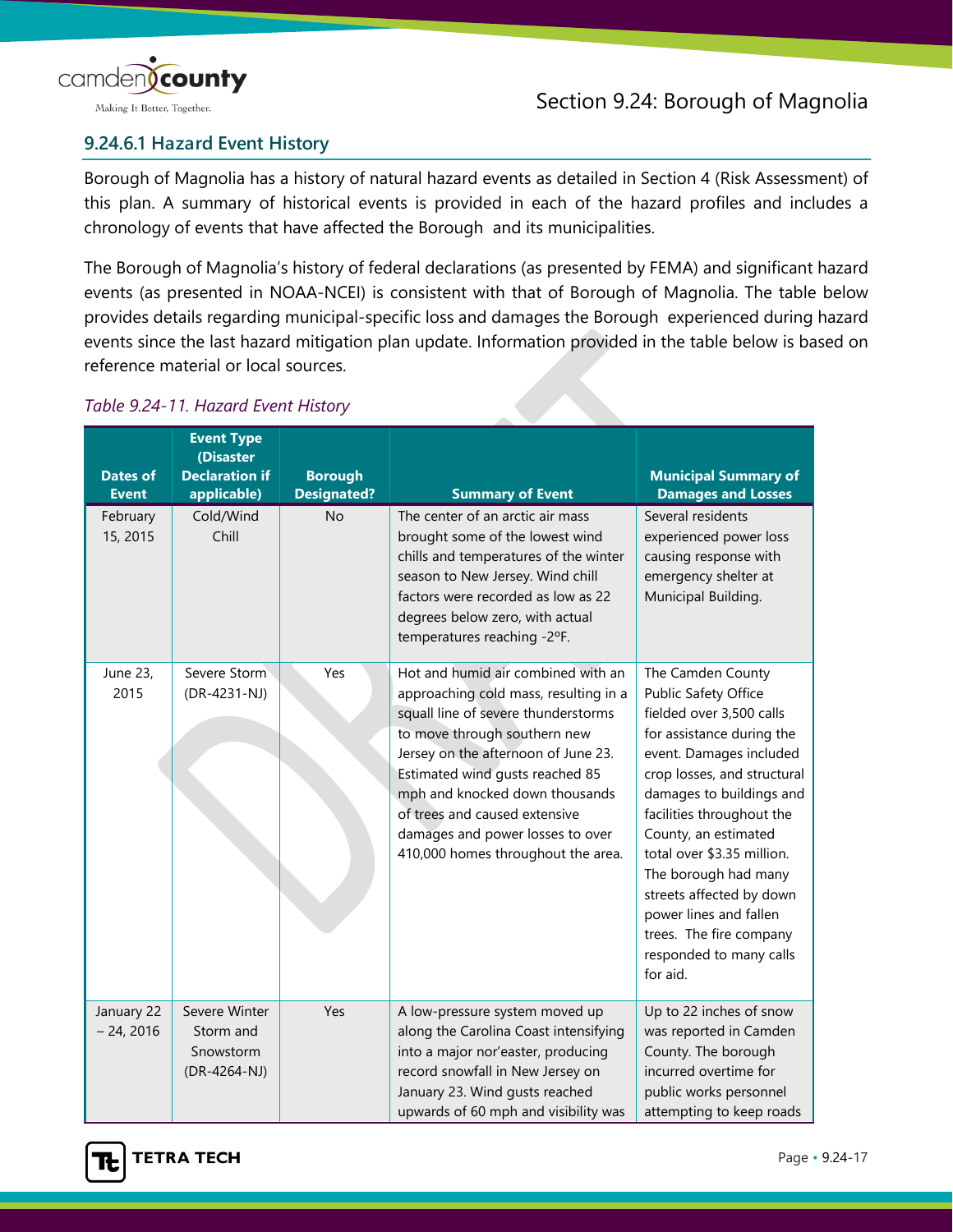

## Section 9.24: Borough of Magnolia

| <b>Dates of</b><br><b>Event</b>    | <b>Event Type</b><br>(Disaster<br><b>Declaration if</b><br>applicable) | <b>Borough</b><br><b>Designated?</b> | <b>Summary of Event</b>                                                                                                                                                                                                                                                                                      | <b>Municipal Summary of</b><br><b>Damages and Losses</b>                                                                                                                                                                                                                                   |
|------------------------------------|------------------------------------------------------------------------|--------------------------------------|--------------------------------------------------------------------------------------------------------------------------------------------------------------------------------------------------------------------------------------------------------------------------------------------------------------|--------------------------------------------------------------------------------------------------------------------------------------------------------------------------------------------------------------------------------------------------------------------------------------------|
|                                    |                                                                        |                                      | one-quarter mile or less throughout<br>the region. Damages across the state<br>were estimated at \$82.6 million.                                                                                                                                                                                             | clear. The fire company<br>setup a 24-hour duty<br>crew in house for<br>response.                                                                                                                                                                                                          |
| March 6,<br>2018                   | Winter Storm                                                           | <b>No</b>                            | A low-pressure system moved<br>northeast across Delaware and New<br>Jersey bringing a wintery snow/rain<br>mix overnight on March 6. Across<br>the state, snowfall totals ranged<br>from 6 to 24 inches. Heavy, wet snow<br>downed trees and limbs leaving<br>350,000 customers state-wide<br>without power. | Snowfall totals in Camden<br>County reached 9 inches<br>in some areas near the<br>Delaware River.                                                                                                                                                                                          |
| January 20,<br>$2020 -$<br>Present | Covid-19<br>Pandemic<br>(EM-3451-NJ)<br>(DR-4488-NJ)                   | Yes                                  | Beginning on January 20, 2020, the<br>pandemic resulting from the<br>Coronavirus Disease (COVID-19)<br>created conditions of sufficient<br>severity and magnitude to warrant a<br>disaster declaration in the State of<br>New Jersey.                                                                        | Between March 1, 2020<br>and February 18, 2021,<br>Camden County reported<br>38,352 confirmed cases of<br>COVID-19, and 1,023<br>total fatalities. The<br>municipality has worked<br>closely with county<br>agencies in the<br>procurement of PPE and<br>other supplies.                   |
| June 2020                          | Severe Storm                                                           | Yes                                  | High winds and severe thunderstorm<br>impacted parts of the county.                                                                                                                                                                                                                                          | The borough had 5<br>homes damaged by<br>falling tree limbs. Most<br>of the town had no<br>power for 72 hours. The<br>town had to provide<br>emergency power to<br>several residents with<br>medical issues. In<br>addition, the fire<br>company responded to<br>over 50 calls for service |

## **9.24.6.2 Hazard Ranking and Vulnerabilities**

The hazard profiles in Section 4.3 (Hazards of Concern) of this plan have detailed information regarding each plan participant's vulnerability to the identified hazards. The following summarizes the Borough of Magnolia's risk assessment results and data used to determine the hazard ranking.

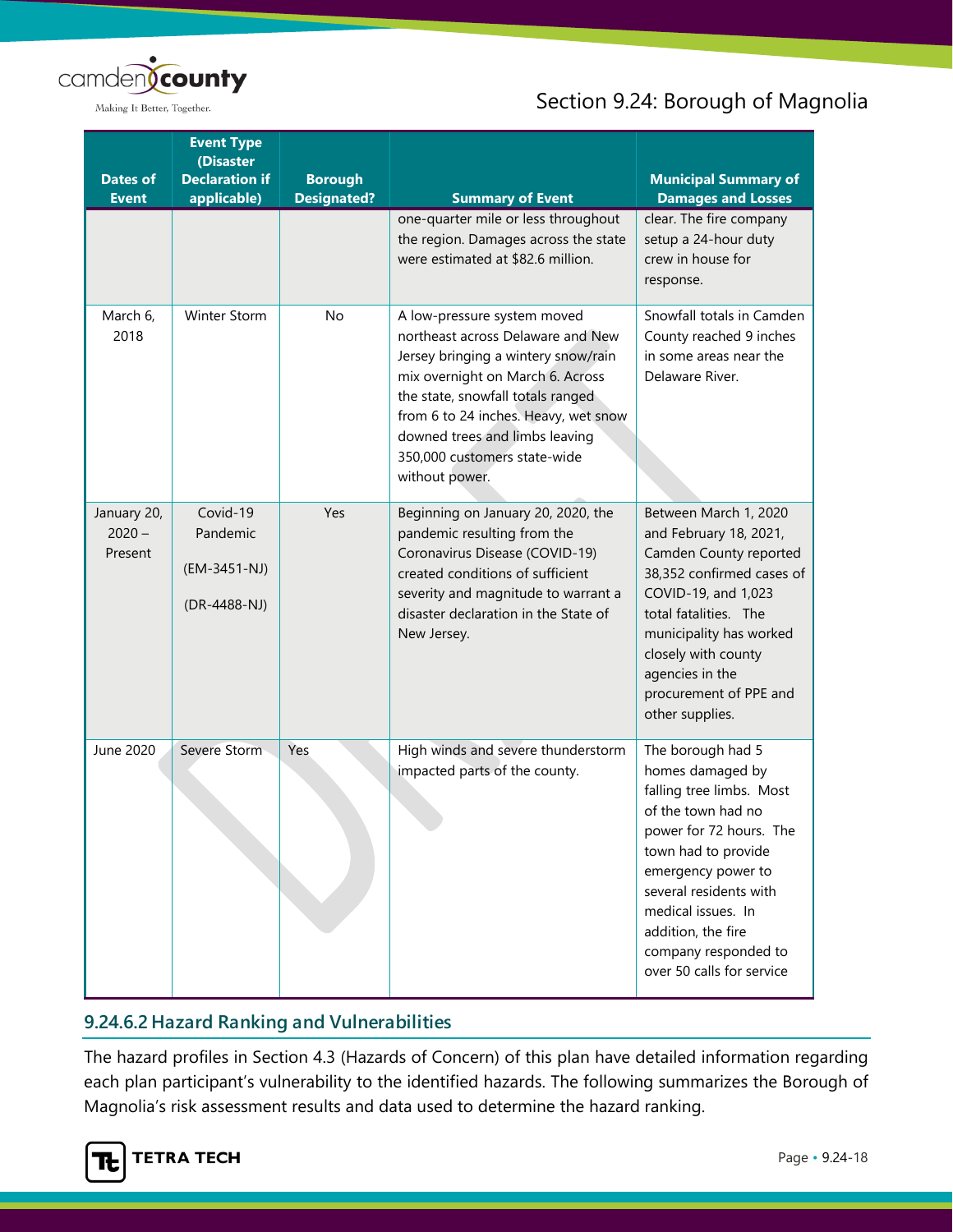

#### **Hazard Ranking**

This section provides the community specific identification of the primary hazard concerns based on identified problems, impacts and the results of the risk assessment as presented in Section 4 (Risk Assessment) of the plan. The ranking process involves an assessment of the likelihood of occurrence for each hazard, along with its potential impacts on people, property, and the economy as well as community capability and changing future climate conditions. This input supports the mitigation action development to target those hazards with highest level of concern.

As discussed in Section 4.4 (Hazard Ranking), each participating jurisdiction can have differing degrees of risk exposure and vulnerability compared with Borough of Magnolia as a whole. The table below summarizes the hazard risk/vulnerability rankings of potential natural hazards for the Borough of Magnolia. The Borough of Magnolia reviewed the Borough hazard risk/vulnerability risk ranking table, including municipal-specific results, to reflect the relative risk of the hazards of concern to the community.

During the review of the hazard/vulnerability risk ranking, the Borough indicated the following:

- Due to the size of the Borough, the Disease Outbreak/Pandemic hazard has been updated from a high to a low risk for the community.
- The borough increased extreme temperatures from a medium to a high due to the municipality having power outages during such events.

| <b>Coastal</b><br>Erosion/<br><b>Sea Level Rise</b> | Dam Failure/<br>Levee Failure | <b>Disease</b><br>Outbreak/<br><b>Pandemic</b>                   | <b>Drought</b> | <b>Earthquake</b>                      | <b>Extreme</b><br><b>Temperatures</b>            | <b>Flood</b>    |
|-----------------------------------------------------|-------------------------------|------------------------------------------------------------------|----------------|----------------------------------------|--------------------------------------------------|-----------------|
| <b>Low</b>                                          | Low                           | Low                                                              | <b>Medium</b>  | Low                                    | <b>High</b>                                      | <b>Medium</b>   |
|                                                     |                               |                                                                  |                |                                        |                                                  |                 |
| <b>Geological</b><br><b>Hazards</b>                 | <b>High Wind</b>              | <b>Invasive Species/</b><br><b>Harmful Algal</b><br><b>Bloom</b> |                | <b>Severe Summer</b><br><b>Weather</b> | <b>Severe</b><br><b>Winter</b><br><b>Weather</b> | <b>Wildfire</b> |
| Low                                                 | <b>High</b>                   | <b>Medium</b>                                                    |                | <b>Medium</b>                          | <b>High</b>                                      | Low             |

#### *Table 9.24-12. Hazard Ranking Input*

*Note: The scale is based on the hazard rankings established in Section 4.4 (Hazard Ranking) and modified as appropriate during review by the jurisdiction.*

#### **Critical Facilities**

The table below identifies critical facilities in the community located in the 1-percent and 0.2-percent floodplain and presents Hazus estimates of the damage and loss of use to critical facilities as a result of a 1-percent annual chance flood event.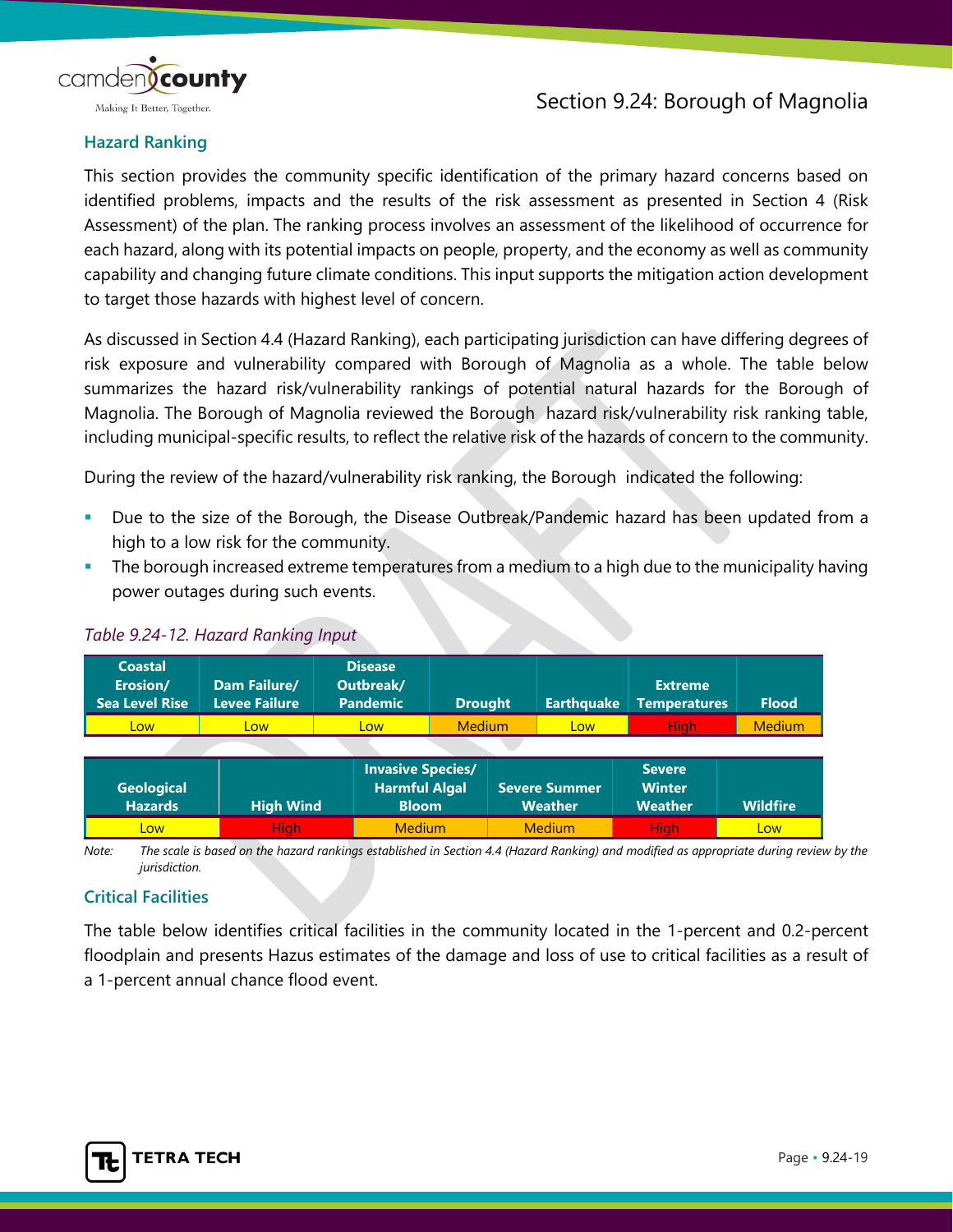

#### *Table 9.24-13. Potential Flood Losses to Critical Facilities*

|             |                 |          | <b>Exposure</b> |                  | <b>Potential Loss from</b><br>1% Flood Event |
|-------------|-----------------|----------|-----------------|------------------|----------------------------------------------|
|             |                 |          |                 | Percent          | Percent                                      |
|             |                 |          | 0.2%            | <b>Structure</b> | Content                                      |
| <b>Name</b> | <b>Type</b>     | 1% Event | Event           | Damage           | Damage                                       |
|             | None Identified |          |                 |                  |                                              |

*Source: FEMA DFIRM – 2016* 

#### **9.24.6.3 Identified Issues**

After review of the Borough of Magnolia's hazard event history, hazard rankings, jurisdiction specific vulnerabilities, hazard area extent and location, and current capabilities, the Borough of Magnolia has identified the following vulnerabilities within their community:

- **There are no municipal ordinances related to disaster recovery or reconstruction, emergency** management, or climate change
- **The borough does not participate in the Sustainable Jersey Program**
- Weak capabilities to respond to future disease outbreak/pandemics
- There is a need to improve access to information about hazard risks and high-hazard areas

Specific areas of concern based on resident response to the citizen survey include:

- Work on improving the damage resistance of utilities (electricity, communications, water/wastewater facilities etc.)
- Improve access to information about hazard risks and high-hazard areas
- Assist vulnerable property owners with securing funding to mitigate their properties XXXX

## **9.24.7 Mitigation Strategy and Prioritization**

This section discusses past mitigations actions and status, describes proposed hazard mitigation initiatives, and their prioritization.

#### **9.24.7.1 Past Mitigation Initiative Status**

The following table indicates progress on the community's mitigation strategy identified in the 2017 HMP. Actions that are carried forward as part of this plan update are included in the following subsection in its own table with prioritization. Previous actions that are now on-going programs and capabilities are indicated as such in the following table and are discussed in the 'Capability Assessment' presented previously in this annex.

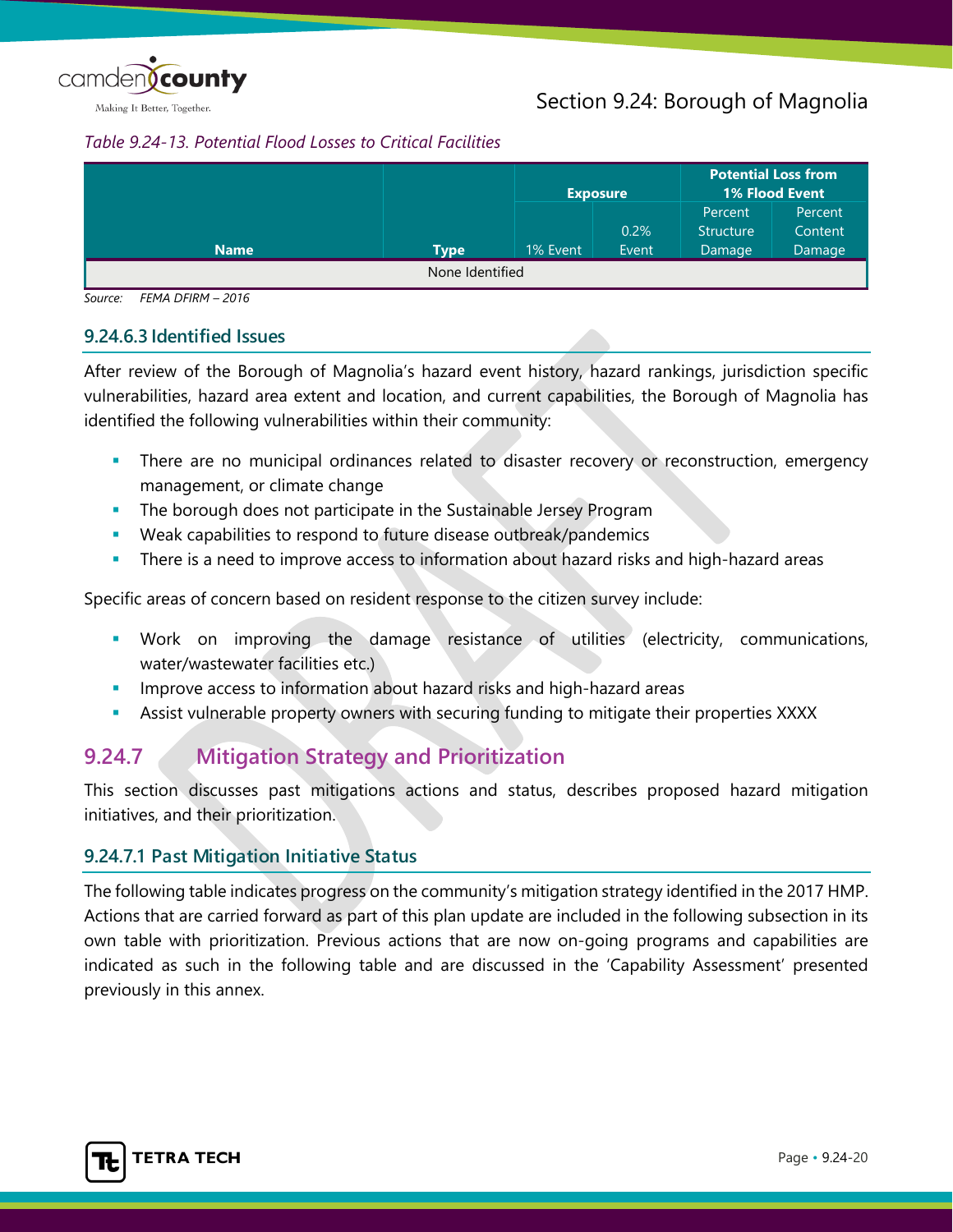

# Section 9.24: Borough of Magnolia

## *Table 9.24-14. Status of Previous Mitigation Actions*

|                                                                                                                                        |                          | <b>Status</b>                       | Include in the 2022 HMP? |                 |
|----------------------------------------------------------------------------------------------------------------------------------------|--------------------------|-------------------------------------|--------------------------|-----------------|
|                                                                                                                                        |                          | (In Progress, No Progress, Ongoing) |                          | Enter 2022 HMP  |
| <b>2017 Action Number and Action Description</b>                                                                                       | <b>Responsible Party</b> | <b>Capability, or Completed)</b>    | <b>Check if Yes</b>      | <b>Action #</b> |
| The Borough of Magnolia did not participate in the previous Hazard Mitigation Plan (2017 Mitigation Plan for Four New Jersey Counties) |                          |                                     |                          |                 |

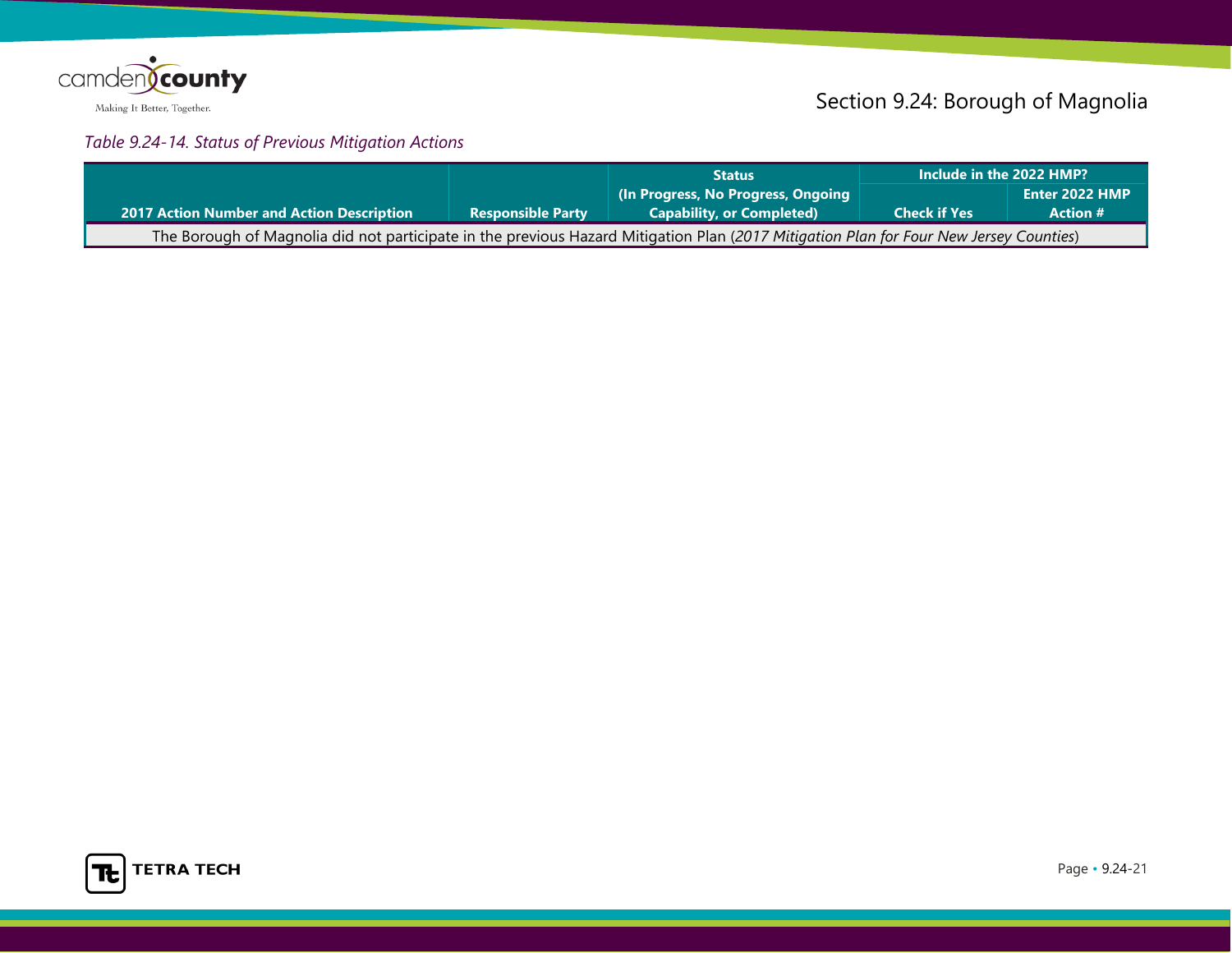

## **9.24.7.2 Completed Mitigation Initiatives Not Identified in the Previous Mitigation Strategy**

The Borough of Magnolia has identified the following mitigation projects/activities that have also been completed but were not identified in the previous mitigation strategy in the 2017 HMP:

None identified

### **9.24.7.3 Proposed Hazard Mitigation Initiatives for the HMP Update**

The Borough of Magnolia participated in a mitigation action workshop in May 2021 and was provided the following FEMA publications to use as a resource as part of their comprehensive review of all possible activities and mitigation measures to address their hazards: FEMA 551 'Selecting Appropriate Mitigation Measures for Flood prone Structures' (March 2007) and FEMA 'Mitigation Ideas – A Resource for Reducing Risk to Natural Hazards' (January 2013).

The table below indicates the range of proposed mitigation action categories.

|                                             |              |                | <b>FEMA</b>  |                           |           |           |    | <b>CRS</b>   |                           |           |
|---------------------------------------------|--------------|----------------|--------------|---------------------------|-----------|-----------|----|--------------|---------------------------|-----------|
| <b>Hazard</b>                               | <b>LPR</b>   | <b>SIP</b>     | <b>NSP</b>   | EAP                       | <b>PR</b> | <b>PP</b> | PI | <b>NR</b>    | <b>SP</b>                 | <b>ES</b> |
| <b>Coastal Erosion/Sea Level Rise</b>       | X            | X              |              | X                         | X         |           | X  |              | $\times$                  |           |
| Dam Failure/Levee Failure                   | X            | X              |              | X                         | X         |           | X  |              | X                         |           |
| Disease Outbreak/Pandemic                   | X            | X              |              | X                         | X         |           | X  |              | $\times$                  |           |
| <b>Drought</b>                              | X            | $\overline{X}$ |              | X                         | X         |           | X  |              | X                         |           |
| <b>Earthquake</b>                           | X            | X              |              | X                         | X         |           | X  |              | $\times$                  |           |
| <b>Extreme Temperatures</b>                 | X            | $\overline{X}$ |              | $\boldsymbol{\mathsf{X}}$ | X         |           | X  |              | X                         |           |
| Flood                                       | X            | X              |              | X                         | X         |           | X  |              | $\times$                  |           |
| <b>Geological Hazards</b>                   | X            | $\sf X$        |              | X                         | X         |           | X  |              | X                         |           |
| <b>High Wind</b>                            | X            | X              | $\mathsf{X}$ | X                         | X         |           | X  | $\mathsf{X}$ | $\mathsf{X}$              |           |
| <b>Invasive Species/Harmful Algal Bloom</b> | $\mathsf{X}$ | $\chi$         |              | X                         | X         |           | X  |              | X                         |           |
| <b>Severe Summer Weather</b>                | X            | X              | $\times$     | $\mathsf{X}$              | X         |           | X  | X            | $\boldsymbol{\mathsf{X}}$ |           |
| <b>Severe Winter Weather</b>                | X            | X              | $\times$     | $\mathsf{x}$              | X         |           | X  | X            | $\times$                  |           |
| Wildfire                                    | X            | X              |              | X                         | X         |           | X  |              | $\times$                  |           |

#### *Table 9.24-15. Analysis of Mitigation Actions by Hazard and Category*

*Note: Section 6 (Mitigation Strategy) provides for an explanation of the mitigation categories.*

The table below summarizes the comprehensive range of specific mitigation initiatives the Borough of Magnolia would like to pursue in the future to reduce the effects of hazards. Some of these initiatives may be previous actions carried forward for this plan update. These initiatives are dependent upon available funding (grants and local match availability) and may be modified or omitted at any time based on the occurrence of new hazard events and changes in municipal priorities. Both the four FEMA mitigation action categories and the six CRS mitigation action categories are listed in the table below to further demonstrate the wide-range of activities and mitigation measures selected.

As discussed in Section 6, 14 evaluation/prioritization criteria are used to complete the prioritization of mitigation initiatives. For each new mitigation action, a numeric rank is assigned (-1, 0, or 1) for each of the 14 evaluation criteria to assist with prioritizing your actions as 'High', 'Medium', or 'Low.' The table below summarizes the evaluation of each mitigation initiative, listed by Action Number.

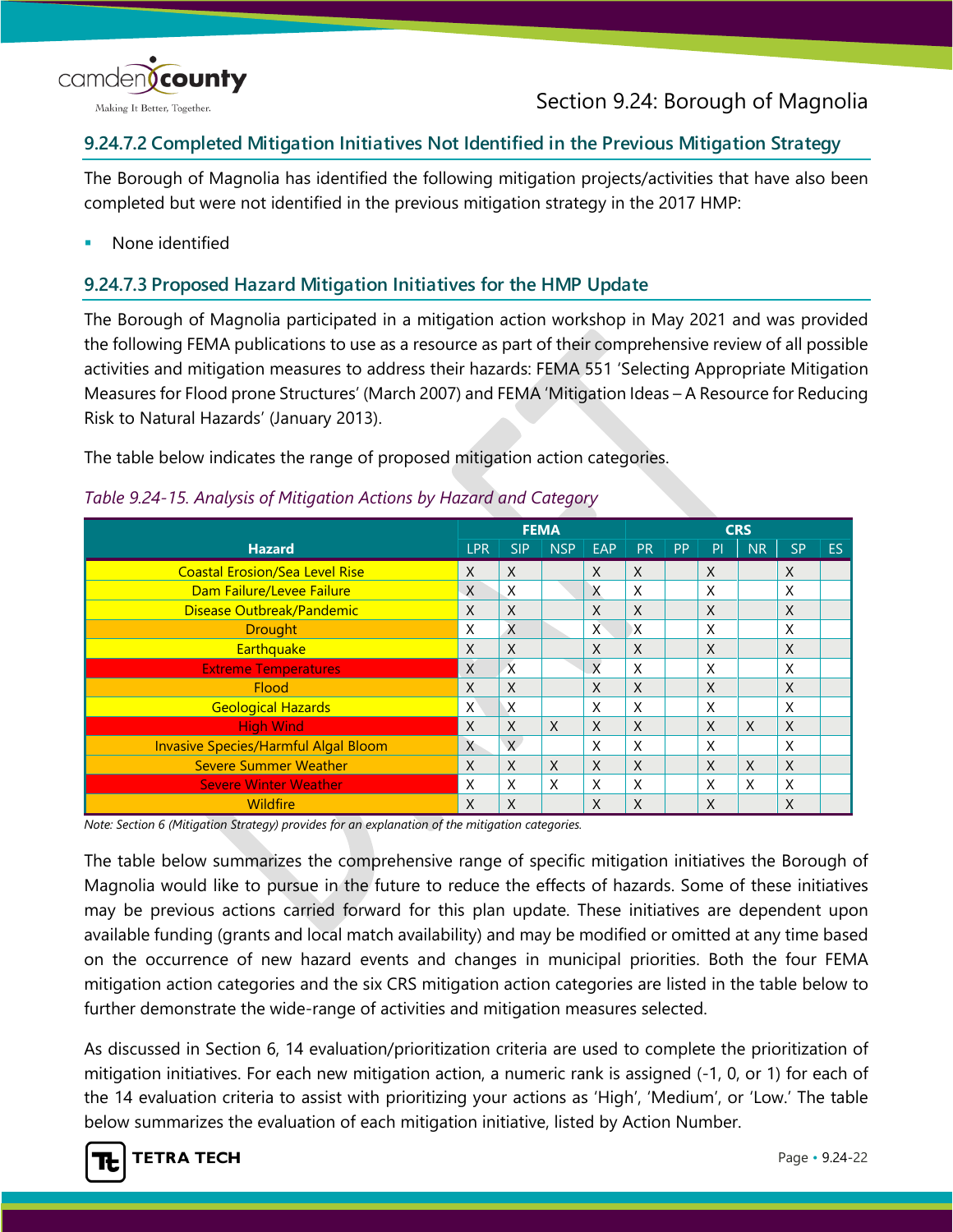

Section 9.24: Borough of Magnolia

Table 9.24-17 provides a summary of the prioritization of all proposed mitigation initiatives for the HMP update.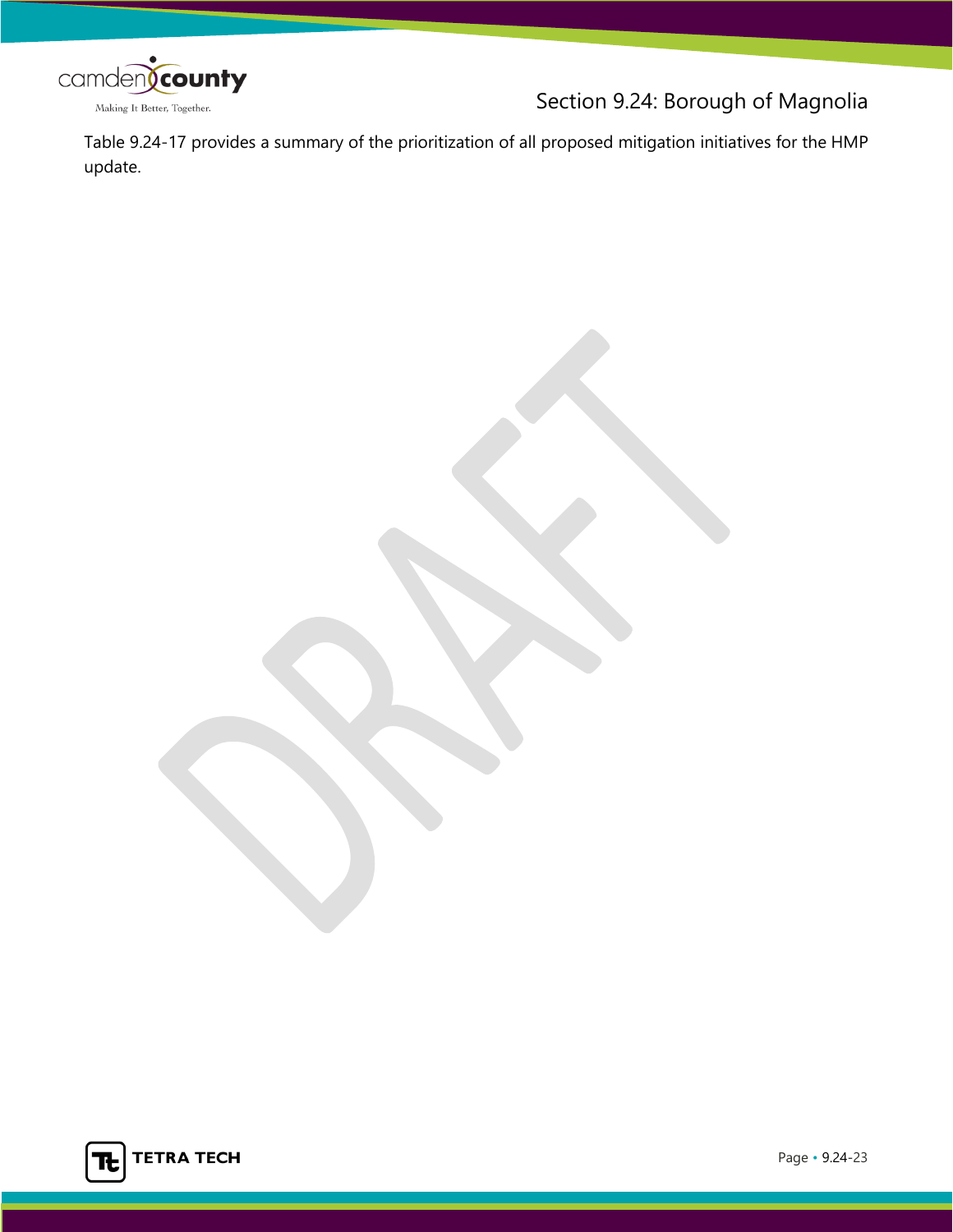

## Section 9.24: Borough of Magnolia

#### *Table 9.24-16. Proposed Hazard Mitigation Initiatives and Associated Priority*

| Project Number              | <b>Mitigation</b><br><b>Initiative</b><br><b>Name</b> | <b>Description of</b><br><b>Problem and</b><br><b>Solution</b>                                                                                                                                                                                                                                                                                                                                                                                                                                                                                                                                                                                           | New or<br><b>Existing</b><br>Assets? | Hazard(s)<br>to be<br><b>Mitigated</b> | <b>Goals</b><br><b>Met</b> | <b>Estimated</b><br><b>Timeline</b> | <b>Lead and</b><br><b>Support</b><br><b>Agencies</b> | <b>Potential</b><br><b>Funding</b><br><b>Sources</b> | <b>Estimated</b><br><b>Benefits</b> | <b>Estimated Costs</b> | <b>Timeline</b>                      | Priority | <b>Mitigation Category</b> | <b>CRS Category</b> |
|-----------------------------|-------------------------------------------------------|----------------------------------------------------------------------------------------------------------------------------------------------------------------------------------------------------------------------------------------------------------------------------------------------------------------------------------------------------------------------------------------------------------------------------------------------------------------------------------------------------------------------------------------------------------------------------------------------------------------------------------------------------------|--------------------------------------|----------------------------------------|----------------------------|-------------------------------------|------------------------------------------------------|------------------------------------------------------|-------------------------------------|------------------------|--------------------------------------|----------|----------------------------|---------------------|
| 2022-B.<br>Magnolia-<br>001 | <b>Disaster</b><br>Debris<br>Management<br>Plan       | Problem: The<br>municipality does not<br>have its own disaster<br>debris management<br>plan. It is strongly<br>encouraged for the<br>municipality to<br>develop this plan due<br>to its vulnerability to<br>high winds and<br>severe storms in the<br>area.<br><b>Solution: The</b><br>Borough shall work<br>with the county to<br>develop a disaster<br>debris management<br>plan. The<br>municipality could<br>also hire a contractor<br>to develop a<br>municipality specific<br>disaster debris<br>management plan.<br>Currently the<br>municipality already<br>has a well-<br>established system to<br>deal with debris, thus<br>the new plan would | <b>New</b>                           | All                                    | 1, 2, 4, 5, 6              | 2 year                              | OEM/<br><b>DPW</b>                                   | <b>HMGP</b>                                          | Compliance                          | <b>50k</b>             | 1 year<br>once<br>funding<br>secured | High     | LPR                        | PR                  |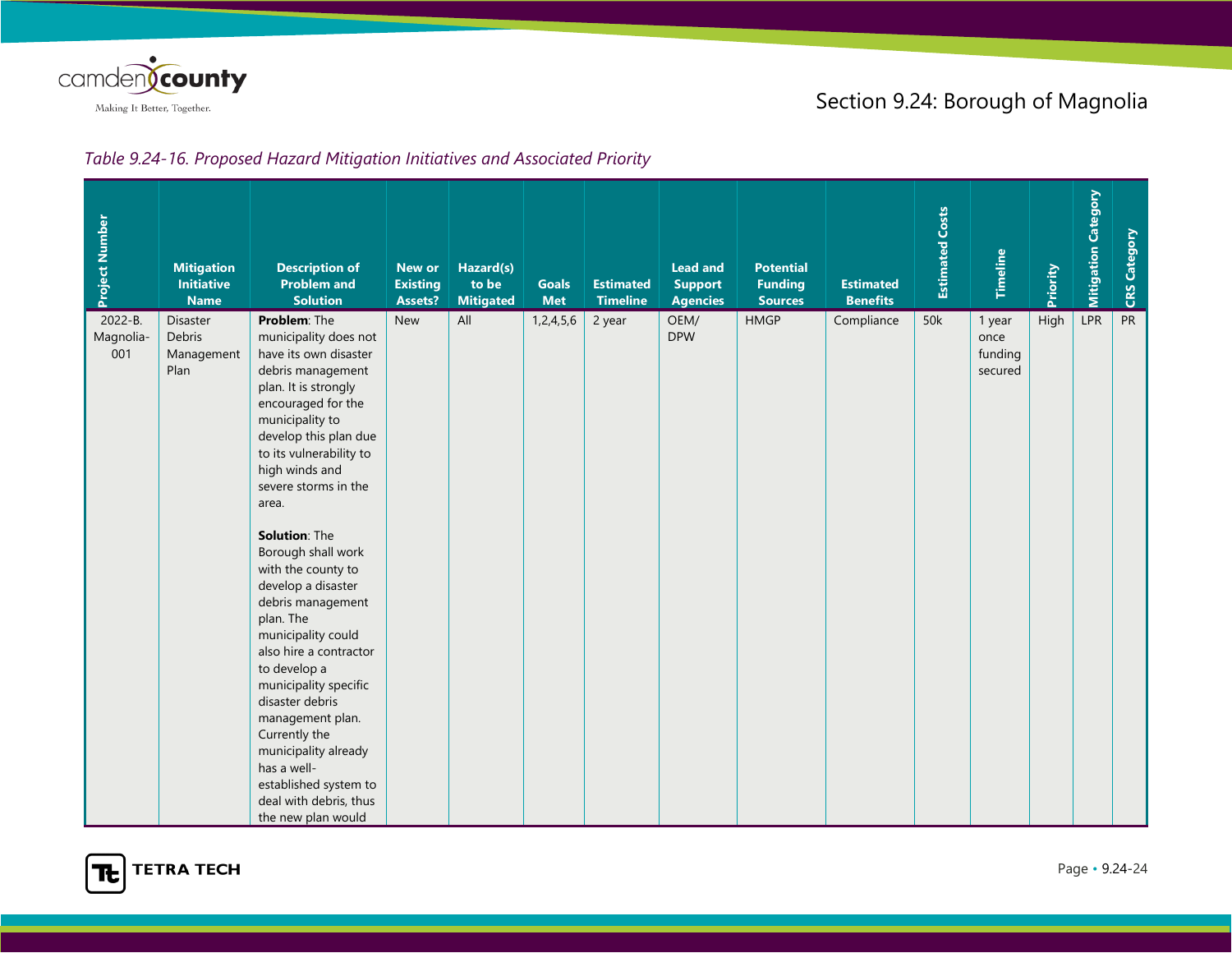

| Project Number              | <b>Mitigation</b><br><b>Initiative</b><br><b>Name</b> | <b>Description of</b><br><b>Problem and</b><br><b>Solution</b><br>be documenting this                                                                                                                                                                                                                                                                                                                                                                                                                                                                 | <b>New or</b><br><b>Existing</b><br><b>Assets?</b> | Hazard(s)<br>to be<br><b>Mitigated</b> | <b>Goals</b><br><b>Met</b> | <b>Estimated</b><br><b>Timeline</b> | <b>Lead and</b><br><b>Support</b><br><b>Agencies</b> | <b>Potential</b><br><b>Funding</b><br><b>Sources</b>                                | <b>Estimated</b><br><b>Benefits</b>             | <b>Estimated Costs</b> | <b>Timeline</b>                    | Priority | <b>Mitigation Category</b> | <b>CRS Category</b> |
|-----------------------------|-------------------------------------------------------|-------------------------------------------------------------------------------------------------------------------------------------------------------------------------------------------------------------------------------------------------------------------------------------------------------------------------------------------------------------------------------------------------------------------------------------------------------------------------------------------------------------------------------------------------------|----------------------------------------------------|----------------------------------------|----------------------------|-------------------------------------|------------------------------------------------------|-------------------------------------------------------------------------------------|-------------------------------------------------|------------------------|------------------------------------|----------|----------------------------|---------------------|
|                             |                                                       | practice.                                                                                                                                                                                                                                                                                                                                                                                                                                                                                                                                             |                                                    |                                        |                            |                                     |                                                      |                                                                                     |                                                 |                        |                                    |          |                            |                     |
| 2022-B.<br>Magnolia-<br>002 | Sustainable<br>Jersey<br>Certification                | Problem: The<br>Borough of<br>Magnolia does not<br>participate in the<br>Sustainable Jersey<br>Program. By<br>participating in this<br>state-wide<br>program, the<br>borough would<br>not only become<br>more resilient to<br>climate change<br>and decrease GHG<br>emissions, but the<br>borough would<br>also be able to get<br>access to a range<br>of funding sources<br>through<br>participation to<br>implement resilient<br>and sustainability<br>related actions.<br>Solution: The<br>borough shall pass<br>the pledge and<br>become a Bronze | <b>New</b>                                         | All                                    | All                        | 3 years                             | Borough<br>Board                                     | Municipal<br><b>Budget and</b><br>various<br>grants based<br>on action<br>pursuance | Increase<br>resilience<br>and<br>sustainability | Low                    | 1 year<br>once<br>pledge<br>passed | High     | EAP                        | PI                  |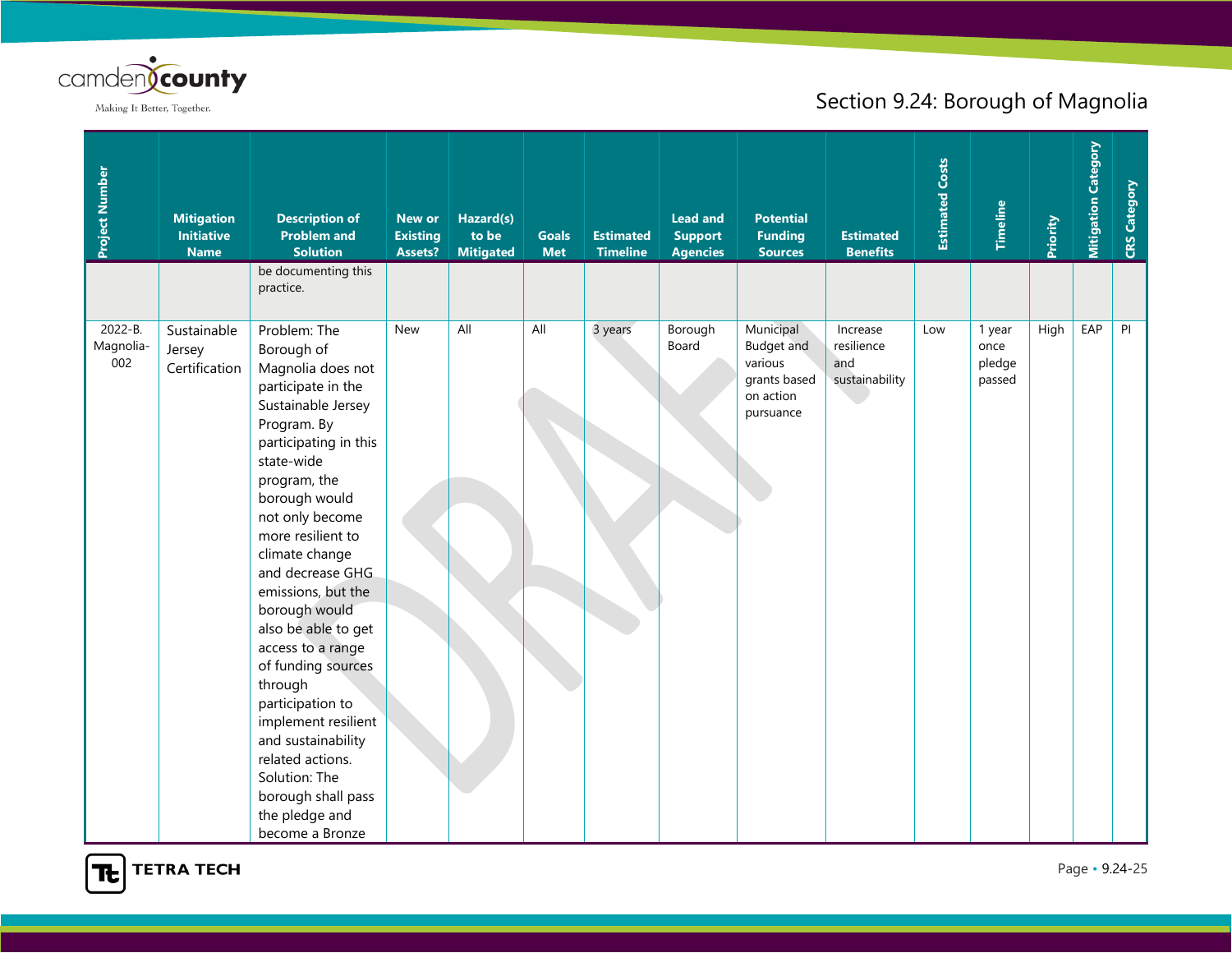

| Project Number              | <b>Mitigation</b><br><b>Initiative</b><br><b>Name</b> | <b>Description of</b><br><b>Problem and</b><br><b>Solution</b>                                                                                                                                                                                                                                                                                                                                                              | <b>New or</b><br><b>Existing</b><br>Assets? | Hazard(s)<br>to be<br><b>Mitigated</b> | <b>Goals</b><br><b>Met</b> | <b>Estimated</b><br><b>Timeline</b> | <b>Lead and</b><br><b>Support</b><br><b>Agencies</b>                     | <b>Potential</b><br><b>Funding</b><br><b>Sources</b> | <b>Estimated</b><br><b>Benefits</b> | <b>Estimated Costs</b> | Timeline                                      | Priority | <b>Mitigation Category</b> | <b>CRS Category</b> |
|-----------------------------|-------------------------------------------------------|-----------------------------------------------------------------------------------------------------------------------------------------------------------------------------------------------------------------------------------------------------------------------------------------------------------------------------------------------------------------------------------------------------------------------------|---------------------------------------------|----------------------------------------|----------------------------|-------------------------------------|--------------------------------------------------------------------------|------------------------------------------------------|-------------------------------------|------------------------|-----------------------------------------------|----------|----------------------------|---------------------|
|                             |                                                       | certified<br>community, which<br>requires the<br>following:<br>Establishment of<br>mandatory green<br>team.<br>Implement 2 of 13<br>priority actions;<br>Complete actions<br>in 6 of 18<br>categories;<br>And accumulate a<br>total of at least 150<br>points.                                                                                                                                                              |                                             |                                        |                            |                                     |                                                                          |                                                      |                                     |                        |                                               |          |                            |                     |
| 2022-B.<br>Magnolia-<br>003 | Generator for<br>Critical<br>Facilities               | Problem: The<br>Magnolia Borough<br>Hall and Magnolia<br>Police Department<br>Headquarters do not<br>have backup power.<br>These facilities are all<br>critical and essential<br>facilities that are an<br>essential component<br>to the municipality's<br>baseline functions<br>and thus need to be<br>operating at all times.<br>Without generator<br>power, these facilities<br>are either unable to<br>fully operate or | <b>New</b>                                  | All                                    | 1,2,3,5,6                  | 1 year                              | OEM,<br>DPW, and<br>Borough<br><b>Building</b><br>Operations<br>Managers | <b>HMGP</b>                                          | Sustained<br>Operations             | 100kx4                 | $6\,$<br>months<br>once<br>funding<br>secured | High     | SIP                        | SP                  |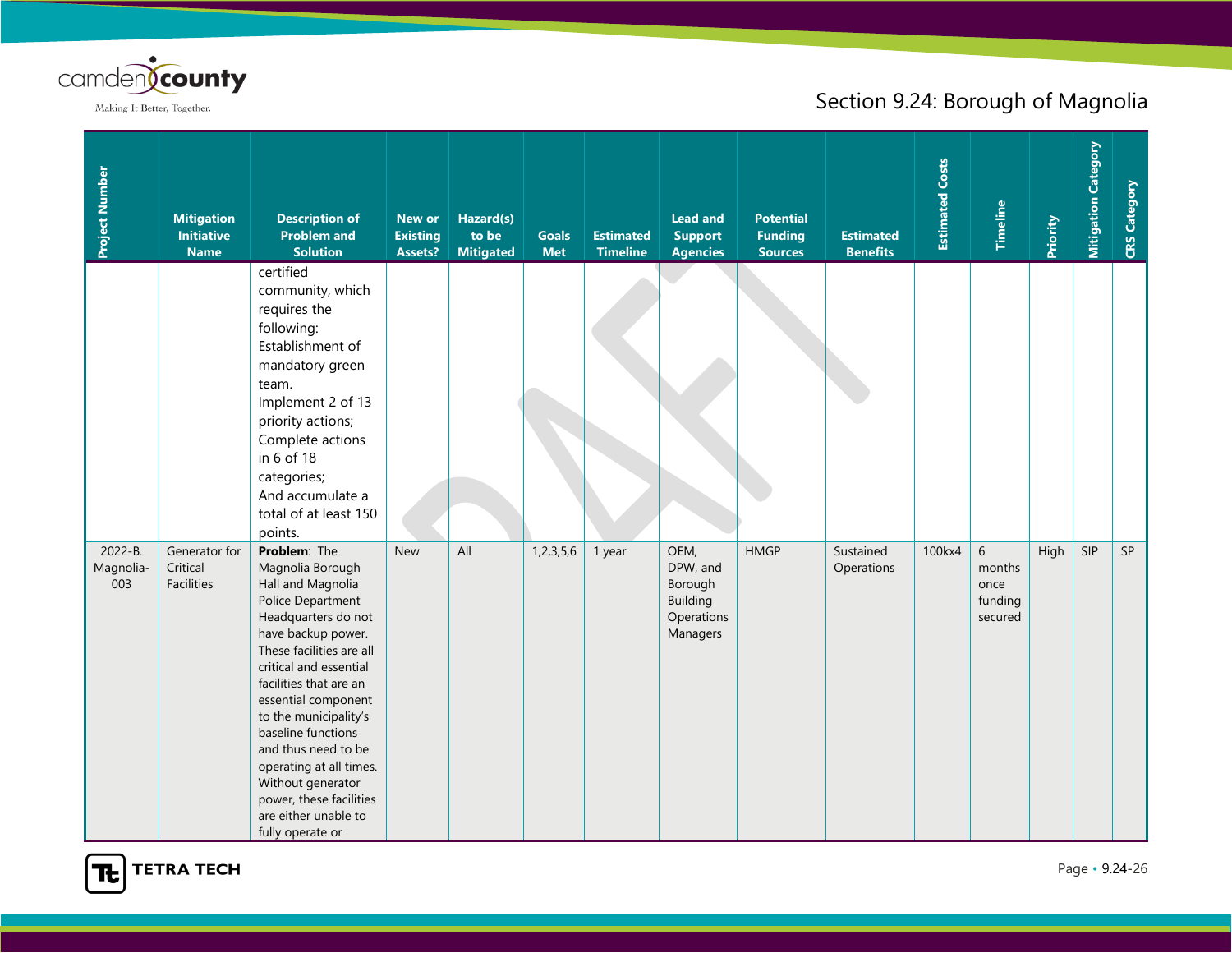

| Project Number | <b>Mitigation</b><br><b>Initiative</b><br><b>Name</b> | <b>Description of</b><br><b>Problem and</b><br><b>Solution</b>                                                                                                                                                                                                                                                                                                                                                                                                                                                                                                                                                                                                                            | <b>New or</b><br><b>Existing</b><br>Assets? | Hazard(s)<br>to be<br><b>Mitigated</b> | <b>Goals</b><br><b>Met</b> | <b>Estimated</b><br><b>Timeline</b> | <b>Lead and</b><br><b>Support</b><br><b>Agencies</b> | <b>Potential</b><br><b>Funding</b><br><b>Sources</b> | <b>Estimated</b><br><b>Benefits</b> | <b>Estimated Costs</b> | Timeline | Priority | <b>Mitigation Category</b> | <b>CRS Category</b> |
|----------------|-------------------------------------------------------|-------------------------------------------------------------------------------------------------------------------------------------------------------------------------------------------------------------------------------------------------------------------------------------------------------------------------------------------------------------------------------------------------------------------------------------------------------------------------------------------------------------------------------------------------------------------------------------------------------------------------------------------------------------------------------------------|---------------------------------------------|----------------------------------------|----------------------------|-------------------------------------|------------------------------------------------------|------------------------------------------------------|-------------------------------------|------------------------|----------|----------|----------------------------|---------------------|
|                |                                                       | operate at all and<br>thus need continuous<br>power during all<br>times to avoid any<br>cascading effects<br>from such power<br>outages.<br>Solution: The<br>municipality would<br>like to apply for an<br>HMGP grant for all<br>municipal critical<br>facilities. All facilities<br>need generators that<br>range from 50-<br>100kws at minimum.<br>The facility manager<br>shall work with the<br>DPW to evaluate the<br>energy demand for<br>each facility to<br>determine the exact<br>type of generator<br>needed for each<br>facility. Once<br>generator type is<br>determined, borough<br>will purchase<br>generators for each<br>facility through<br>municipal and HMGP<br>funds. |                                             |                                        |                            |                                     |                                                      |                                                      |                                     |                        |          |          |                            |                     |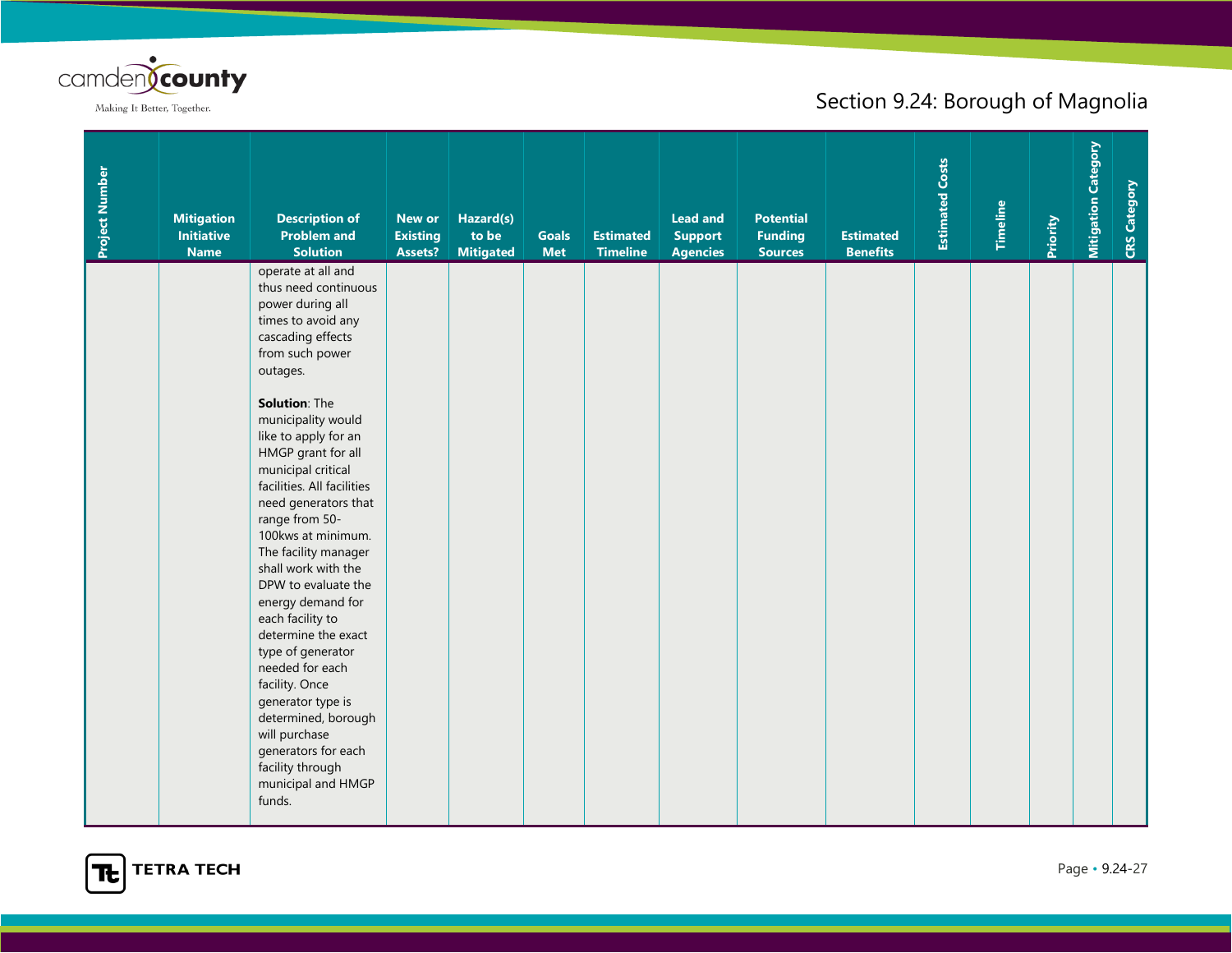

| Project Number                  | <b>Mitigation</b><br><b>Initiative</b><br><b>Name</b> | <b>Description of</b><br><b>Problem and</b><br><b>Solution</b>                                                                                                                                                                                                                                                                                                                                                                                                                                                                                                                                                                                                                                                                      | <b>New or</b><br><b>Existing</b><br>Assets? | Hazard(s)<br>to be<br><b>Mitigated</b> | <b>Goals</b><br><b>Met</b> | <b>Estimated</b><br><b>Timeline</b> | <b>Lead and</b><br><b>Support</b><br><b>Agencies</b> | <b>Potential</b><br><b>Funding</b><br><b>Sources</b> | <b>Estimated</b><br><b>Benefits</b> | <b>Estimated Costs</b> | <b>Timeline</b>                      | Priority    | <b>Mitigation Category</b> | CRS Category |
|---------------------------------|-------------------------------------------------------|-------------------------------------------------------------------------------------------------------------------------------------------------------------------------------------------------------------------------------------------------------------------------------------------------------------------------------------------------------------------------------------------------------------------------------------------------------------------------------------------------------------------------------------------------------------------------------------------------------------------------------------------------------------------------------------------------------------------------------------|---------------------------------------------|----------------------------------------|----------------------------|-------------------------------------|------------------------------------------------------|------------------------------------------------------|-------------------------------------|------------------------|--------------------------------------|-------------|----------------------------|--------------|
| $2022 - B.$<br>Magnolia-<br>004 | Stormwater<br>structures                              | Problem: Many of<br>the stormwater pipes<br>throughout the<br>municipality are close<br>to the end of their<br>50-year lifespan. The<br>existing pipes are<br>corrugated metal and<br>require rehabilitation.<br>The Albertson<br>Avenue/ Washington<br>intersection had<br>recently had a<br>sinkhole develop due<br>to culvert failure.<br>Solution: The<br>municipality would<br>like to secure<br>additional funding to<br>restore stormwater<br>pipes. While the<br>Albertson/<br>Washington pipe has<br>secured funding,<br>additional funding<br>would be needed to<br>address growing<br>concerns around<br>other stormwater<br>pipes. The<br>municipality shall<br>conduct an<br>assessment of the<br>stormwater pipes and | <b>New</b>                                  | Flood                                  | 1,2,3,5,6                  | 3 years                             | <b>DPW</b>                                           | <b>HMGP</b>                                          | Flood<br>Mitigation                 | 500k                   | 1 year<br>once<br>funding<br>secured | <b>High</b> | SIP                        | SP           |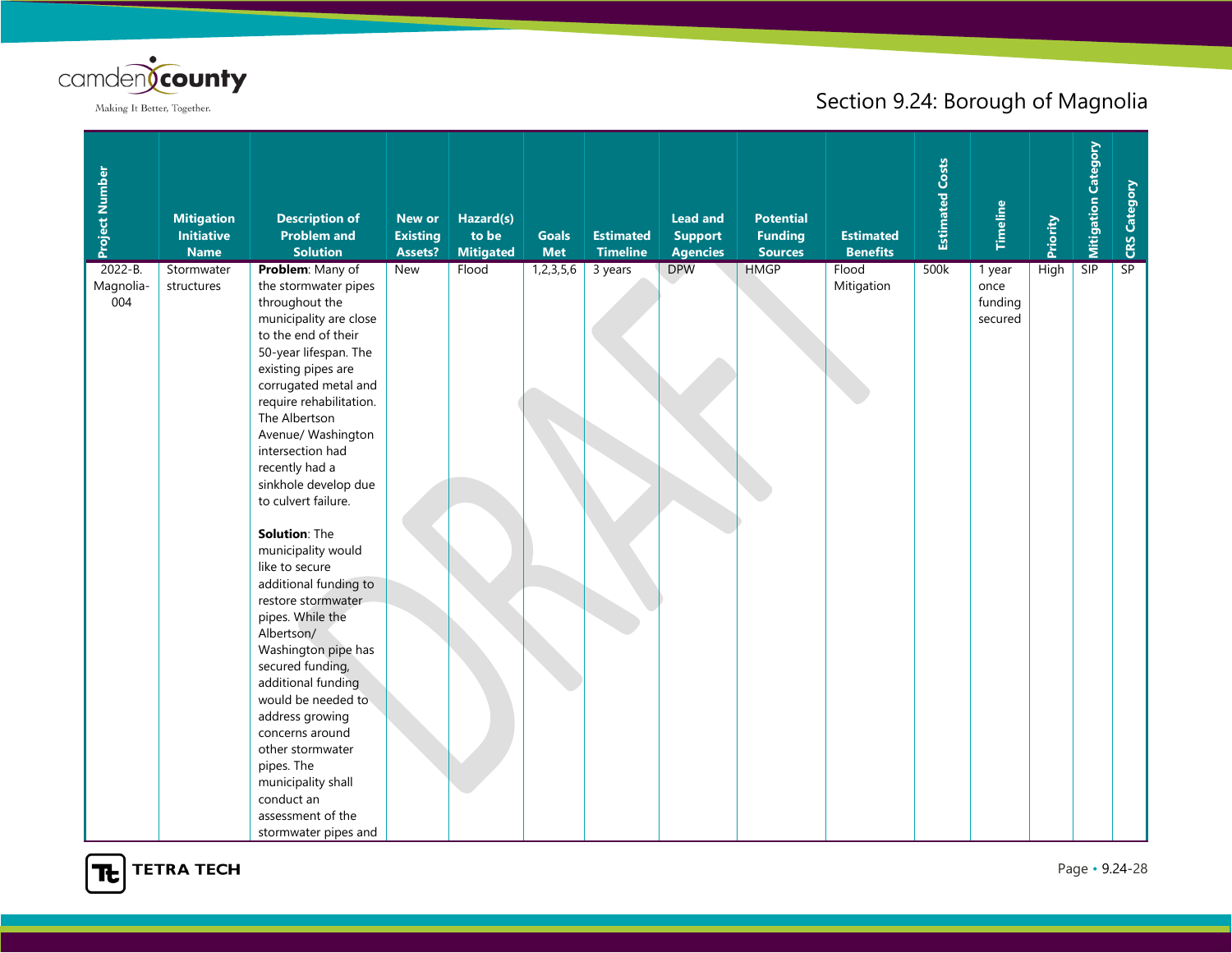

| Project Number              | <b>Mitigation</b><br><b>Initiative</b><br><b>Name</b> | <b>Description of</b><br><b>Problem and</b><br><b>Solution</b>                                                                                                                                                                                                                                                                                                                                                                                                                                                                        | New or<br><b>Existing</b><br><b>Assets?</b> | Hazard(s)<br>to be<br><b>Mitigated</b>                                        | <b>Goals</b><br><b>Met</b> | <b>Estimated</b><br><b>Timeline</b> | <b>Lead and</b><br><b>Support</b><br><b>Agencies</b> | <b>Potential</b><br><b>Funding</b><br><b>Sources</b>                                               | <b>Estimated</b><br><b>Benefits</b>           | <b>Estimated Costs</b> | Timeline | Priority | <b>Mitigation Category</b> | <b>CRS Category</b> |
|-----------------------------|-------------------------------------------------------|---------------------------------------------------------------------------------------------------------------------------------------------------------------------------------------------------------------------------------------------------------------------------------------------------------------------------------------------------------------------------------------------------------------------------------------------------------------------------------------------------------------------------------------|---------------------------------------------|-------------------------------------------------------------------------------|----------------------------|-------------------------------------|------------------------------------------------------|----------------------------------------------------------------------------------------------------|-----------------------------------------------|------------------------|----------|----------|----------------------------|---------------------|
|                             |                                                       | once the specific<br>structure needs have<br>been developed, the<br>municipality will<br>apply for HMGP<br>funding for each<br>specific project as<br>needed.                                                                                                                                                                                                                                                                                                                                                                         |                                             |                                                                               |                            |                                     |                                                      |                                                                                                    |                                               |                        |          |          |                            |                     |
| 2022-B.<br>Magnolia-<br>005 | <b>Tree</b><br>Thinning                               | Problem: Albertson<br>Park has had<br>continuous issues<br>around downed and<br>dying trees. The<br>municipality has been<br>expanding the trail<br>system within the<br>park but due to the<br>wooded lands being<br>in poor and<br>hazardous<br>conditions, the area<br>is not safe for public<br>use.<br>Solution: The<br>municipality would<br>like to apply for<br>funding for thinning<br>the trees within the<br>park. Given each tree<br>could cost as much<br>as \$3000 to remove,<br>the cost can be<br>exorbitant and thus | Existing                                    | Severe<br>Summer<br>Weather,<br>High<br>Winds,<br>Severe<br>Winter<br>Weather | 1, 2, 3, 5, 6              | 2 years                             | <b>DPW</b>                                           | New Jersey<br><b>Green Acres</b><br>Program,<br>New Jersey<br>Conservation<br>Foundation<br>(NJCF) | Downed<br>Tree<br>Prevention/<br>Conservation | $100 -$<br>200k        | 2 years  | High     | <b>NSP</b>                 | <b>NR</b>           |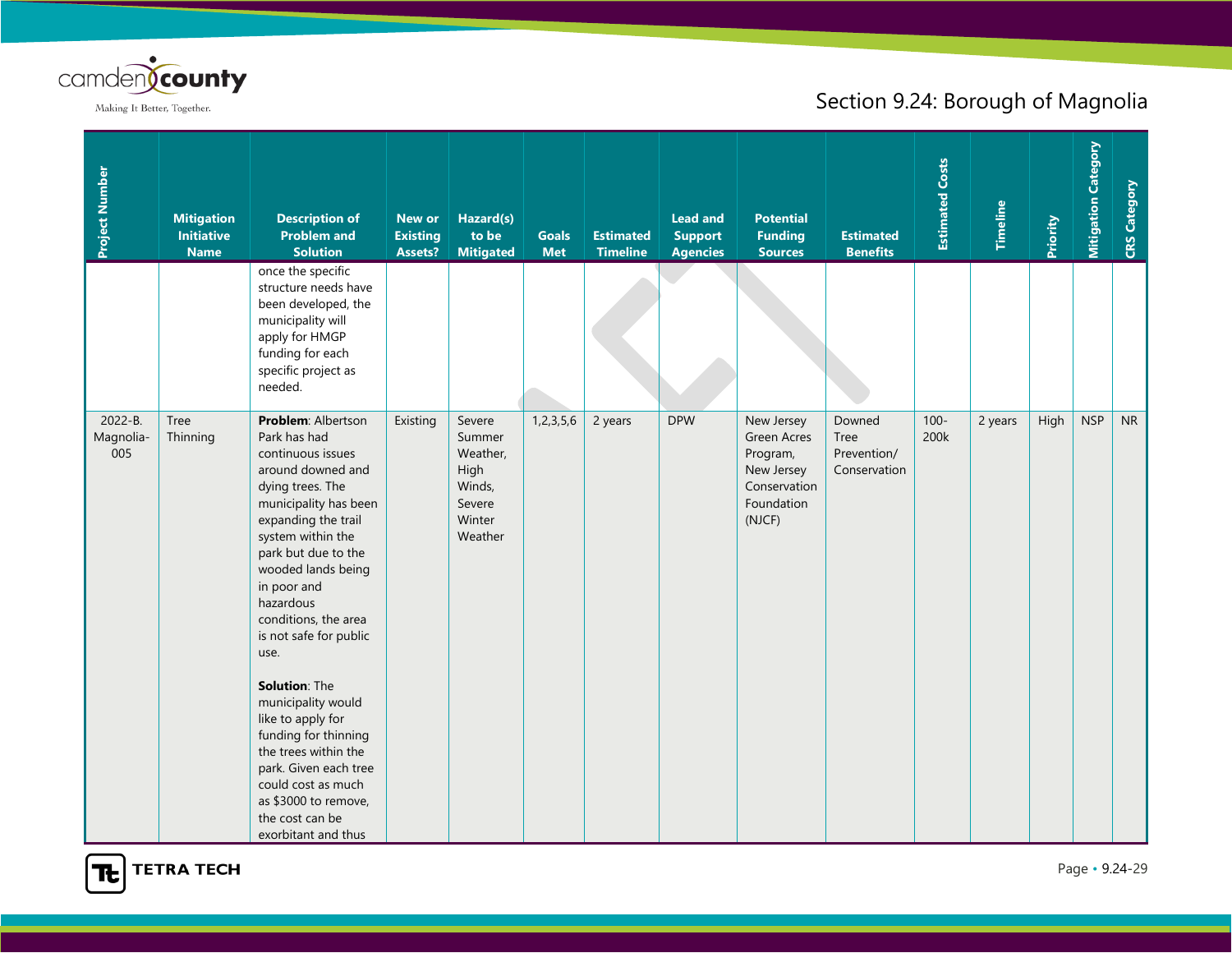

## Section 9.24: Borough of Magnolia

| <b>Mitigation</b><br><b>Initiative</b><br><b>Name</b> | <b>Description of</b><br><b>Problem and</b><br><b>Solution</b>                                                                       | New or<br><b>Existing</b><br>Assets? | Hazard(s)<br>to be<br><b>Mitigated</b> | <b>Goals</b><br><b>Met</b> | <b>Estimated</b><br><b>Timeline</b> | <b>Lead and</b><br><b>Support</b><br><b>Agencies</b> | <b>Potential</b><br><b>Funding</b><br><b>Sources</b> | <b>Estimated</b><br><b>Benefits</b> | Costs<br>Estimated | <b>Timeline</b> | Priority | Category<br>Mitigation | Catego<br>CRS |
|-------------------------------------------------------|--------------------------------------------------------------------------------------------------------------------------------------|--------------------------------------|----------------------------------------|----------------------------|-------------------------------------|------------------------------------------------------|------------------------------------------------------|-------------------------------------|--------------------|-----------------|----------|------------------------|---------------|
|                                                       | external assistance is<br>needed to complete<br>the project and<br>prevent future trees<br>from collapsing/<br>injuring trail users. |                                      |                                        |                            |                                     |                                                      |                                                      |                                     |                    |                 |          |                        |               |

#### *Notes:*

*Not all acronyms and abbreviations defined below are included in the table.*

- *CAV Community Assistance Visit*
- *CRS Community Rating System*
- *DPW Department of Public Works*
- *EHP Environmental Planning and Historic Preservation*
- *FEMA Federal Emergency Management Agency*
- *FPA Floodplain Administrator*
- *HMA Hazard Mitigation Assistance*
- *N/A Not applicable*
- *NFIP National Flood Insurance Program*
- *OEM Office of Emergency Management*

#### *Mitigation Category:*

- *Local Plans and Regulations (LPR) – These actions include government authorities, policies or codes that influence the way land and buildings are being developed and built.*
- *Structure and Infrastructure Project (SIP) - These actions involve modifying existing structures and infrastructure to protect them from a hazard or remove them from a hazard area. This could apply to public or private structures as well as critical facilities and infrastructure. This type of action also involves projects to construct manmade structures to reduce the impact of hazards.*
- *Natural Systems Protection (NSP) – These are actions that minimize damage and losses, and also preserve or restore the functions of natural systems.*
- *Education and Awareness Programs (EAP) – These are actions to inform and educate citizens, elected officials, and property owners about hazards and potential ways to mitigate them. These actions may also include participation in national programs, such as StormReady and Firewise Communities.*

*CRS Category:*



- *Acronyms and Abbreviations: Potential FEMA HMA Funding Sources: Timeline:*
	- *FMA Flood Mitigation Assistance Grant Program*
	- *HMGP Hazard Mitigation Grant Program*
	- *BRIC Building Resilient Infrastructure and Communities Program*

*The time required for completion of the project upon implementation*

*Cost:*

*The estimated cost for implementation.*

*Benefits:*

*A description of the estimated benefits, either quantitative and/or qualitative.*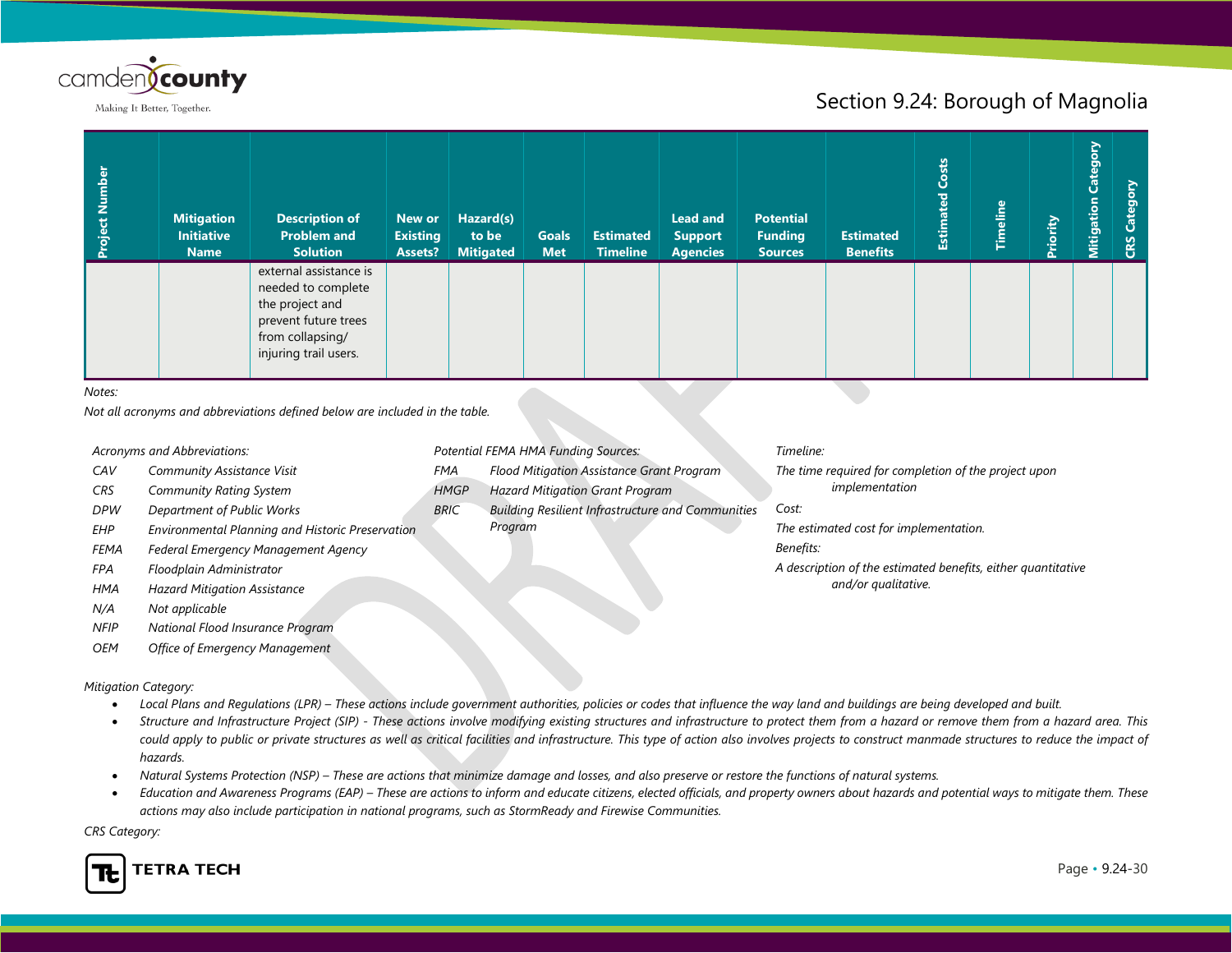

## Section 9.24: Borough of Magnolia

- *Preventative Measures (PR) - Government, administrative or regulatory actions, or processes that influence the way land and buildings are developed and built. Examples include planning and zoning, floodplain local laws, capital improvement programs, open space preservation, and storm water management regulations.*
- *Property Protection (PP) - These actions include public activities to reduce hazard losses or actions that involve (1) modification of existing buildings or structures to protect them from a hazard or (2) removal of the structures from the hazard area. Examples include acquisition, elevation, relocation, structural retrofits, storm shutters, and shatter-resistant glass.*
- *Public Information (PI) - Actions to inform and educate citizens, elected officials, and property owners about hazards and potential ways to mitigate them. Such actions include outreach projects, real estate disclosure, hazard information centers, and educational programs for school-age children and adults.*
- *Natural Resource Protection (NR) - Actions that minimize hazard loss and also preserve or restore the functions of natural systems. These actions include sediment and erosion control, stream corridor restoration, watershed management, forest and vegetation management, and wetland restoration and preservation.*
- *Structural Flood Control Projects (SP) - Actions that involve the construction of structures to reduce the impact of a hazard. Such structures include dams, setback levees, floodwalls, retaining walls, and safe rooms.*
- *Emergency Services (ES) - Actions that protect people and property during and immediately following a disaster or hazard event. Services include warning systems, emergency response services, and the protection of essential facilities.*

#### *Table 9.24-17. Summary Evaluation and Action Priority*

| <b>Project</b><br><b>Number</b> | <b>Project Name</b>                         | Safety<br>Life | <b>Property Protection</b> | Cost-Effectiveness | <b>Technical</b> | Political | Legal | Fiscal      | Environmental  | Social | Administrative | Multi-Hazard | <b>Timeline</b> | Champion<br>Agency | Community<br>Other Com<br>Objectives | <b>Total</b> | High /<br><b>Medium</b><br>/ Low |
|---------------------------------|---------------------------------------------|----------------|----------------------------|--------------------|------------------|-----------|-------|-------------|----------------|--------|----------------|--------------|-----------------|--------------------|--------------------------------------|--------------|----------------------------------|
| 2022-B.<br>Magnolia-001         | Disaster Debris<br>Management Plan          |                | $\mathbf{I}$               |                    |                  |           |       | $-1$        |                |        |                |              |                 |                    |                                      | 12           | High                             |
| 2022-B.<br>Magnolia-002         | Sustainable Jersey<br>Certification         |                | $\mathbf{1}$               |                    |                  |           |       | $\mathbf 0$ |                |        | $\mathbf 0$    |              | 0               |                    |                                      | 11           | High                             |
| 2022-B.<br>Magnolia-003         | <b>Generator for Critical</b><br>Facilities |                | $\mathbf{1}$               |                    |                  |           |       | $-1$        | $\overline{0}$ |        |                |              |                 |                    |                                      | 11           | High                             |
| 2022-B.<br>Magnolia-004         | Stormwater<br>structures                    |                | $\overline{\phantom{a}}$   |                    |                  |           |       | $-1$        |                |        | -1             | $\mathbf 0$  | ٠               |                    |                                      | 11           | High                             |

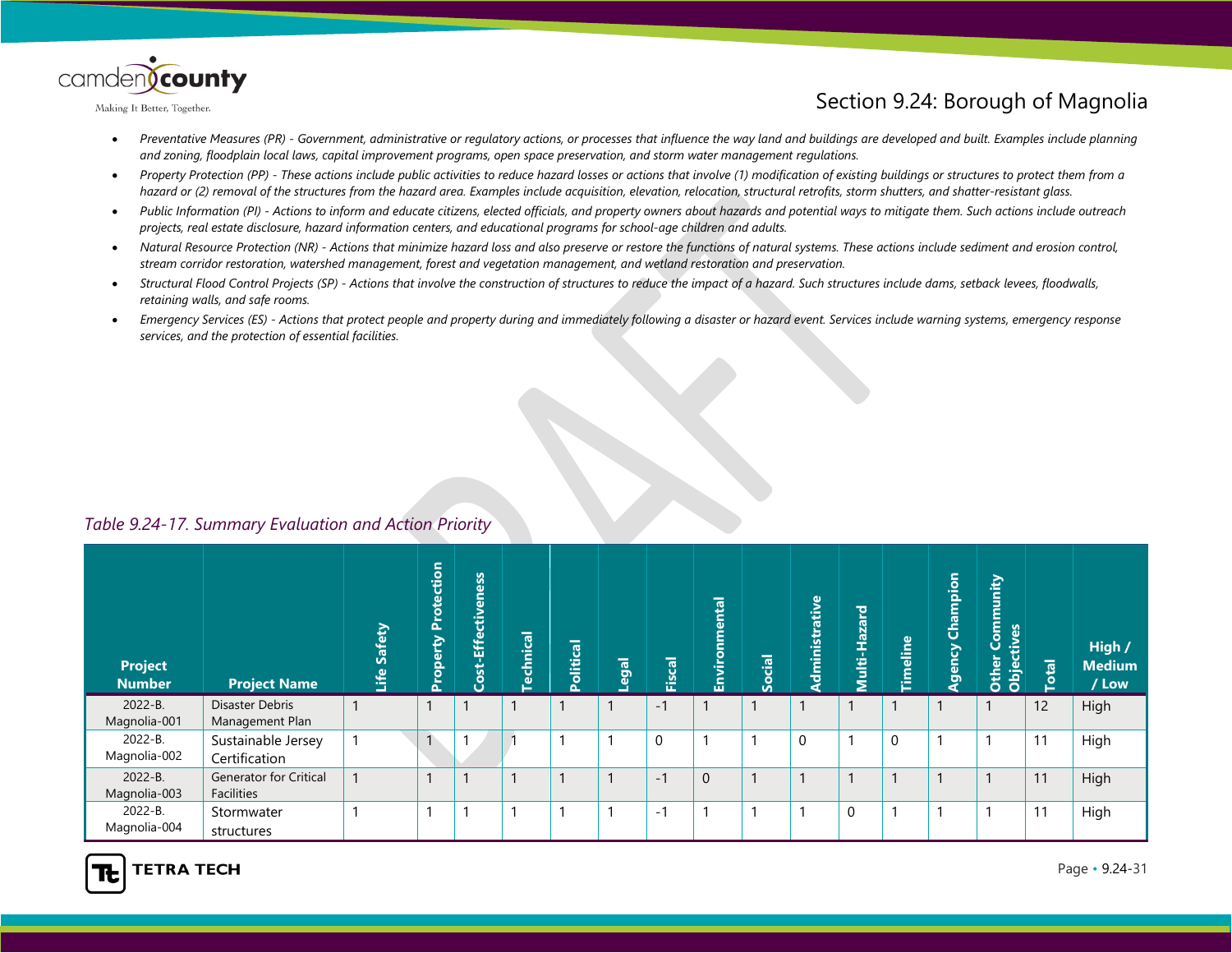

## Section 9.24: Borough of Magnolia

| <b>Project</b><br><b>Number</b> | <b>Project Name</b> | Safety<br>Life | tection<br>$\mathbf{r}$<br>oper<br>T-L | eness<br>$ \ddot{\vec{v}} $<br>寧<br>ت<br><b>SO</b> | chnical | Political | Legal | Fiscal | ental<br>⊨<br>Envir | <b>lai</b><br>ပိ | dministrativ | ਠ<br>-Hazai<br>Ë | <b>Timeline</b> | ipio<br>īg<br>ö<br>Qency | hunity<br>$\bullet$<br>රි රි | $\overline{\mathbf{e}}$<br>ō | High /<br><b>Medium</b><br>/ Low |
|---------------------------------|---------------------|----------------|----------------------------------------|----------------------------------------------------|---------|-----------|-------|--------|---------------------|------------------|--------------|------------------|-----------------|--------------------------|------------------------------|------------------------------|----------------------------------|
| 2022-B.<br>Magnolia-005         | Tree Thinning       |                |                                        |                                                    |         |           |       | $-1$   |                     |                  |              |                  |                 |                          |                              | 12                           | High                             |

*Note: Section 6 (Mitigation Strategy), which conveys guidance on prioritizing mitigation actions. Low (0-4), Medium (5-8), High (9-14).*

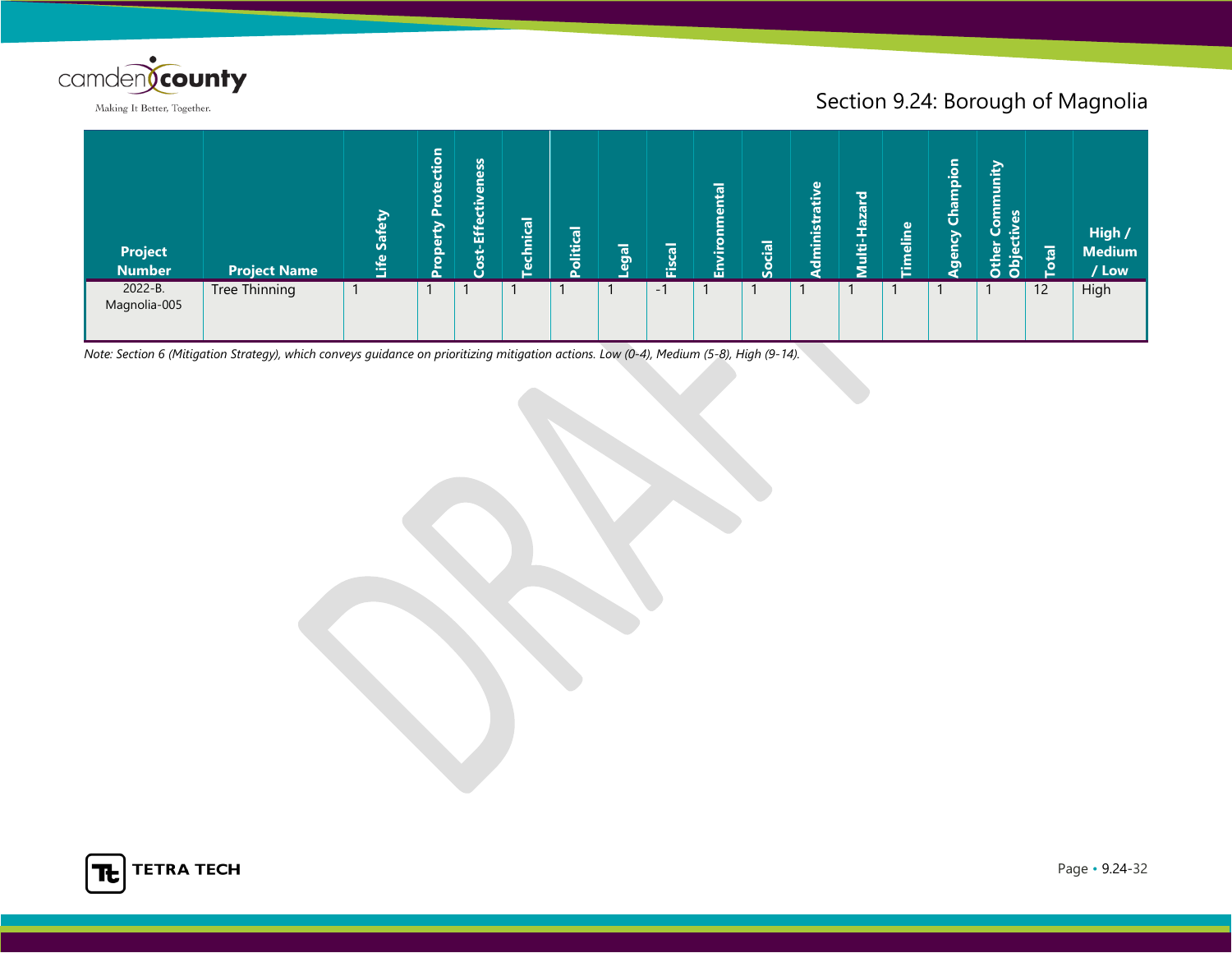

Section 9.24: Borough of Magnolia

## **9.24.8 Action Worksheets**

The following action worksheets have been developed by the Borough of Magnolia to aid in the submittal of grant applications to support the funding of high priority proposed actions. The State of New Jersey requires at least two projects be developed with action worksheets.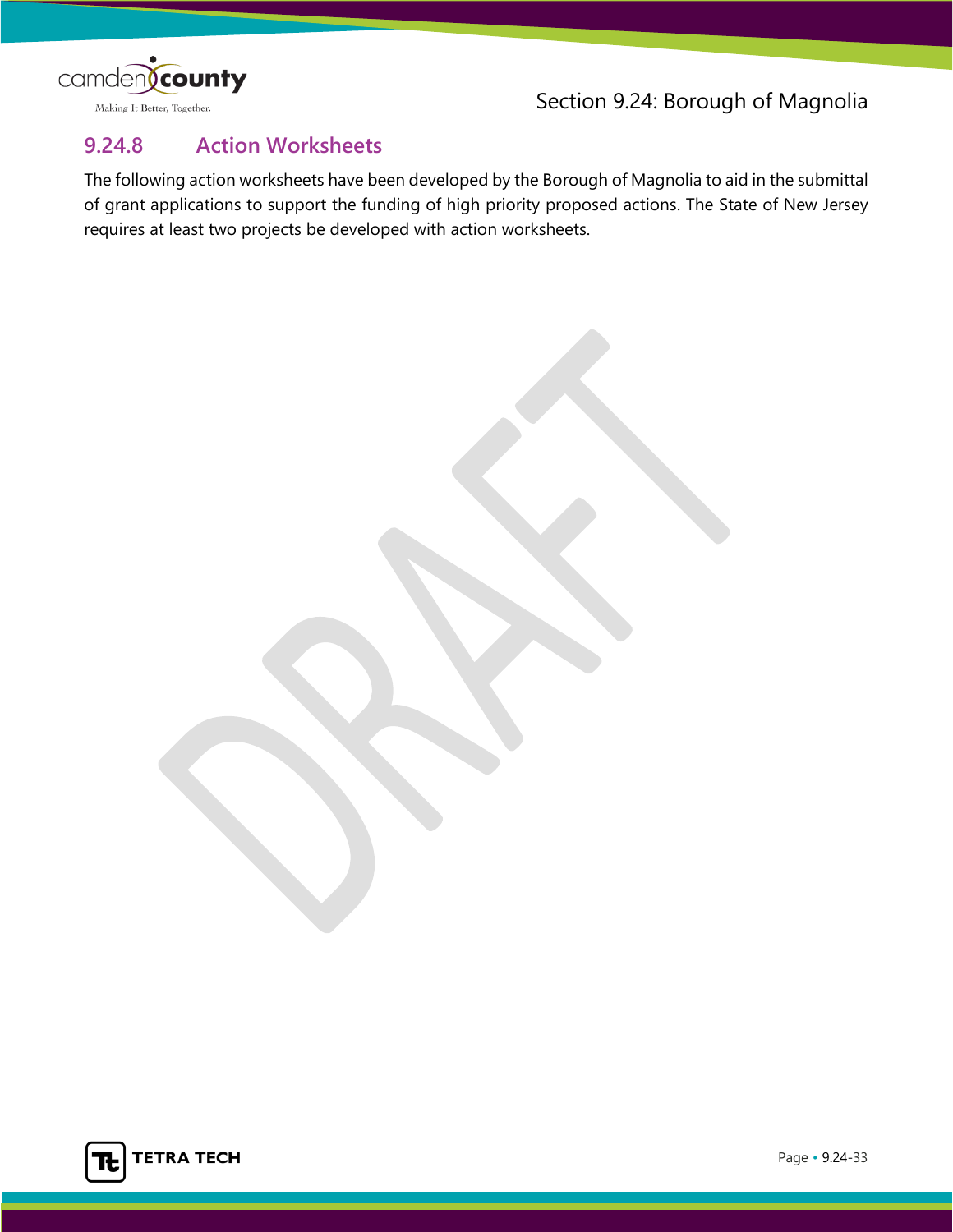

| <b>Action Worksheet</b>                                                                                                      |                                                                                                                                                                                                                                                                 |                                   |                                                                                  |             |                             |
|------------------------------------------------------------------------------------------------------------------------------|-----------------------------------------------------------------------------------------------------------------------------------------------------------------------------------------------------------------------------------------------------------------|-----------------------------------|----------------------------------------------------------------------------------|-------------|-----------------------------|
| <b>Project Name:</b>                                                                                                         | Disaster Debris Management Plan                                                                                                                                                                                                                                 |                                   |                                                                                  |             |                             |
| <b>Project Number:</b>                                                                                                       | 2022-B. Magnolia-001                                                                                                                                                                                                                                            |                                   |                                                                                  |             |                             |
|                                                                                                                              | <b>Risk / Vulnerability</b>                                                                                                                                                                                                                                     |                                   |                                                                                  |             |                             |
| Hazard(s) of Concern:                                                                                                        | All                                                                                                                                                                                                                                                             |                                   |                                                                                  |             |                             |
| <b>Description of the Problem:</b>                                                                                           | Problem: The municipality indicated that it does not have a municipal Debris Management Plan.<br>This is an important plan that, while the county might have one that covers the municipality, it is<br>important for each municipality to have their own plan. |                                   |                                                                                  |             |                             |
| <b>Action or Project Intended for Implementation</b>                                                                         |                                                                                                                                                                                                                                                                 |                                   |                                                                                  |             |                             |
| <b>Description of the Solution:</b>                                                                                          | Solution: The municipality shall develop a debris management plan per FEMA guidelines and<br>NJOEM. The municipality could hire their own contractor or work with the County to develop<br>their municipal debris management plan.                              |                                   |                                                                                  |             |                             |
|                                                                                                                              | Is this project related to a Critical Facility?                                                                                                                                                                                                                 |                                   | Yes                                                                              | No          | $\boxtimes$                 |
|                                                                                                                              | Is the critical facility located in the 1% annual chance flood area?                                                                                                                                                                                            |                                   | Yes                                                                              | No          | $\boxtimes$                 |
| (If yes, this project must intend to protect the 500-year flood event or the actual worse case damage scenario, whichever is |                                                                                                                                                                                                                                                                 |                                   |                                                                                  |             |                             |
|                                                                                                                              | greater)                                                                                                                                                                                                                                                        |                                   |                                                                                  |             |                             |
| <b>Level of Protection:</b>                                                                                                  | <b>Estimated Benefits</b><br>500-year storms<br>(losses avoided):                                                                                                                                                                                               |                                   | Compliance and guidance                                                          |             |                             |
| <b>Useful Life:</b>                                                                                                          | 10 years                                                                                                                                                                                                                                                        | <b>Goals Met:</b>                 |                                                                                  |             | 1, 2, 4, 5, 6               |
| <b>Estimated Cost:</b>                                                                                                       | <b>Mitigation Action Type:</b><br>100k                                                                                                                                                                                                                          |                                   | Local Plans and Regulations                                                      |             |                             |
|                                                                                                                              | <b>Plan for Implementation</b>                                                                                                                                                                                                                                  |                                   |                                                                                  |             |                             |
| <b>Prioritization:</b>                                                                                                       | High                                                                                                                                                                                                                                                            | <b>Desired</b><br>Implementation: | <b>Timeframe</b>                                                                 | for         | 1 year once funding secured |
| <b>Estimated Time Required for</b><br><b>Project Implementation:</b>                                                         | 2 years                                                                                                                                                                                                                                                         |                                   | <b>Potential Funding Sources:</b>                                                |             | <b>HMGP</b>                 |
| <b>Responsible Organization:</b>                                                                                             | <b>OEM</b>                                                                                                                                                                                                                                                      | be<br>to                          | <b>Local Planning Mechanisms</b><br><b>Used</b><br><b>Implementation if any:</b> | in          | Hazard Mitigation           |
|                                                                                                                              | <b>Three Alternatives Considered (including No Action)</b>                                                                                                                                                                                                      |                                   |                                                                                  |             |                             |
|                                                                                                                              | <b>Action</b>                                                                                                                                                                                                                                                   |                                   | <b>Estimated Cost</b>                                                            |             | <b>Evaluation</b>           |
|                                                                                                                              | No Action                                                                                                                                                                                                                                                       | \$0                               |                                                                                  |             | Current problem continues   |
|                                                                                                                              | Work with county on                                                                                                                                                                                                                                             |                                   |                                                                                  |             |                             |
| <b>Alternatives:</b>                                                                                                         | incorporating town into                                                                                                                                                                                                                                         | Low                               |                                                                                  |             | Less reliable plan          |
|                                                                                                                              | county plan                                                                                                                                                                                                                                                     |                                   |                                                                                  |             |                             |
|                                                                                                                              | Develop DMP                                                                                                                                                                                                                                                     | Moderate                          |                                                                                  | Best option |                             |
|                                                                                                                              | <b>Progress Report (for plan maintenance)</b>                                                                                                                                                                                                                   |                                   |                                                                                  |             |                             |
| <b>Date of Status Report:</b>                                                                                                |                                                                                                                                                                                                                                                                 |                                   |                                                                                  |             |                             |
| <b>Report of Progress:</b>                                                                                                   |                                                                                                                                                                                                                                                                 |                                   |                                                                                  |             |                             |
| Update Evaluation of the<br><b>Problem and/or Solution:</b>                                                                  |                                                                                                                                                                                                                                                                 |                                   |                                                                                  |             |                             |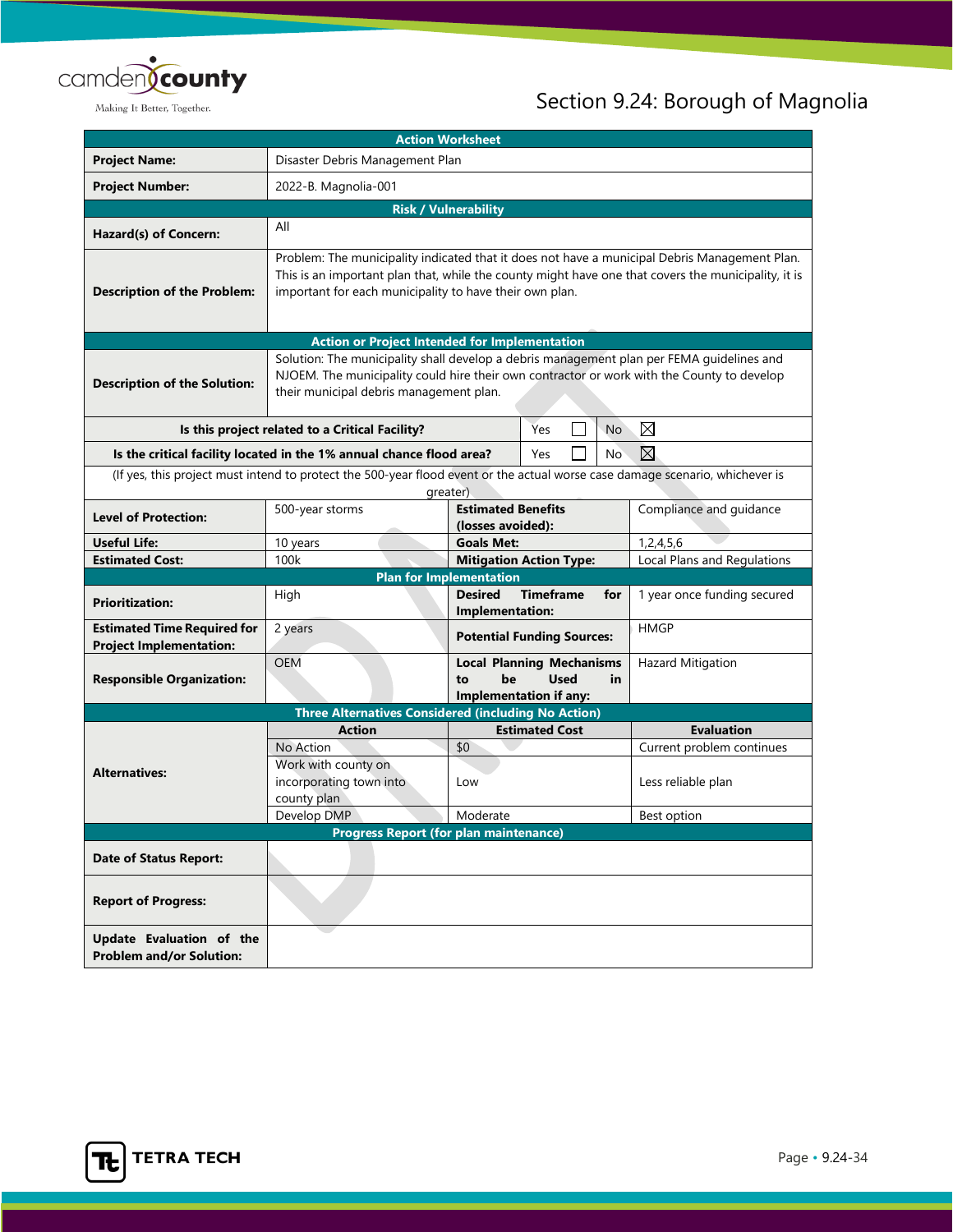

| <b>Action Worksheet</b>           |                                     |                                                           |  |
|-----------------------------------|-------------------------------------|-----------------------------------------------------------|--|
| <b>Project Name:</b>              | Disaster Debris Management Plan     |                                                           |  |
| <b>Project Number:</b>            | 2022-B. Magnolia-001                |                                                           |  |
| <b>Criteria</b>                   | <b>Numeric Rank</b><br>$(-1, 0, 1)$ | Provide brief rationale for numeric rank when appropriate |  |
| <b>Life Safety</b>                | 1                                   | This protects life                                        |  |
| <b>Property Protection</b>        | 1                                   | This project protects property                            |  |
| <b>Cost-Effectiveness</b>         | 1                                   | This is most cost effective                               |  |
| <b>Technical</b>                  | 1                                   | There are no technical issues                             |  |
| <b>Political</b>                  | 1                                   | No political issues                                       |  |
| Legal                             | 1                                   | No legal issues                                           |  |
| <b>Fiscal</b>                     | $-1$                                | Need funding                                              |  |
| <b>Environmental</b>              | 1                                   | No adverse impact on environment                          |  |
| <b>Social</b>                     | 1                                   | Positive social impact                                    |  |
| <b>Administrative</b>             | 1                                   | Administrative support available                          |  |
| <b>Multi-Hazard</b>               | 1                                   | This addresses multiple hazards of concern                |  |
| <b>Timeline</b>                   | 1                                   | The timeline is feasible                                  |  |
| <b>Agency Champion</b>            | 1                                   | The facility manager and municipal engineer               |  |
| <b>Other Community Objectives</b> | 1                                   | <b>Various</b>                                            |  |
| <b>Total</b>                      | 12                                  |                                                           |  |
| <b>Priority</b><br>(High/Med/Low) | High                                |                                                           |  |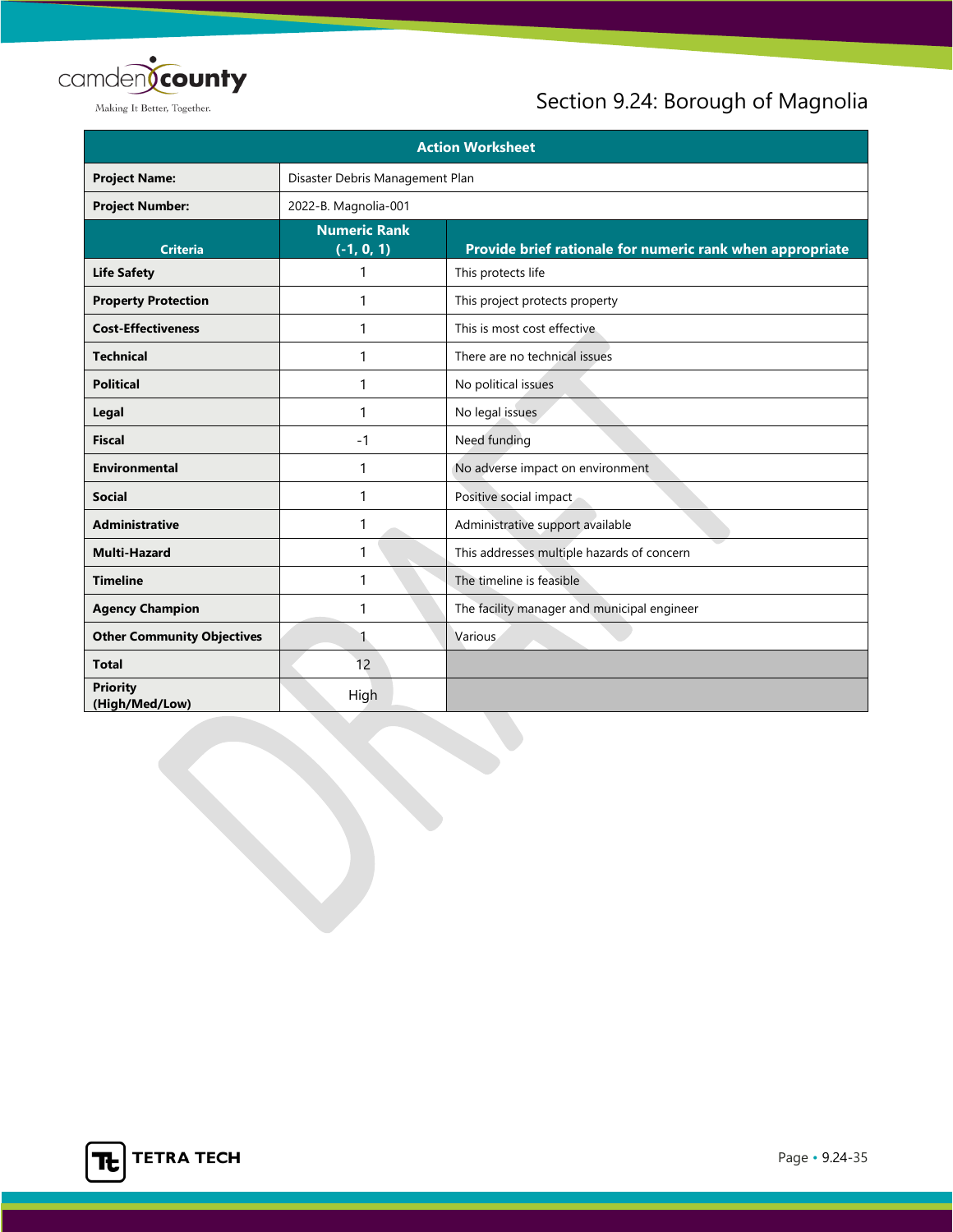

| <b>Action Worksheet</b>                                                                                                                     |                                                                                                                                                                                                                                                                                                                                                                                                                                                                                                             |                                |                                                                             |                                                              |                                                 |
|---------------------------------------------------------------------------------------------------------------------------------------------|-------------------------------------------------------------------------------------------------------------------------------------------------------------------------------------------------------------------------------------------------------------------------------------------------------------------------------------------------------------------------------------------------------------------------------------------------------------------------------------------------------------|--------------------------------|-----------------------------------------------------------------------------|--------------------------------------------------------------|-------------------------------------------------|
| <b>Project Name:</b>                                                                                                                        | <b>Generator for Critical Facilities</b>                                                                                                                                                                                                                                                                                                                                                                                                                                                                    |                                |                                                                             |                                                              |                                                 |
| <b>Project Number:</b>                                                                                                                      | 2022-B. Magnolia-003                                                                                                                                                                                                                                                                                                                                                                                                                                                                                        |                                |                                                                             |                                                              |                                                 |
|                                                                                                                                             |                                                                                                                                                                                                                                                                                                                                                                                                                                                                                                             | <b>Risk / Vulnerability</b>    |                                                                             |                                                              |                                                 |
| Hazard(s) of Concern:                                                                                                                       | All                                                                                                                                                                                                                                                                                                                                                                                                                                                                                                         |                                |                                                                             |                                                              |                                                 |
| <b>Description of the Problem:</b>                                                                                                          | Problem: The Magnolia Borough Hall and Magnolia Police Department Headquarters do not have<br>backup power. These facilities are all critical and essential facilities that are an essential component<br>to the municipality's baseline functions and thus need to be operating at all times. Without<br>generator power, these facilities are either unable to fully operate or operate at all and thus need<br>continuous power during all times to avoid any cascading effects from such power outages. |                                |                                                                             |                                                              |                                                 |
|                                                                                                                                             |                                                                                                                                                                                                                                                                                                                                                                                                                                                                                                             |                                |                                                                             | <b>Action or Project Intended for Implementation</b>         |                                                 |
| <b>Description of the Solution:</b>                                                                                                         | Solution: The municipality would like to apply for an HMGP grant for all municipal critical facilities.<br>All facilities need generators that range from 50-100kws at minimum. The facility manager shall<br>work with the DPW to evaluate the energy demand for each facility to determine the exact type of<br>generator needed for each facility. Once generator type is determined, borough will purchase<br>generators for each facility through municipal and HMGP funds.                            |                                |                                                                             |                                                              |                                                 |
| Is this project related to a Critical Facility?                                                                                             |                                                                                                                                                                                                                                                                                                                                                                                                                                                                                                             | Yes                            | ⊠                                                                           | No                                                           |                                                 |
| Is this project related to a Critical Facility located<br>⊠<br>Yes<br>No<br>within the Special Flood Hazard Area?                           |                                                                                                                                                                                                                                                                                                                                                                                                                                                                                                             |                                |                                                                             |                                                              |                                                 |
| (If yes, this project must intend to protect to the 500-year flood event or the actual worse case damage scenario, whichever<br>is greater) |                                                                                                                                                                                                                                                                                                                                                                                                                                                                                                             |                                |                                                                             |                                                              |                                                 |
| <b>Level of Protection:</b>                                                                                                                 | 500-year storm                                                                                                                                                                                                                                                                                                                                                                                                                                                                                              |                                | <b>Estimated Benefits</b><br>(losses avoided):                              |                                                              | <b>Continued Operation</b>                      |
| <b>Useful Life:</b>                                                                                                                         | 20 years                                                                                                                                                                                                                                                                                                                                                                                                                                                                                                    | <b>Goals Met:</b>              |                                                                             |                                                              | 1,2,3,5,6                                       |
| <b>Estimated Cost:</b>                                                                                                                      | 400k                                                                                                                                                                                                                                                                                                                                                                                                                                                                                                        |                                |                                                                             | <b>Mitigation Action Type:</b>                               | Structural and Infrastructure<br>Project        |
|                                                                                                                                             |                                                                                                                                                                                                                                                                                                                                                                                                                                                                                                             | <b>Plan for Implementation</b> |                                                                             |                                                              |                                                 |
| <b>Prioritization:</b>                                                                                                                      | High                                                                                                                                                                                                                                                                                                                                                                                                                                                                                                        |                                |                                                                             | <b>Timeframe</b><br><b>Desired</b><br>for<br>Implementation: | 6<br>months once funding<br>secured             |
| <b>Estimated Time Required</b><br>for Project Implementation:                                                                               | 2 years                                                                                                                                                                                                                                                                                                                                                                                                                                                                                                     |                                | <b>Potential Funding Sources:</b>                                           |                                                              | <b>HMGP</b>                                     |
| <b>Responsible Organization:</b>                                                                                                            | DPW,<br>OEM,<br>Facility<br>and<br>managers                                                                                                                                                                                                                                                                                                                                                                                                                                                                 |                                | <b>Local Planning Mechanisms to</b><br>be Used in Implementation if<br>any: |                                                              | <b>Hazard Mitigation</b>                        |
| <b>Three Alternatives Considered (including No Action)</b>                                                                                  |                                                                                                                                                                                                                                                                                                                                                                                                                                                                                                             |                                |                                                                             |                                                              |                                                 |
|                                                                                                                                             | <b>Action</b>                                                                                                                                                                                                                                                                                                                                                                                                                                                                                               |                                | <b>Estimated Cost</b>                                                       |                                                              | <b>Evaluation</b>                               |
| <b>Alternatives:</b>                                                                                                                        | No Action<br>Install Solar at each site                                                                                                                                                                                                                                                                                                                                                                                                                                                                     |                                | \$0                                                                         |                                                              | Problem continues.<br>Variable based on weather |
|                                                                                                                                             | <b>Generator Installation</b>                                                                                                                                                                                                                                                                                                                                                                                                                                                                               |                                | High<br>High                                                                |                                                              | Best feasible option                            |
|                                                                                                                                             | <b>Progress Report (for plan maintenance)</b>                                                                                                                                                                                                                                                                                                                                                                                                                                                               |                                |                                                                             |                                                              |                                                 |
| <b>Date of Status Report:</b>                                                                                                               |                                                                                                                                                                                                                                                                                                                                                                                                                                                                                                             |                                |                                                                             |                                                              |                                                 |
| <b>Report of Progress:</b>                                                                                                                  |                                                                                                                                                                                                                                                                                                                                                                                                                                                                                                             |                                |                                                                             |                                                              |                                                 |
| Update Evaluation of the<br><b>Problem and/or Solution:</b>                                                                                 |                                                                                                                                                                                                                                                                                                                                                                                                                                                                                                             |                                |                                                                             |                                                              |                                                 |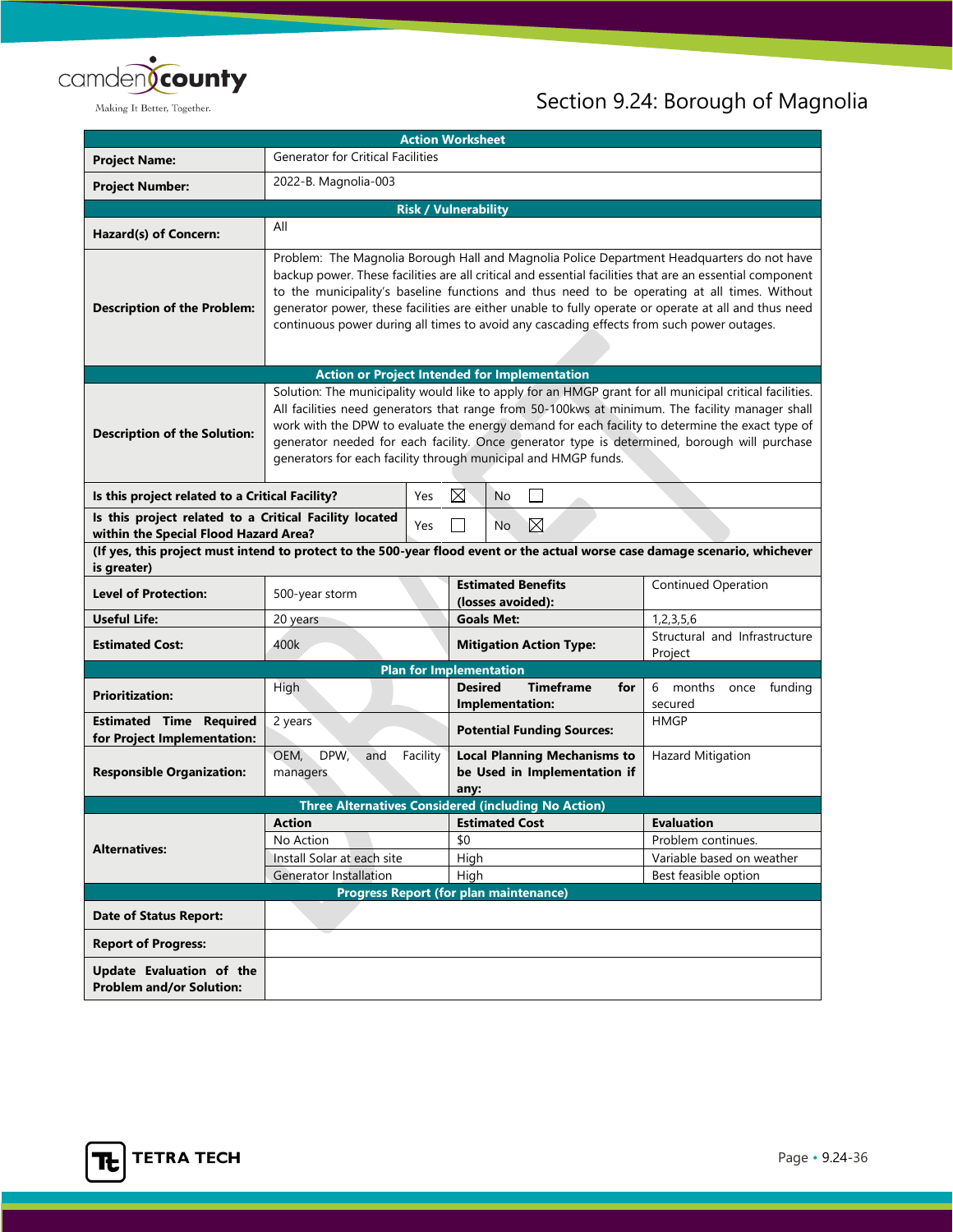

| <b>Evaluation and Prioritization</b> |                                     |                                                           |  |
|--------------------------------------|-------------------------------------|-----------------------------------------------------------|--|
| <b>Project Name:</b>                 | Generator for Critical Facilities   |                                                           |  |
| <b>Project Number:</b>               | 2022-B. Magnolia-003                |                                                           |  |
| <b>Criteria</b>                      | <b>Numeric Rank</b><br>$(-1, 0, 1)$ | Provide brief rationale for numeric rank when appropriate |  |
| <b>Life Safety</b>                   | 1                                   | This protects life                                        |  |
| <b>Property Protection</b>           | 1                                   | This project protects property                            |  |
| <b>Cost-Effectiveness</b>            | 1                                   | This is most cost effective                               |  |
| <b>Technical</b>                     | 1                                   | There are no technical issues                             |  |
| <b>Political</b>                     | $\mathbf{1}$                        | No political issues                                       |  |
| Legal                                | 1                                   | No legal issues                                           |  |
| <b>Fiscal</b>                        | $-1$                                | Need additional funding                                   |  |
| <b>Environmental</b>                 | 0                                   | No adverse impact on environment                          |  |
| <b>Social</b>                        | -1                                  | Positive social impact                                    |  |
| <b>Administrative</b>                | 1                                   | Administrative support available                          |  |
| <b>Multi-Hazard</b>                  | 1                                   | This addresses multiple hazards of concern                |  |
| <b>Timeline</b>                      | $\mathbf{1}$                        | The timeline is feasible                                  |  |
| <b>Agency Champion</b>               | $\mathbf{1}$                        | The facility manager and municipal engineer               |  |
| <b>Other Community Objectives</b>    | $\mathbf{1}$                        | Various                                                   |  |
| <b>Total</b>                         | 11                                  |                                                           |  |
| <b>Priority</b><br>(High/Med/Low)    | High                                |                                                           |  |

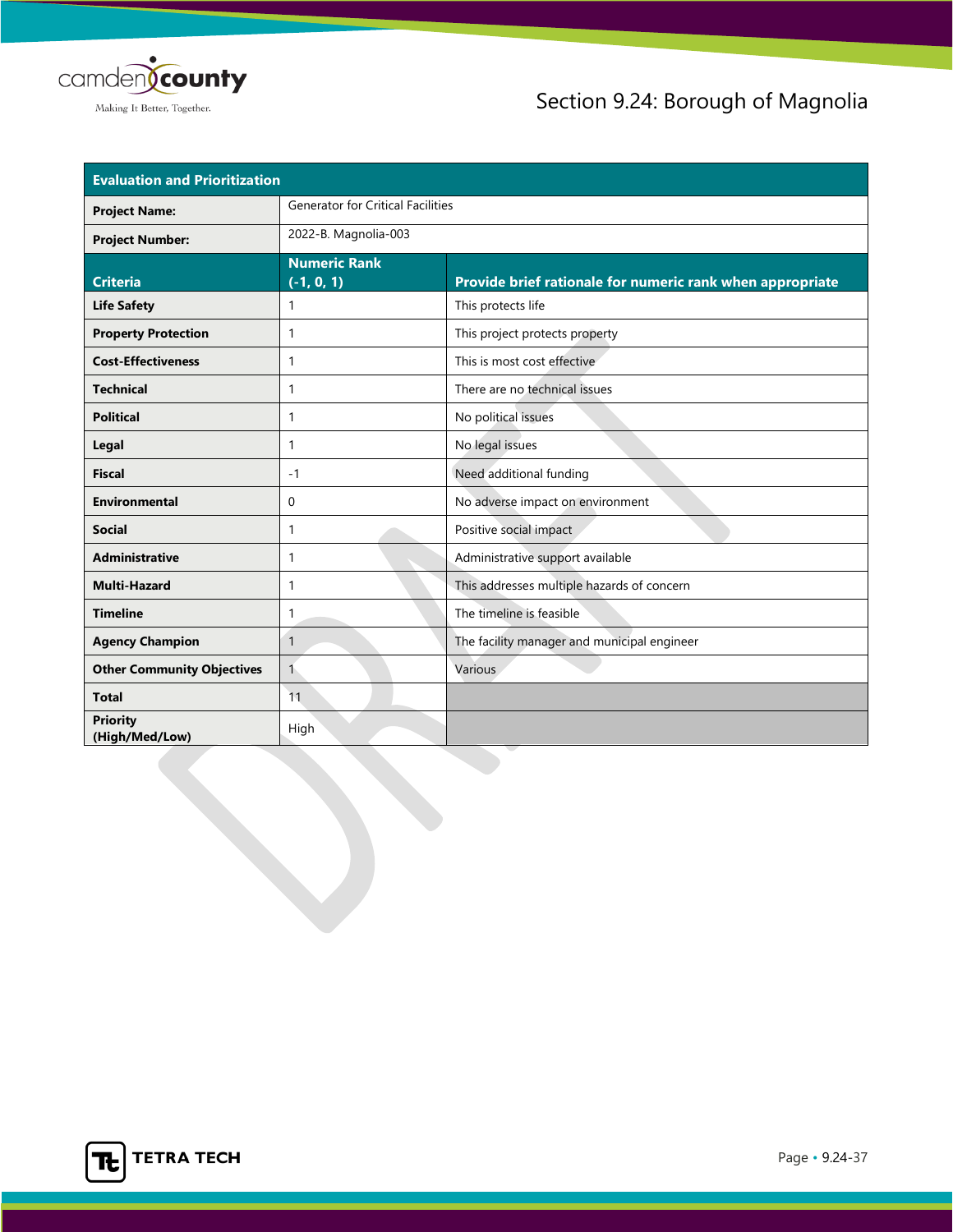

| <b>Action Worksheet</b>                                                                                                                  |                                                                                                                                                                                                                                                                                                                                                                                                                                                                                          |                                          |                                                                                 |                                                           |
|------------------------------------------------------------------------------------------------------------------------------------------|------------------------------------------------------------------------------------------------------------------------------------------------------------------------------------------------------------------------------------------------------------------------------------------------------------------------------------------------------------------------------------------------------------------------------------------------------------------------------------------|------------------------------------------|---------------------------------------------------------------------------------|-----------------------------------------------------------|
| <b>Project Name:</b>                                                                                                                     | Stormwater structures                                                                                                                                                                                                                                                                                                                                                                                                                                                                    |                                          |                                                                                 |                                                           |
| <b>Project Number:</b>                                                                                                                   | 2022-B. Magnolia-004                                                                                                                                                                                                                                                                                                                                                                                                                                                                     |                                          |                                                                                 |                                                           |
|                                                                                                                                          | <b>Risk / Vulnerability</b>                                                                                                                                                                                                                                                                                                                                                                                                                                                              |                                          |                                                                                 |                                                           |
| Hazard(s) of Concern:                                                                                                                    | Flood                                                                                                                                                                                                                                                                                                                                                                                                                                                                                    |                                          |                                                                                 |                                                           |
| <b>Description of the Problem:</b>                                                                                                       | Problem: Many of the stormwater pipes throughout the municipality are close to the end of<br>their 50-year lifespan. The existing pipes are corrugated metal and require rehabilitation. The<br>Albertson Avenue/ Washington intersection had recently had a sinkhole develop due to culvert<br>failure.                                                                                                                                                                                 |                                          |                                                                                 |                                                           |
|                                                                                                                                          | <b>Action or Project Intended for Implementation</b>                                                                                                                                                                                                                                                                                                                                                                                                                                     |                                          |                                                                                 |                                                           |
| <b>Description of the Solution:</b>                                                                                                      | Solution: The municipality would like to secure additional funding to restore stormwater pipes.<br>While the Albertson/ Washington pipe has secured funding, additional funding would be<br>needed to address growing concerns around other stormwater pipes. The municipality shall<br>conduct an assessment of the stormwater pipes and once the specific structure needs have<br>been developed, the municipality will apply for HMGP funding for each specific project as<br>needed. |                                          |                                                                                 |                                                           |
|                                                                                                                                          | Is this project related to a Critical Facility?                                                                                                                                                                                                                                                                                                                                                                                                                                          |                                          | Yes<br>No                                                                       | $\boxtimes$                                               |
| ⊠<br>No<br>Is the critical facility located in the 1% annual chance flood area?<br>Yes.                                                  |                                                                                                                                                                                                                                                                                                                                                                                                                                                                                          |                                          |                                                                                 |                                                           |
| (If yes, this project must intend to protect the 500-year flood event or the actual worse case damage scenario, whichever is<br>greater) |                                                                                                                                                                                                                                                                                                                                                                                                                                                                                          |                                          |                                                                                 |                                                           |
| <b>Level of Protection:</b>                                                                                                              | <b>Estimated Benefits</b><br>500-year storm<br>Flood Mitigation<br>(losses avoided):                                                                                                                                                                                                                                                                                                                                                                                                     |                                          |                                                                                 |                                                           |
| <b>Useful Life:</b>                                                                                                                      | 20 years                                                                                                                                                                                                                                                                                                                                                                                                                                                                                 | 1, 2, 3, 5, 6<br><b>Goals Met:</b>       |                                                                                 |                                                           |
| <b>Estimated Cost:</b>                                                                                                                   | 500k                                                                                                                                                                                                                                                                                                                                                                                                                                                                                     |                                          | <b>Mitigation Action Type:</b>                                                  | Structural and Infrastructure<br>Project                  |
|                                                                                                                                          | <b>Plan for Implementation</b>                                                                                                                                                                                                                                                                                                                                                                                                                                                           |                                          |                                                                                 |                                                           |
| <b>Prioritization:</b>                                                                                                                   | High                                                                                                                                                                                                                                                                                                                                                                                                                                                                                     | <b>Desired</b><br><b>Implementation:</b> | <b>Timeframe</b><br>for                                                         | 1 year once funding secured                               |
| <b>Estimated Time Required for</b><br><b>Project Implementation:</b>                                                                     | 3 years                                                                                                                                                                                                                                                                                                                                                                                                                                                                                  |                                          | <b>Potential Funding Sources:</b>                                               | HMGP, BRIC                                                |
| <b>Responsible Organization:</b>                                                                                                         | <b>DPW</b>                                                                                                                                                                                                                                                                                                                                                                                                                                                                               | be<br>to                                 | <b>Local Planning Mechanisms</b><br><b>Used</b><br>in<br>Implementation if any: | <b>Hazard Mitigation</b>                                  |
| <b>Three Alternatives Considered (including No Action)</b>                                                                               |                                                                                                                                                                                                                                                                                                                                                                                                                                                                                          |                                          |                                                                                 |                                                           |
|                                                                                                                                          | <b>Action</b>                                                                                                                                                                                                                                                                                                                                                                                                                                                                            |                                          | <b>Estimated Cost</b>                                                           | <b>Evaluation</b>                                         |
| <b>Alternatives:</b>                                                                                                                     | No Action                                                                                                                                                                                                                                                                                                                                                                                                                                                                                | \$0                                      |                                                                                 | Current problem continues<br>High Opportunity Cost in the |
|                                                                                                                                          | Close Roads<br>Stormwater upgrades                                                                                                                                                                                                                                                                                                                                                                                                                                                       | Low<br>Moderate                          |                                                                                 | long run<br>Best option in the long run                   |
|                                                                                                                                          | <b>Progress Report (for plan maintenance)</b>                                                                                                                                                                                                                                                                                                                                                                                                                                            |                                          |                                                                                 |                                                           |
| <b>Date of Status Report:</b>                                                                                                            |                                                                                                                                                                                                                                                                                                                                                                                                                                                                                          |                                          |                                                                                 |                                                           |
| <b>Report of Progress:</b>                                                                                                               |                                                                                                                                                                                                                                                                                                                                                                                                                                                                                          |                                          |                                                                                 |                                                           |
| Update Evaluation of the<br><b>Problem and/or Solution:</b>                                                                              |                                                                                                                                                                                                                                                                                                                                                                                                                                                                                          |                                          |                                                                                 |                                                           |